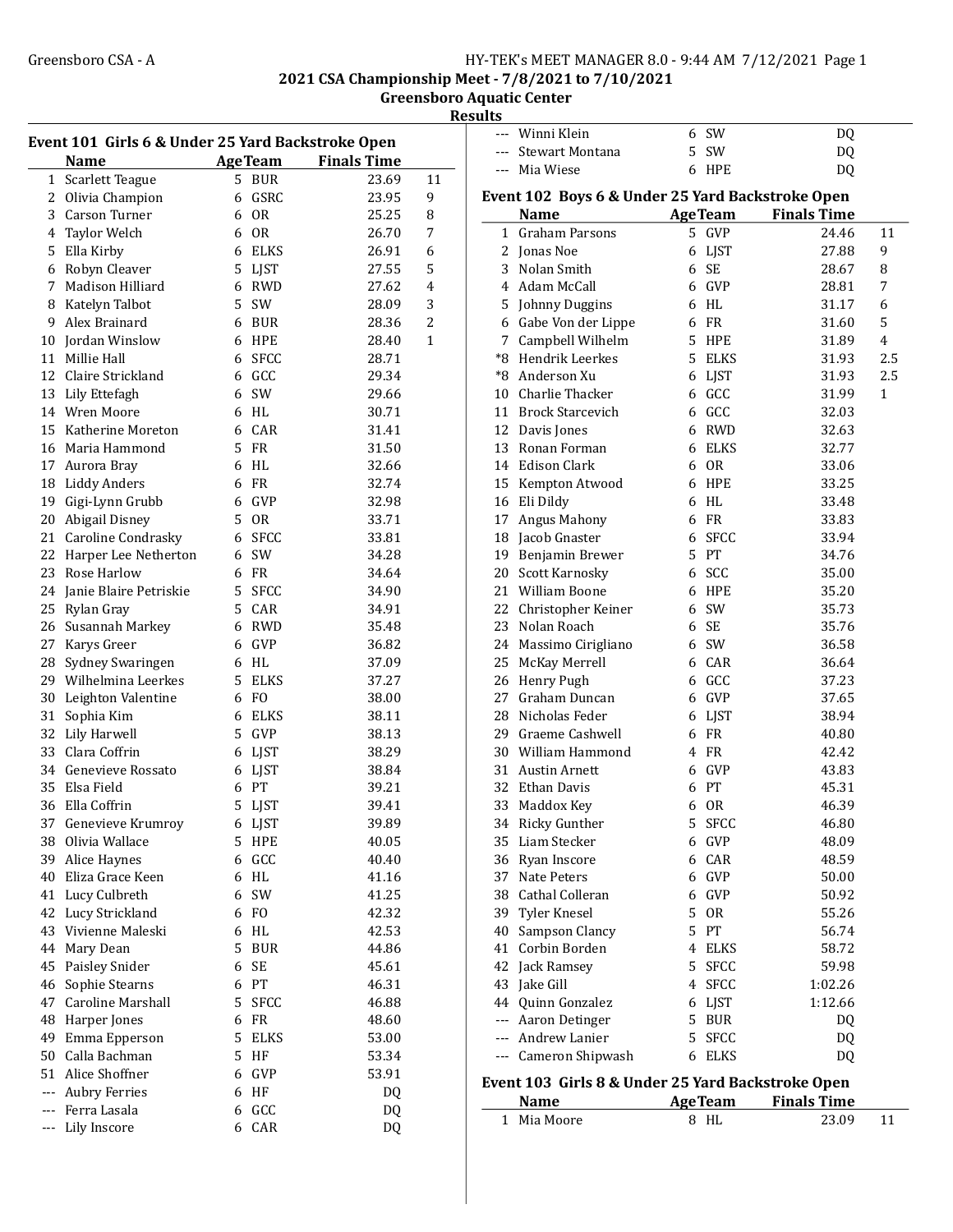2021 CSA Championship Meet - 7/8/2021 to 7/10/2021

Greensboro Aquatic Center Results

| (Event 103 Girls 8 & Under 25 Yard Backstroke Open) |                         |                              |                    |  |  |  |  |
|-----------------------------------------------------|-------------------------|------------------------------|--------------------|--|--|--|--|
|                                                     | <b>Name</b>             | <b>AgeTeam</b>               | <b>Finals Time</b> |  |  |  |  |
| 2                                                   | Keller Pearce           | 8<br>HL                      | 24.70<br>9         |  |  |  |  |
| 3                                                   | Erin Golding            | <b>FR</b><br>8               | 24.76<br>8         |  |  |  |  |
| 4                                                   | Sophia Cirigliano       | SW<br>8                      | 25.28<br>7         |  |  |  |  |
| 5                                                   | <b>Brooklyn Harwell</b> | 8 GVP                        | 25.34<br>6         |  |  |  |  |
| 6                                                   | Sally Cooke             | $\overline{7}$<br>SW         | 5<br>25.91         |  |  |  |  |
| 7                                                   | Lillian Anderson        | 8<br><b>SFCC</b>             | 26.16<br>4         |  |  |  |  |
| 8                                                   | Ada Flores              | 8<br>CAR                     | 3<br>26.19         |  |  |  |  |
| 9                                                   | <b>Emily Cox</b>        | GVP<br>8                     | 2<br>26.30         |  |  |  |  |
| 10                                                  | Vivienne Caza           | 8<br>HL                      | 26.34<br>1         |  |  |  |  |
| 11                                                  | Annie Sheppard          | 7<br>SW                      | 26.38              |  |  |  |  |
| 12                                                  | Kirby Cox               | 8<br>GVP                     | 26.41              |  |  |  |  |
| 13                                                  | Cece O'Connor           | 8<br>HL                      | 26.42              |  |  |  |  |
| 14                                                  | Savannah Davis          | 8 LJST                       | 26.56              |  |  |  |  |
| 15                                                  |                         |                              | 27.24              |  |  |  |  |
|                                                     | Anna Quintana           | 8 RWD                        |                    |  |  |  |  |
|                                                     | 16 Logan Hindson        | 7<br><b>LJST</b>             | 27.44              |  |  |  |  |
| 17                                                  | Finley Ainsworth        | 8 LJST                       | 27.51              |  |  |  |  |
| 18                                                  | Adaline Pallaci         | 8 HPE                        | 27.74              |  |  |  |  |
| 19                                                  | Piper Rierson           | 7<br>LJST                    | 27.75              |  |  |  |  |
| 20                                                  | Brynn Kerr              | $7^{\circ}$<br>CAR           | 27.92              |  |  |  |  |
| 21                                                  | <b>Emily Terrell</b>    | 8<br>FR                      | 27.96              |  |  |  |  |
| 22                                                  | Raina Gould             | FR<br>8                      | 28.34              |  |  |  |  |
| 23                                                  | Julianna Gilet          | $\overline{7}$<br><b>RWD</b> | 28.37              |  |  |  |  |
| 24                                                  | Molly Vaughn            | 8<br>HL                      | 28.38              |  |  |  |  |
| 25                                                  | <b>Lilly Price</b>      | 7<br><b>HPE</b>              | 28.89              |  |  |  |  |
| 26                                                  | Lana Parrish            | SCC<br>7                     | 29.16              |  |  |  |  |
| 27                                                  | Cara Edwards            | 8<br>LJST                    | 29.28              |  |  |  |  |
| 28                                                  | Lyla Whitworth          | $7^{\circ}$<br>GVP           | 29.38              |  |  |  |  |
| 29                                                  | Josie Brown             | 7<br>LJST                    | 29.61              |  |  |  |  |
| 30                                                  | Lydia Deaver            | 8 LJST                       | 29.63              |  |  |  |  |
| 31                                                  | Reagan Bowen            | $7^{\circ}$<br>0R            | 30.54              |  |  |  |  |
| 32                                                  | <b>Bailey Stearns</b>   | 8<br>GCC                     | 30.75              |  |  |  |  |
| 33                                                  | Kate McCain             | CAR<br>8                     | 30.79              |  |  |  |  |
| 34                                                  | <b>Bridget Brainard</b> | 8 BUR                        | 30.96              |  |  |  |  |
| 35                                                  | Carson Lowder           | 8<br><b>SFCC</b>             | 31.02              |  |  |  |  |
| 36                                                  | Ella Campbell           | <b>OR</b><br>8               | 31.06              |  |  |  |  |
| 37                                                  | <b>Riley Moss</b>       | SW<br>8                      | 31.52              |  |  |  |  |
| 38                                                  | Mattea Steiner          | 8<br>SCC                     | 31.80              |  |  |  |  |
| 39                                                  | Ava Morton              | CAR<br>8                     | 31.88              |  |  |  |  |
| 40                                                  | Vivienne Carter         | HL<br>7                      | 31.90              |  |  |  |  |
| 41                                                  | Ellie Stecker           | 7<br>GVP                     | 31.93              |  |  |  |  |
| 42                                                  | Mary Kuebert            | 7<br>HL                      | 32.20              |  |  |  |  |
| 43                                                  | Ellie Rosser            | 7<br><b>LJST</b>             | 32.35              |  |  |  |  |
| 44                                                  | Katie McGovern          | 7<br><b>LJST</b>             | 32.83              |  |  |  |  |
| 45                                                  |                         | 8<br>PT                      |                    |  |  |  |  |
|                                                     | Amelia Berney           |                              | 32.87              |  |  |  |  |
| 46                                                  | <b>Lucy Perkins</b>     | <b>BUR</b><br>8              | 32.94              |  |  |  |  |
| 47                                                  | Kathleen Johnson        | 7<br><b>OR</b>               | 33.34              |  |  |  |  |
| 48                                                  | Peyton Petriskie        | <b>SFCC</b><br>7             | 33.69              |  |  |  |  |
| 49                                                  | Avis Campbell           | 8<br>HL                      | 33.89              |  |  |  |  |
| 50                                                  | Corinne Tesseneer       | 7<br>PT                      | 34.63              |  |  |  |  |
| 51                                                  | Maddie Cosgrove         | 7<br>CAR                     | 34.93              |  |  |  |  |
| 52                                                  | Ellie Raynor            | 7<br><b>HPE</b>              | 35.44              |  |  |  |  |
| 53                                                  | Abigail Cook            | SE<br>7                      | 35.64              |  |  |  |  |
| 54                                                  | Kate Stimpson           | 7<br>GVP                     | 36.17              |  |  |  |  |
| 55                                                  | Lauren Bridgeford       | 7<br>PT                      | 39.36              |  |  |  |  |
| 56                                                  | <b>Bailey Robinson</b>  | SW<br>7                      | 40.04              |  |  |  |  |

| sults        |                                                  |             |                |                    |                |
|--------------|--------------------------------------------------|-------------|----------------|--------------------|----------------|
|              | 57 Ellie Mitcham                                 | 8           | <b>SE</b>      | 42.83              |                |
|              | 58 Lucy Stay                                     | 7           | <b>BUR</b>     | 45.14              |                |
|              | 59 Maelyn Goodman                                | 7           | <b>SE</b>      | 47.89              |                |
|              | --- Victoria Murray                              |             | 8 LJST         | DQ                 |                |
|              | --- Sara Serrano                                 |             | 8 CAR          | DQ                 |                |
|              | --- Rollins Borchard                             | 8           | GVP            | <b>DQ</b>          |                |
|              |                                                  |             |                |                    |                |
|              | Event 104 Boys 8 & Under 25 Yard Backstroke Open |             |                |                    |                |
|              | <b>Name</b>                                      |             | <b>AgeTeam</b> | <b>Finals Time</b> |                |
| $\mathbf{1}$ | Aiden Hu                                         |             | 8 HF           | 23.26              | 11             |
|              | 2 Ethan Clark                                    | 8           | <b>OR</b>      | 24.99              | 9              |
| 3            | <b>Conner Summers</b>                            | 7           | <b>LJST</b>    | 25.71              | 8              |
|              | 4 Colin Schwab                                   | 7           | <b>LJST</b>    | 25.81              | 7              |
| 5            | Kemp Holtzman                                    | 7           | <b>SFCC</b>    | 27.03              | 6              |
|              | 6 Henry Disney                                   | 8           | SFCC           | 27.56              | 5              |
| 7            | Emerson Xu                                       |             | 8 LJST         | 27.59              | $\overline{4}$ |
|              | 8 Carter Boswell                                 | 7           | <b>SFCC</b>    | 27.75              | 3              |
|              | 9 Liam Wyatt                                     | 8           | FR             | 28.10              | 2              |
|              | 10 Josh Townsend                                 | 7           | FR             | 28.83              | 1              |
|              | 11 Ward Payonk                                   |             | 7 GCC          | 29.01              |                |
|              | 12 Andrew Gnaster                                |             | 8 SFCC         | 29.14              |                |
|              | 13 Mason Casey                                   |             | 8 SFCC         | 29.36              |                |
|              | 14 Chandler Pitts                                |             | 8 HL           | 29.66              |                |
|              | *15 Steele Williams                              | 7           | GCC            | 29.83              |                |
| $*15$        | Teague Wilder                                    | $7^{\circ}$ | FR.            | 29.83              |                |
| 17           | <b>Emory Hill</b>                                | 7           | <b>SFCC</b>    | 29.92              |                |
| 18           | Noah Kohut                                       | 7           | HL             | 30.24              |                |
|              | 19 Sam Adams                                     | 7           | <b>SFCC</b>    | 30.48              |                |
|              | 20 Wesley Lanier                                 | $7^{\circ}$ | <b>SFCC</b>    | 30.55              |                |
| 21           | Griffin Kesler                                   |             | 8 SFCC         | 30.65              |                |
|              | 22 Hudson Riddle                                 |             | 7 HL           | 30.68              |                |
|              | 23 Oliver Nelson                                 |             | 8 HL           | 30.70              |                |
|              | 24 Cole Thompson                                 |             | 7 SFCC         | 30.84              |                |
|              | *25 Blake Swinteck                               |             | 7 HL           | 31.00              |                |
|              | *25 Ezra Linn                                    |             | 8 ELKS         | 31.00              |                |
| 27           | Lucas Kilby                                      | 7           | <b>SFCC</b>    | 31.20              |                |
| 28           | <b>Emmitt Rosser</b>                             | 7           | LJST           | 31.22              |                |
| 29           | Gray Lomax                                       | 8           | <b>ELKS</b>    | 31.24              |                |
| 30           | Charlie Mendenhall                               | 7           | <b>HPE</b>     | 31.28              |                |
| 31           | George Beaston                                   | 7           | HPE            | 31.34              |                |
| 32           | <b>Fulton Terrell</b>                            | 7           | FR             | 31.71              |                |
| 33           | Noah Sappey                                      | 7           | FR             | 31.93              |                |
|              | 34 Ethan Monosoff                                | 8           | PT             | 32.39              |                |
|              | 35 Dixon Harris<br>36 John Medendorp             | 7<br>7      | SE<br>HL       | 32.52<br>33.18     |                |
| 37           | Gideon (Watts) Van Patte                         | 8           | FR             | 33.27              |                |
| 38           | Foster Jones                                     | 8           | SW             | 34.62              |                |
| 39           | Arlo Kurtts                                      | 8           | FR             | 34.86              |                |
| 40           | <b>Elliott Shoffner</b>                          | 7           | SE             | 35.16              |                |
| 41           | Cameron Johnson                                  | 8           | <b>ELKS</b>    | 35.58              |                |
| 42           | Leo Mattocks                                     | 7           | <b>BUR</b>     | 36.29              |                |
| 43           | Coulter Nash                                     | 8           | FR             | 36.53              |                |
| 44           | Jordan Redgate                                   | 7           | PT             | 38.71              |                |
| 45           | Will Herr                                        | 7           | <b>LJST</b>    | 40.86              |                |
| 46           | Eli Epperson                                     | 7           | <b>ELKS</b>    | 42.04              |                |
| 47           | <b>Tripp Blong</b>                               | 8           | <b>SFCC</b>    | 44.00              |                |
|              |                                                  |             |                |                    |                |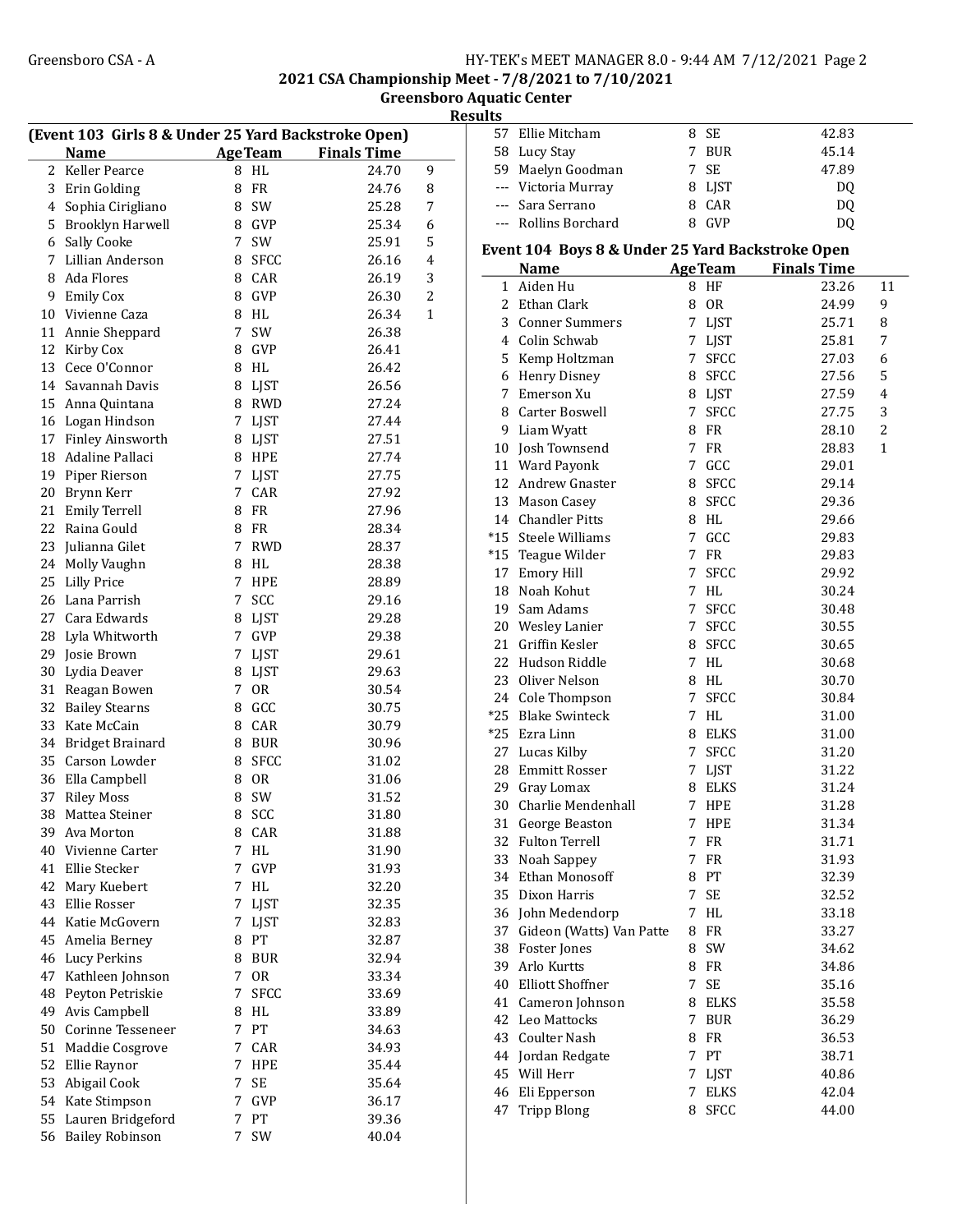2021 CSA Championship Meet - 7/8/2021 to 7/10/2021

Greensboro Aquatic Center **Results** 

|              | <b>Name</b>             |    | <b>AgeTeam</b> | <b>Finals Time</b> |                |
|--------------|-------------------------|----|----------------|--------------------|----------------|
| $\mathbf{1}$ | Sadie Ross              |    | 9 HF           | 39.31              | 11             |
|              | 2 Kyla Goddard          | 9  | HF             | 41.67              | 9              |
|              | 3 Lilly Day             | 10 | FR             | 44.41              | 8              |
|              | 4 Bridget Schwab        | 10 | LJST           | 44.86              | 7              |
|              | 5 Elliot Alexander      | 9  | <b>FR</b>      | 45.21              | 6              |
|              | 6 Eva Golding           | 10 | FR             | 45.43              | 5              |
| 7            | <b>Annalise Parsons</b> | 10 | GVP            | 47.04              | 4              |
|              | 8 Ella Disney           | 10 | <b>SFCC</b>    | 47.50              | 3              |
| 9            | Alayna Deaver           | 10 | LJST           | 47.68              | $\overline{2}$ |
|              | 10 Alexandra Tuma       | 9  | <b>SFCC</b>    | 47.91              | 1              |
|              | 11 Valentina Hammond    | 10 | FR             | 47.93              |                |
|              | 12 Ella Abernathy       | 9  | FR             | 48.84              |                |
|              | 13 Kennedy Jarusik      | 10 | LJST           | 49.13              |                |
|              | 14 Danielle Terrell     | 10 | FR             | 49.66              |                |
|              | 15 Juliana Rossato      | 10 | LJST           | 50.46              |                |
|              | 16 Aoibhin Colleran     | 9  | GVP            | 51.45              |                |
| 17           | Maddie McGovern         | 9  | LJST           | 51.48              |                |
| 18           | Ava Andronica           | 9  | <b>OR</b>      | 51.88              |                |
| 19           | Allanah Walsh           | 9  | GVP            | 52.24              |                |
|              | 20 Rylee Jones          | 10 | <b>HPE</b>     | 52.49              |                |
| 21           | Brooke Lenyon           | 10 | HF             | 52.59              |                |
| 22           | Olivia Horan            | 9  | LJST           | 52.75              |                |
|              | 23 Olive Beard          | 10 | HL             | 52.83              |                |
|              | 24 Leticia Santos       | 9  | HF             | 53.40              |                |
|              | 25 JJ Bryant            | 9  | ELKS           | 53.42              |                |
|              | 26 Piper Van Patter     | 10 | FR             | 53.50              |                |
| 27           | Avery Mendenhall        | 10 | HPE            | 53.59              |                |
|              | 28 Bailey Harrelson     | 9  | ELKS           | 53.95              |                |
| 29           | Salem Raynor            | 10 | <b>HPE</b>     | 54.05              |                |
|              | 30 Charley Pritchard    | 9  | HL             | 54.38              |                |
| 31           | Abby Pallaci            | 9  | <b>HPE</b>     | 54.92              |                |
| 32           | Audrey Steelman         | 9  | CAR            | 54.98              |                |
| 33           | Rebecca Serrano         | 10 | CAR            | 55.09              |                |
|              | 34 Charlotte Wichman    | 9  | HPE            | 56.20              |                |
|              | 35 Henley Barksdale     | 9  | RWD            | 56.24              |                |
|              | 36 Ellie Robinson       | 9  | HL             | 56.27              |                |
|              | 37 Liddy Lautermilch    |    | 9 FR           | 56.32              |                |
|              | 38 Charlie Bledsoe      | 9  | ELKS           | 58.25              |                |
| 39           | Emma Weaver             | 10 | <b>RWD</b>     | 58.36              |                |
|              | 40 Emma Long            | 9  | HF             | 58.44              |                |
| *41          | Ava Allred              | 9  | GVP            | 58.47              |                |
| *41          | Kendall Hurley          | 9  | GSRC           | 58.47              |                |
| 43           | Aubrey Perryman         | 10 | HPE            | 59.21              |                |
| 44           | <b>Ivey Carter</b>      | 9  | HL             | 59.58              |                |
| 45           | <b>Caroline Metz</b>    | 9  | <b>RWD</b>     | 59.70              |                |
| 46           | Hensan Bednarek         | 9  | GSRC           | 1:00.51            |                |
| 47           | <b>Ryleigh Phelps</b>   | 9  | 0R             | 1:00.95            |                |
| 48           | Isabella Disney         | 9  | 0R             | 1:01.62            |                |
| 49           | Rachel Winstead         | 10 | <b>ELKS</b>    | 1:01.89            |                |
| 50           | Emerson Clubreth        | 9  | SW             | 1:02.43            |                |
|              | 51<br>Melanie Brown     | 10 | <b>BUR</b>     | 1:03.46            |                |

52 Sara Beth Sandlin 10 HL 1:03.86 53 Liliarose Campos 10 SCC 1:05.74 54 1:06.71 Annabell Johnson 10 LJST

|                          | 55 Katherine Kerrigan                       |                 | 10 HL          | 1:07.17            |                |
|--------------------------|---------------------------------------------|-----------------|----------------|--------------------|----------------|
|                          | 56 Carlie Paredes                           | 9               | <b>ELKS</b>    | 1:07.94            |                |
|                          | 57 Emma Wong                                | 10              | FR             | 1:12.31            |                |
|                          | 58 Lorelei Jackson                          | 9               | <b>SE</b>      | 1:12.32            |                |
|                          | --- Aurora Gonzalaz                         |                 | 9 LJST         | DQ                 |                |
| ---                      | <b>Brynn Herring</b>                        |                 | 9 GSRC         | DQ                 |                |
| ---                      | Jocelyn Snow                                |                 | 9 HL           | DQ                 |                |
| $\qquad \qquad - -$      | <b>Audrey Thomas</b>                        | 10 <sup>1</sup> | 0R             | DQ                 |                |
| $\overline{\phantom{a}}$ | Avery Agruso                                | 10              | HL             | DQ                 |                |
| ---                      | Elizabeth Shea                              | 9               | <b>ELKS</b>    | DQ                 |                |
|                          |                                             |                 |                |                    |                |
|                          | Event 106 Boys 9-10 50 Yard Backstroke Open |                 |                |                    |                |
|                          | <b>Name</b>                                 |                 | <b>AgeTeam</b> | <b>Finals Time</b> |                |
| 1                        | Jack Strasser                               | 10              | HF             | 42.09              | 11             |
| 2                        | Ramsey Hampton                              | 10              | HF             | 43.89              | 9              |
| 3                        | Hudson McCall                               | 10              | LJST           | 44.53              | 8              |
|                          | 4 Jack McGovern                             |                 | 10 LJST        | 46.96              | 7              |
|                          | 5 Keith Main                                |                 | 10 LJST        | 47.55              | 6              |
|                          | 6 Foster Slaughter                          |                 | 9 OR           | 48.02              | 5              |
|                          | 7 Franco Flores                             |                 | 9 SFCC         | 48.10              | $\overline{4}$ |
| 8                        | Ray Phelps                                  |                 | 10 OR          | 50.12              | 3              |
| 9                        | <b>Finley Rosser</b>                        |                 | 10 LJST        | 50.33              | 2              |
|                          | 10 George Chiappetta                        | 9               | <b>OR</b>      | 51.08              | 1              |
|                          | 11 Tommy Testa                              | 9               | FR             | 51.63              |                |
| 12                       | Hunter Redgate                              | 9               | PT             | 52.15              |                |
| 13                       | Joshua Johnson                              | 10 <sup>1</sup> | <b>OR</b>      | 52.20              |                |
| 14                       | Maxwell Eckle                               |                 | 9 LJST         | 52.22              |                |
| 15                       | Avery Boswell                               |                 | 9 SFCC         | 52.28              |                |
| 16                       | David Krumroy                               |                 | 9 LJST         | 52.37              |                |
|                          | 17 Jackson Dugas                            |                 | 10 HF          | 52.68              |                |
| 18                       | William Adams                               |                 | 10 SFCC        | 53.53              |                |
| 19                       | <b>Bates Boger</b>                          |                 | 10 SFCC        | 53.66              |                |
| 20                       | James Sheppard                              |                 | 10 HF          | 54.84              |                |
| 21                       | Drew Koesters                               |                 | 10 PT          | 55.37              |                |
|                          | 22 Charlie Dowtin                           |                 | 10 FR          | 56.69              |                |
| 23                       | Ethan Adams                                 | 9               | LJST           | 56.73              |                |
|                          | 24 Peter Domachwski                         | 9               | <b>ELKS</b>    | 57.46              |                |
| 25                       | Jordan Gatling                              | 9               | <b>LJST</b>    | 57.63              |                |
|                          | 26 Cohen Atwood                             | $10\,$          | <b>HPE</b>     | 59.52              |                |
|                          | 27 Walker Knick                             |                 | 9 HL           | 59.77              |                |
| 28                       | <b>Hiatt Hagie</b>                          |                 | 10 HF          | 1:01.04            |                |
| 29                       | <b>Brennen Thomas</b>                       | 10              | <b>OR</b>      | 1:01.07            |                |
| 30                       | Rylan Marks                                 | 9               | HPE            | 1:03.07            |                |
|                          | 31 Garrett Quesinberry                      |                 | 10 RWD         | 1:03.84            |                |
| 32                       | Davis Wolfe                                 | 9               | <b>ELKS</b>    | 1:05.51            |                |
|                          | 33 Weston Borden                            | 9.              | ELKS           | 1:05.66            |                |
| 34                       | James Smyth                                 | 10              | <b>RWD</b>     | 1:07.50            |                |
| 35                       | Alex Villalba                               | 9               | HL             | 1:07.53            |                |
| 36                       | Noah Cain                                   | 9               | SE             | 1:07.83            |                |
| 37                       | Elisha Shepherd                             | 10              | HPE            | 1:07.89            |                |
| 38                       | Eli Galvan                                  | 9               | F <sub>O</sub> | 1:09.12            |                |
| 39                       | Jeffery Cook                                | 9               | SE             | 1:09.82            |                |
| 40                       | Jaiden Craven                               | 9               | HPE            | 1:09.91            |                |
| 41                       | Nate Shoffner                               | 10              | SE             | 1:12.49            |                |
| 42                       | Landen Harrison                             | 9               | <b>ELKS</b>    | 1:17.39            |                |
| 43                       | Matthew Qiu                                 | 10 <sup>1</sup> | $\rm BUR$      | 1:18.86            |                |
| 44                       | Jacob Winstead                              | 10              | ELKS           | 1:27.60            |                |
|                          |                                             |                 |                |                    |                |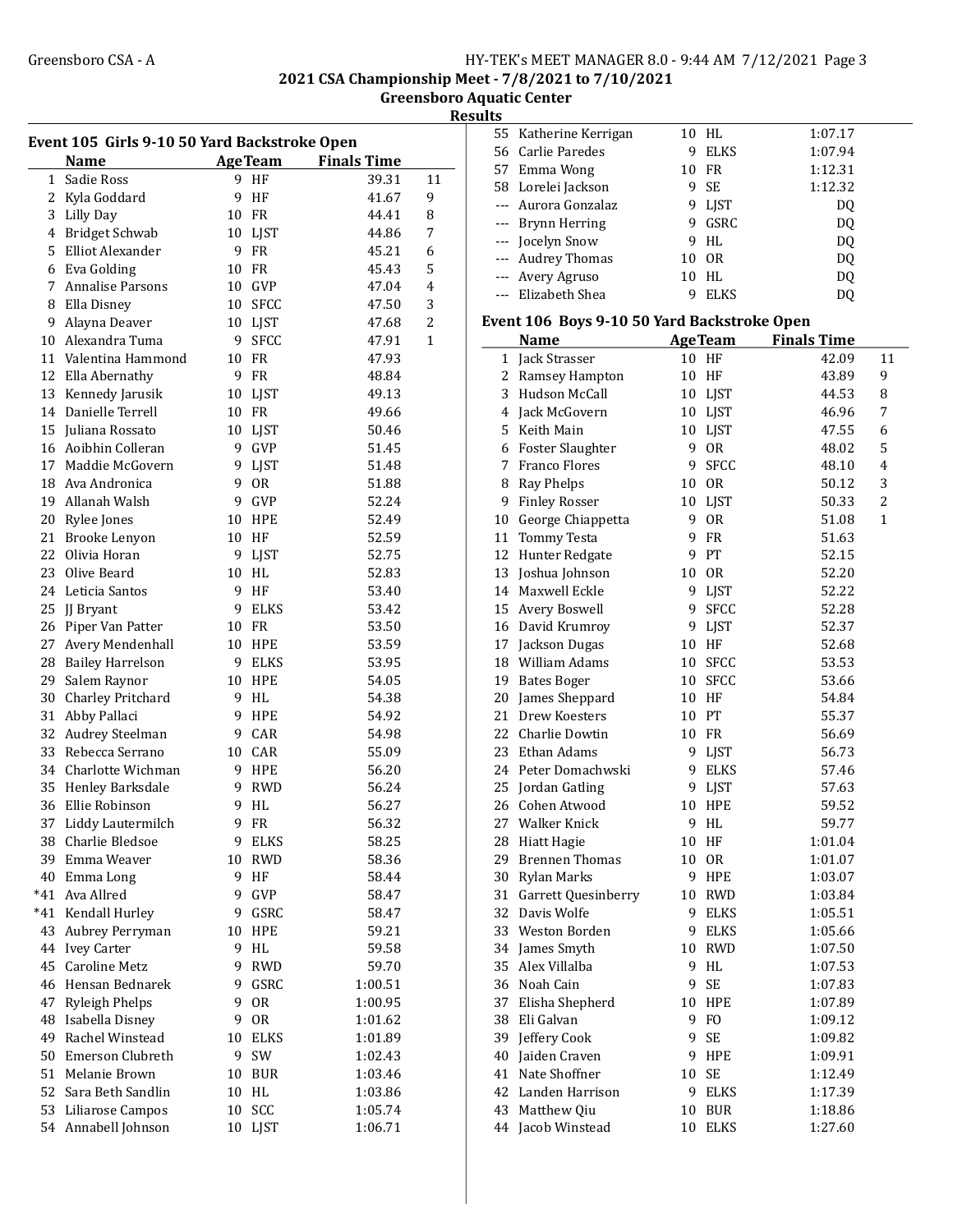2021 CSA Championship Meet - 7/8/2021 to 7/10/2021

Greensboro Aquatic Center

**Results** 

| (Event 106 Boys 9-10 50 Yard Backstroke Open) |                                               |                                     |                    |        |  |  |
|-----------------------------------------------|-----------------------------------------------|-------------------------------------|--------------------|--------|--|--|
|                                               | <b>Name</b>                                   | <b>AgeTeam</b>                      | <b>Finals Time</b> |        |  |  |
| $---$                                         | Luke Little                                   | 10<br>LJST                          | DQ                 |        |  |  |
|                                               | --- Ethan Holder                              | 9<br>HL                             | DQ                 |        |  |  |
|                                               | --- Charlie Wyrick                            | 10<br><b>ELKS</b>                   | DQ                 |        |  |  |
|                                               | --- Nate Stone                                | 9<br><b>HPE</b>                     | DQ                 |        |  |  |
|                                               | Event 107 Girls 11-12 50 Yard Backstroke Open |                                     |                    |        |  |  |
|                                               | <b>Name</b>                                   | <b>AgeTeam</b>                      | <b>Finals Time</b> |        |  |  |
| $\mathbf{1}$                                  | Audrey Faucher                                | SW<br>11                            | 36.28              | 11     |  |  |
| 2                                             | Molly Ruth Redding                            | 12<br>SW                            | 36.55              | 9      |  |  |
| 3                                             | Eleanor Leubuscher                            | 12<br>HL                            |                    |        |  |  |
|                                               | 4 Ellie Hockman                               | SW<br>12                            | 39.86<br>40.37     | 8<br>7 |  |  |
|                                               |                                               | 11                                  |                    |        |  |  |
|                                               | 5 Valerie Sakalouskaya                        | HF                                  | 40.53              | 6      |  |  |
| 6<br>7                                        | Jenna O'Day                                   | 12<br><b>BUR</b><br>11<br><b>FR</b> | 41.36              | 5<br>4 |  |  |
|                                               | Kylie Cashwell                                |                                     | 42.05              |        |  |  |
| 8                                             | Averi Dale                                    | 11<br>BUR                           | 42.10              | 3      |  |  |
| 9                                             | Sadie Copeland                                | 11<br>HL                            | 42.24              | 2      |  |  |
| 10                                            | Anna Main                                     | 11<br><b>LJST</b>                   | 42.92              | 1      |  |  |
| 11                                            | Emery Sorrell                                 | 12<br><b>FR</b>                     | 43.06              |        |  |  |
| 12                                            | Lilly Mackay                                  | 12<br><b>RWD</b>                    | 43.15              |        |  |  |
| 13                                            | Maya Joseph                                   | 11<br>HF                            | 43.27              |        |  |  |
| 14                                            | Delaney Robinson                              | 12<br>SW                            | 43.62              |        |  |  |
| 15                                            | Alexis Thielman                               | 11<br><b>RWD</b>                    | 43.66              |        |  |  |
| 16                                            | Evie Fullagar                                 | 11<br>SW                            | 44.55              |        |  |  |
| 17                                            | Danielle White                                | 12<br><b>BUR</b>                    | 45.30              |        |  |  |
| 18                                            | Paige Bassett                                 | 11<br>HL                            | 45.41              |        |  |  |
| 19                                            | Stella Farney                                 | 11<br>GVP                           | 45.64              |        |  |  |
| 20                                            | Rose Procton                                  | 11<br>LJST                          | 45.88              |        |  |  |
| 21                                            | Taylor McDonald                               | 11<br>FR                            | 45.92              |        |  |  |
| 22                                            | Stella Lanier                                 | <b>SFCC</b><br>12                   | 46.00              |        |  |  |
| 23                                            | Lauren Dowtin                                 | 12<br><b>FR</b>                     | 46.19              |        |  |  |
| 24                                            | Madeline Cornwall                             | CAR<br>11                           | 46.67              |        |  |  |
| 25                                            | MaryKenzie Parsons                            | 12<br>GVP                           | 46.77              |        |  |  |
| 26                                            | Lily McGinnis                                 | 11<br>GSRC                          | 47.19              |        |  |  |
| 27                                            | Avery Hoch                                    | 11<br>0R                            | 47.59              |        |  |  |
| 28                                            | Zoe Winke                                     | 11<br><b>RWD</b>                    | 48.25              |        |  |  |
| 29                                            | <b>Ehver Harris</b>                           | 12<br>GVP                           | 49.22              |        |  |  |
| 30                                            | Sarah Qiu                                     | 11<br><b>BUR</b>                    | 50.91              |        |  |  |
| 31                                            | Clara Watkins                                 | 12 RWD                              | 51.78              |        |  |  |
| 32                                            | Ava Gardner                                   | CAR<br>11                           | 52.40              |        |  |  |
| 33                                            | Millie Ronan                                  | $\mathbf{H}\mathbf{L}$<br>11        | 53.52              |        |  |  |
| 34                                            | Chloe Braxton                                 | <b>RWD</b><br>11                    | 53.61              |        |  |  |
| 35                                            | <b>Bailey Aceves</b>                          | 11<br>HL                            | 53.80              |        |  |  |
| 36                                            | Ashlyn Thomas                                 | CAR<br>12                           | 54.03              |        |  |  |
| 37                                            | Aubrey Gupta                                  | 11<br>HL                            | 54.06              |        |  |  |
| 38                                            | <b>Aubrey Anthony</b>                         | SE<br>11                            | 54.81              |        |  |  |
| 39                                            | Gracie Johnson                                | 12<br><b>HPE</b>                    | 55.47              |        |  |  |
| 40                                            | Kennedy Garner                                | PT<br>11                            | 55.80              |        |  |  |
| 41                                            | Catherine Terrell                             | 12<br>FR                            | 59.20              |        |  |  |
| 42                                            | Shiloh Edeh                                   | 12<br>HF                            | 59.25              |        |  |  |
| 43                                            | Esther Schoubben                              | <b>ELKS</b><br>11                   | 59.49              |        |  |  |
| 44                                            | <b>Trudy Sheppard</b>                         | 11<br>SW                            | 1:05.25            |        |  |  |
| $\overline{a}$                                | Leslie Rudd                                   | 11<br><b>ELKS</b>                   | DQ                 |        |  |  |
| ---                                           | Rachael Anne Bowden                           | PT<br>11                            | DQ                 |        |  |  |
| $---$                                         | Julia Powell                                  | 11<br>FR                            | DQ                 |        |  |  |

| Event 108 Boys 11-12 50 Yard Backstroke Open |                                               |    |                |                            |                |
|----------------------------------------------|-----------------------------------------------|----|----------------|----------------------------|----------------|
|                                              | <b>Name</b>                                   |    |                | <b>AgeTeam</b> Finals Time |                |
| 1                                            | Sai Samtani                                   |    | 11 LJST        | 38.55                      | 11             |
|                                              | 2 Amsterdam Knox                              | 11 | <b>RWD</b>     | 40.39                      | 9              |
|                                              | 3 Grant Terrell                               |    | 12 LJST        | 41.44                      | 8              |
|                                              | 4 Ben Holbrook                                |    | 11 HPE         | 42.07                      | 7              |
|                                              | 5 Oliver Fifield-Beckham                      |    | 11 FR          | 42.66                      | 6              |
|                                              | 6 Asher Eckle                                 |    | 12 LJST        | 42.89                      | 5              |
|                                              | 7 Alex Wichman                                |    | 12 HPE         | 43.43                      | 4              |
|                                              | 8 Michael Kerrigan                            |    | 12 HL          | 43.48                      | 3              |
|                                              | 9 Ethan Hu                                    |    | 11 HF          | 43.57                      | $\overline{2}$ |
|                                              | 10 Nate Womble                                |    | 11 LJST        | 43.84                      | 1              |
|                                              | 11 Christian Harmston                         |    | 12 HL          | 43.90                      |                |
|                                              | 12 Peter Leone                                |    | 11 LJST        | 43.94                      |                |
|                                              | 13 Holt Miller                                |    | 11 RWD         | 44.35                      |                |
|                                              | 14 Levi Merell                                |    | 12 CAR         | 44.43                      |                |
|                                              | 15 Henry Scott                                |    | 11 SW          | 45.21                      |                |
|                                              | 16 Griffin Entsminger                         |    | 12 HPE         | 45.54                      |                |
|                                              | 17 Eli Gramberg                               |    | 11 RWD         | 46.29                      |                |
|                                              | 18 Jack Kohut                                 |    | 11 HL          | 46.77                      |                |
|                                              | 19 Parker Yates                               |    | 11 HPE         | 48.31                      |                |
|                                              | 20 Alex Caza                                  |    | 12 HL          | 48.62                      |                |
|                                              | 21 Evan Lipowski                              |    | 11 HPE         | 49.57                      |                |
|                                              | 22 Emerson Ainsworth                          |    | 11 LJST        | 51.33                      |                |
|                                              | 23 Cam Morris                                 |    | 11 HF          | 52.70                      |                |
|                                              | 24 Joon Cho                                   |    | 12 BUR         | 54.94                      |                |
|                                              | 25 Bentley Lanier                             |    | 11 SFCC        | 55.61                      |                |
|                                              | 26 Owen Perkins                               |    | 11 BUR         | 56.66                      |                |
|                                              | 27 Gabriel Garcia                             |    | <b>11 HPE</b>  | 58.83                      |                |
|                                              | 28 Jackson Quesinberry                        |    | 12 RWD         | 59.95                      |                |
|                                              | 29 Nathan Bowden                              |    | 11 PT          | 1:01.00                    |                |
|                                              | 30 Matthew Sheperd                            |    | 12 HPE         | 1:01.07                    |                |
|                                              | 31 Andrew Hardee                              |    | 11 HPE         | 1:01.47                    |                |
|                                              | 32 Riley Cates                                |    | 11 ELKS        | 1:03.16                    |                |
|                                              | 33 Nico Ryker                                 |    | 11 HPE         | 1:03.76                    |                |
|                                              | --- Porter Zeigler                            |    | 11 HL          | DQ                         |                |
|                                              | Event 109 Girls 13-14 50 Yard Backstroke Open |    |                |                            |                |
|                                              | <b>Name</b>                                   |    |                | <b>AgeTeam</b> Finals Time |                |
| 1                                            | Kaitlyn Lewis                                 |    | 14 LJST        | 32.97                      | 11             |
| 2                                            | <b>Sydney Bassett</b>                         | 13 | HL             | 35.72                      | 9              |
|                                              | 3 Landry Gray                                 | 13 | GVP            | 36.02                      | 8              |
| $\overline{4}$                               | Marlee Hull                                   |    | 13 GVP         | 36.20                      | 7              |
| 5                                            | Anna Amidon                                   | 14 | HL             | 37.63                      | 6              |
|                                              | 6 Lily Smith                                  |    | 13 RWD         | 37.95                      | 5              |
|                                              | 7 Samantha Cavanaugh                          | 13 | HL             | 38.07                      | $\overline{4}$ |
|                                              | 8 Cammie Caviness                             |    | 14 HL          | 38.08                      | 3              |
| 9                                            | Ella Willse                                   | 14 | FR             | 38.66                      | $\overline{2}$ |
| 10                                           | Aubrey Jones                                  | 13 | <b>RWD</b>     | 39.15                      | $\mathbf{1}$   |
|                                              | 11 Journey Winke                              | 13 | <b>RWD</b>     | 39.21                      |                |
| 12                                           | Maeve Kornatz                                 | 13 | FR             | 39.74                      |                |
|                                              | 13 Kate Sechrist                              | 13 | 0 <sub>R</sub> | 39.98                      |                |
|                                              | 14 Molly McShea                               | 13 | GVP            | 40.22                      |                |
|                                              | 15 Alexia Dancausse                           | 13 | LJST           | 40.68                      |                |
| 16                                           | Kaitlyn Fisher                                | 14 | HL             | 40.73                      |                |
| 17                                           | Isabella Aceves                               |    | 13 HL          | 40.79                      |                |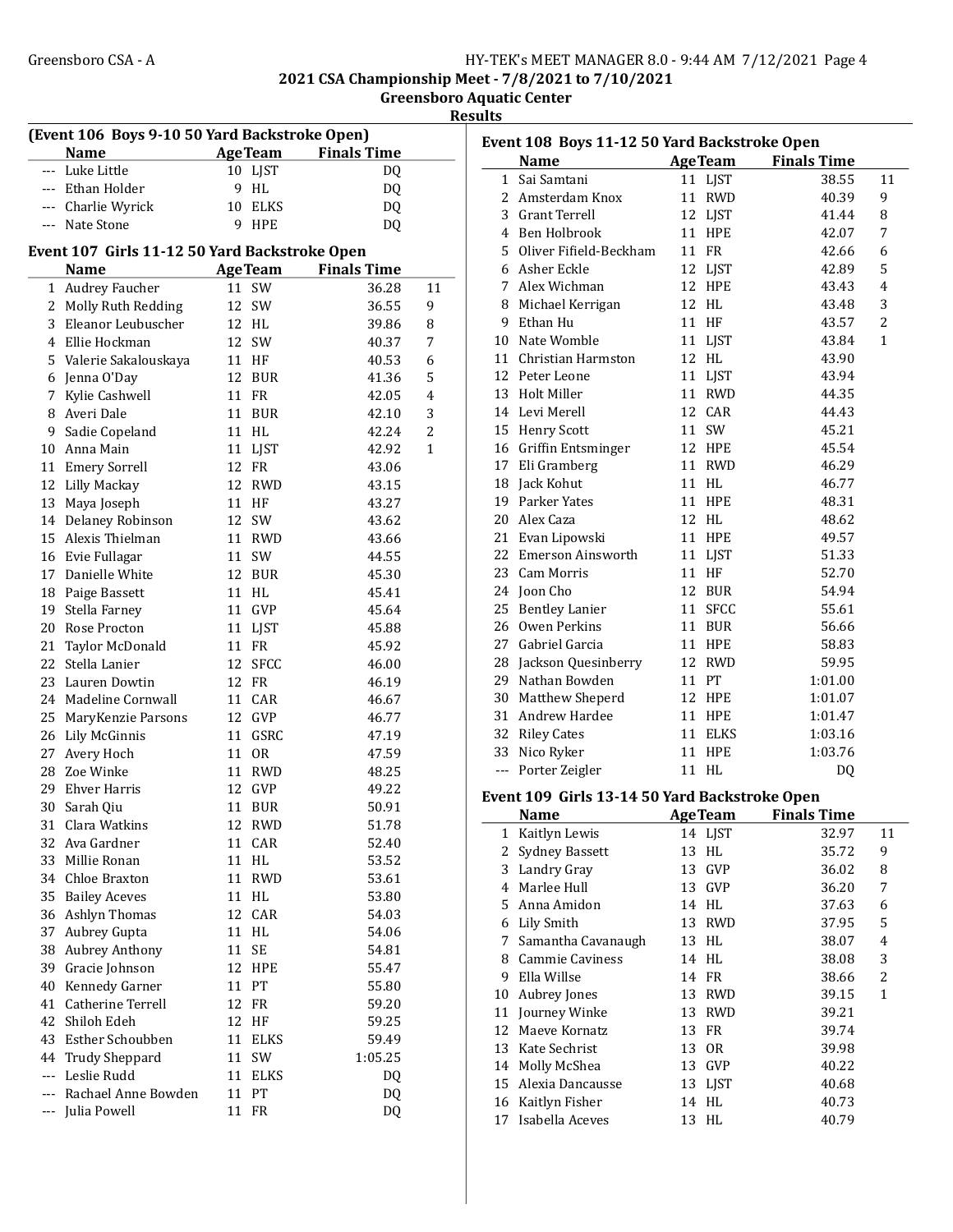2021 CSA Championship Meet - 7/8/2021 to 7/10/2021 Greensboro Aquatic Center

Results

| (Event 109 Girls 13-14 50 Yard Backstroke Open) |                                               |    |                |                    |                         |  |
|-------------------------------------------------|-----------------------------------------------|----|----------------|--------------------|-------------------------|--|
|                                                 | Name                                          |    | <b>AgeTeam</b> | <b>Finals Time</b> |                         |  |
|                                                 | 18 Alivia Grennan                             |    | 13 HPE         | 41.02              |                         |  |
|                                                 | 19 Charlie Beuchler                           | 13 | SW             | 42.71              |                         |  |
|                                                 | 20 Ellie Heinzelmann                          |    | 13 SW          | 43.30              |                         |  |
| 21                                              | Heather Wong                                  |    | 13 FR          | 44.26              |                         |  |
| 22                                              | Sara Bissell                                  |    | 13 RWD         | 49.92              |                         |  |
|                                                 | 23 Sarah Quintana                             |    | 13 RWD         | 53.83              |                         |  |
|                                                 | 24 Libby Auer                                 |    | 14 FR          | 54.43              |                         |  |
|                                                 | --- Reagan Law                                |    | 14 OR          | DQ                 |                         |  |
|                                                 | --- Margo Kemp                                |    | 13 LJST        | DQ                 |                         |  |
|                                                 | --- Bethany Terrell                           |    | 13 FR          | DQ                 |                         |  |
|                                                 | Event 109 Girls 15-19 50 Yard Backstroke Open |    |                |                    |                         |  |
|                                                 | <b>Name</b>                                   |    | <b>AgeTeam</b> | <b>Finals Time</b> |                         |  |
| $\mathbf{1}$                                    | McCain Davidson                               |    | 15 GVP         | 32.74              | 11                      |  |
|                                                 | 2 Ali Shackelford                             | 15 | GVP            | 32.98              | 9                       |  |
|                                                 |                                               |    | 18 SE          |                    | 8                       |  |
|                                                 | 3 Mackenzie Spofford                          |    | 15 GSRC        | 33.83              |                         |  |
| 5                                               | 4 Riley Brundage                              |    | 18 FR          | 34.11<br>35.16     | 7                       |  |
|                                                 | Paige Evans                                   |    | 16 HL          |                    | 6<br>5                  |  |
| 7                                               | 6 Mallory Cavanaugh<br>Isabella Romine        |    |                | 35.29              |                         |  |
|                                                 |                                               |    | 18 FR          | 35.55              | 4                       |  |
| 8                                               | Hanna Walters                                 |    | 15 FR          | 36.09              | 3                       |  |
| 9                                               | Tatum Church                                  |    | 18 HL          | 36.16              | $\overline{2}$          |  |
| 10                                              | Maggie Seeber                                 |    | 18 FR          | 36.21              | $\mathbf{1}$            |  |
|                                                 | 11 Arden Yates                                |    | <b>15 HPE</b>  | 36.40              |                         |  |
|                                                 | 12 Jenna Lake                                 |    | 16 LJST        | 37.34              |                         |  |
|                                                 | 13 Laurel Holland                             |    | 17 FR          | 37.59              |                         |  |
|                                                 | 14 Macey Walkingstick                         |    | 16 ELKS        | 37.83              |                         |  |
| 15                                              | Kate Holland                                  | 15 | PT             | 38.02              |                         |  |
| 16                                              | SaraKate Lowe                                 |    | 16 ELKS        | 38.77              |                         |  |
| 17                                              | Carlisle Shore                                |    | 17 FR          | 39.20              |                         |  |
|                                                 | 18 Page Moton                                 |    | 18 LJST        | 39.23              |                         |  |
| 19                                              | <b>Cadence Powell</b>                         |    | 16 OR          | 40.27              |                         |  |
|                                                 | 20 Lillie O'Neill                             |    | 16 ELKS        | 40.39              |                         |  |
|                                                 | 21 Lucy Sprange                               |    | 15 SFCC        | 40.45              |                         |  |
|                                                 | 22 Abby Martin                                | 17 | <b>SE</b>      | 40.88              |                         |  |
|                                                 | 23 Rachel Clendinen                           |    | 17 BUR         | 42.70              |                         |  |
|                                                 | 24 Alaura Crowder                             | 17 | <b>BUR</b>     | 45.20              |                         |  |
|                                                 | 25 Merritt Brewer                             |    | 15 SCC         | 45.61              |                         |  |
|                                                 | Event 110 Boys 13-14 50 Yard Backstroke Open  |    |                |                    |                         |  |
|                                                 | Name                                          |    | <b>AgeTeam</b> | <b>Finals Time</b> |                         |  |
| $\mathbf{1}$                                    | Clark Wahlberg                                |    | 13 FR          | 33.26              | 11                      |  |
| $\mathbf{2}$                                    | Sawyer Lester                                 |    | 14 FR          | 33.58              | 9                       |  |
| 3                                               | Adam Stephany                                 | 13 | ${\rm FR}$     | 34.10              | 8                       |  |
|                                                 | 4 Mac Mills                                   | 13 | FR             | 34.36              | 7                       |  |
|                                                 | 5 Ryan Wells                                  | 14 | FR             | 35.46              | 6                       |  |
|                                                 | 6 Jacob Villalba                              | 14 | HL             | 36.06              | 5                       |  |
| 7                                               | Eli Stewart                                   | 13 | LJST           | 38.11              | $\overline{\mathbf{4}}$ |  |
| 8                                               | Ethan Alexander                               | 13 | FR             | 38.60              | 3                       |  |
|                                                 | 9 Adrian Dancausse                            |    | 13 LJST        | 38.91              | $\overline{c}$          |  |
|                                                 | 10 Ben Smith                                  |    | 14 LJST        | 40.04              | $\mathbf{1}$            |  |
| 11                                              | Shaffer Shelton                               |    | 13 HL          | 40.60              |                         |  |
| 12                                              | Jackson Gillispie                             |    | 14 SFCC        | 41.16              |                         |  |
| 13                                              | Christopher Long                              |    | 14 HF          | 42.64              |                         |  |

14 Drew Marks 13 HPE 44.77

|          | 15 Tommy Conahan                             |    | 13 CAR         | 51.11              |    |
|----------|----------------------------------------------|----|----------------|--------------------|----|
|          | Elmer Wysong                                 |    | 13 HF          | DO.                |    |
| $\cdots$ | Nathan Copeland                              |    | 13 HL          | DQ                 |    |
|          | Event 110 Boys 15-19 50 Yard Backstroke Open |    |                |                    |    |
|          | Name                                         |    | <b>AgeTeam</b> | <b>Finals Time</b> |    |
| 1        | Owen Rock                                    | 18 | HL             | 27.73              | 11 |
|          | 2 William McCormack                          |    | 18 GVP         | 28.81              | 9  |
|          | 3 Michael Harding                            |    | 15 LIST        | 29.01              | 8  |
|          | 4 Jonathan Reynolds                          |    | 16 GVP         | 30.42              | 7  |
| 5.       | Eli Magrini                                  |    | 16 LIST        | 30.43              | 6  |
| 6        | <b>Elliott Boyland</b>                       | 15 | GVP            | 30.58              | 5  |
| 7        | Nathan Kyser                                 |    | 15 PT          | 32.17              | 4  |
| 8        | Ethan Chiappetta                             |    | 15 OR          | 32.34              | 3  |
| 9        | Sam Uhrlass                                  | 17 | 0R             | 32.47              | 2  |
| 10       | Derik Mirts                                  |    | 15 OR          | 32.85              | 1  |
|          | 11 Will Stickler                             |    | 16 OR          | 34.35              |    |
|          |                                              |    |                |                    |    |

| 11 WIII SUCKIEF   | 10 UK   | 34.3D |
|-------------------|---------|-------|
| 12 Jayden Joseph  | 16 HF   | 34.56 |
| 13 Jack Auer      | 15 FR   | 35.25 |
| 14 Charlie Mills  | 15 FR   | 35.51 |
| 15 Logan Monday   | 17 OR   | 36.10 |
| 16 Kadence Taylor | 16 SE   | 36.31 |
| 17 Mason Spofford | 16 SE   | 36.46 |
| 18 Bill Clark     | 15 FR   | 36.98 |
| 19 James Kerrigan | 16 HL   | 37.05 |
| 20 Wyatt Bland    | 15 GVP  | 38.96 |
| 21 Patrick Smith  | 15 LJST | 39.06 |
| 22 Carson McShea  | 15 GVP  | 39.10 |
| 23 Nico Gennero   | 17 OR   | 40.47 |

## 24 Nolan Flemming 16 GSRC 48.71 Event 111 Girls 8 & Under 25 Yard Breaststroke Open

|              | Name              |   | <b>AgeTeam</b> | <b>Finals Time</b> |              |
|--------------|-------------------|---|----------------|--------------------|--------------|
| $\mathbf{1}$ | Ella Jorgenson    |   | 7 SW           | 25.55              | 11           |
| 2            | Fiona Creech      | 8 | CAR            | 26.97              | 9            |
| 3            | Marie Leubuscher  | 8 | HL             | 27.47              | 8            |
| 4            | Sally Cooke       |   | 7 SW           | 28.43              | 7            |
| 5            | Molly Vaughn      | 8 | HL             | 30.47              | 6            |
| 6            | Savannah Davis    | 8 | LJST           | 30.95              | 5            |
| 7            | <b>Emily Cox</b>  | 8 | GVP            | 31.76              | 4            |
| 8            | Keller Pearce     | 8 | HL             | 31.77              | 3            |
| 9            | Isla Saninocencio | 8 | <b>BUR</b>     | 32.16              | 2            |
| 10           | Emily Terrell     | 8 | FR             | 33.66              | $\mathbf{1}$ |
| 11           | Ginny Cox         | 6 | GVP            | 33.81              |              |
|              | 12 Hunter Morgan  | 8 | CAR            | 34.18              |              |
| 13           | Cece O'Connor     | 8 | HL             | 35.44              |              |
|              | 14 Emma Early     | 8 | HL             | 35.66              |              |
|              | 15 Raina Gould    | 8 | FR             | 37.05              |              |
|              | Vivienne Caza     | 8 | HL             | DO.                |              |
| ---          | Riley Moss        | 8 | <b>SW</b>      | DQ                 |              |

# Event 112 Boys 8 & Under 25 Yard Breaststroke Open

| <b>Name</b>        | <b>AgeTeam</b> | <b>Finals Time</b> |       |  |
|--------------------|----------------|--------------------|-------|--|
| 1 Emerson Xu       | 8 LIST         |                    | 27.67 |  |
| 2 Griffin Kesler   | 8 SFCC         |                    | 36.19 |  |
| --- Ethan Monosoff | 8 PT           |                    | DΟ    |  |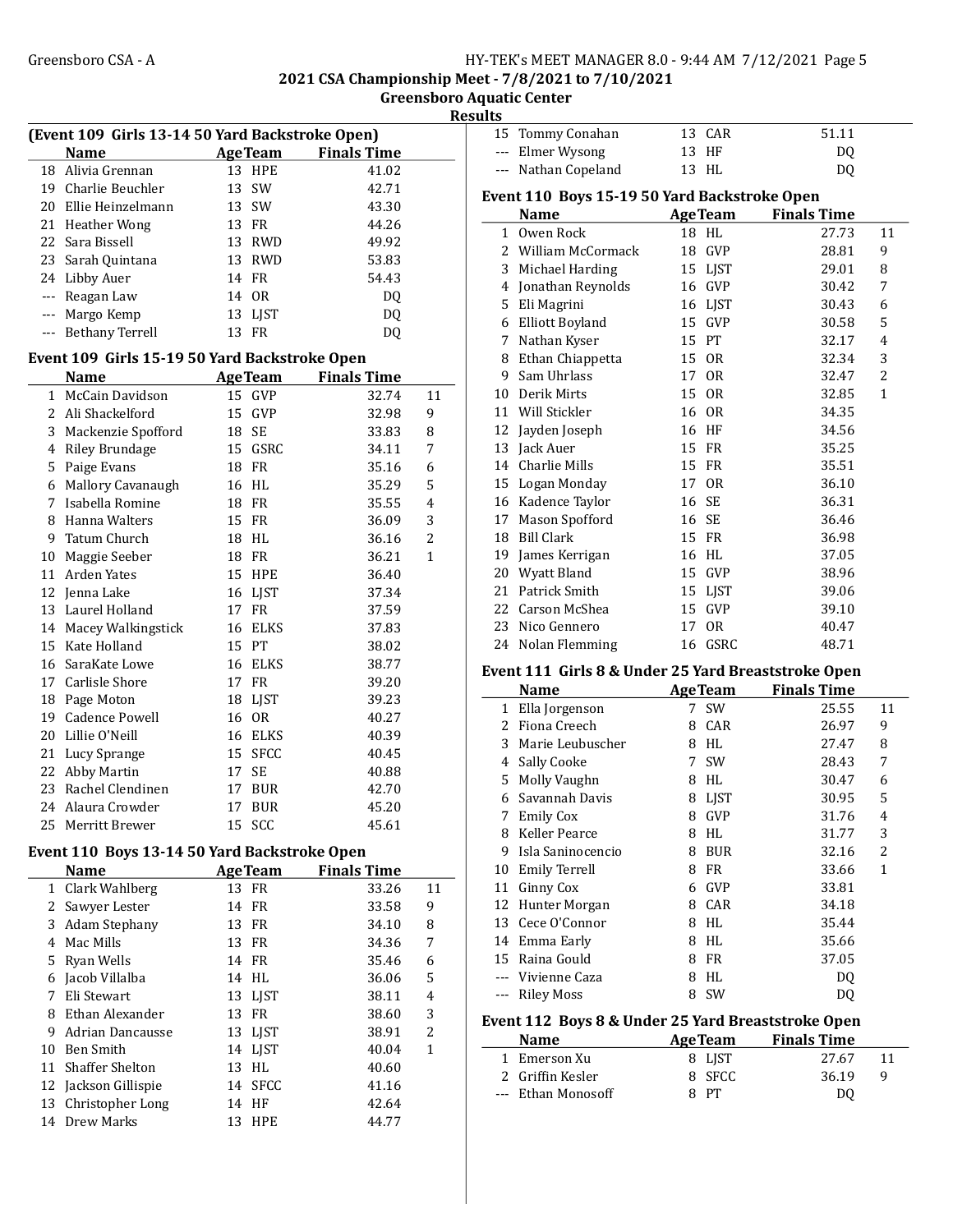#### Greensboro CSA - A <br>
HY-TEK's MEET MANAGER 8.0 - 9:44 AM 7/12/2021 Page 6 2021 CSA Championship Meet - 7/8/2021 to 7/10/2021

Greensboro Aquatic Center

Results

| Event 113 Girls 9-10 50 Yard Breaststroke Open |                       |    |                |                    |                |  |
|------------------------------------------------|-----------------------|----|----------------|--------------------|----------------|--|
|                                                | <b>Name</b>           |    | <b>AgeTeam</b> | <b>Finals Time</b> |                |  |
| 1                                              | Alexandra Tuma        | 9  | <b>SFCC</b>    | 47.15              | 11             |  |
| 2                                              | Piper Van Patter      | 10 | <b>FR</b>      | 52.49              | 9              |  |
|                                                | 3 Kennedy Jarusik     |    | 10 LJST        | 53.54              | 8              |  |
|                                                | 4 Emma Weaver         |    | 10 RWD         | 54.99              | 7              |  |
|                                                | 5 Liddy Lautermilch   | 9  | FR             | 56.31              | 6              |  |
|                                                | 6 Elliot Alexander    | 9  | <b>FR</b>      | 56.76              | 5              |  |
|                                                | 7 Eva Golding         | 10 | FR             | 57.11              | 4              |  |
|                                                | 8 Allanah Walsh       |    | 9 GVP          | 57.27              | 3              |  |
| 9                                              | McKenzie Daniels      | 9  | <b>HPE</b>     | 58.01              | $\overline{2}$ |  |
|                                                | 10 Ava Andronica      | 9  | <b>OR</b>      | 1:01.55            | 1              |  |
|                                                | 11 Charley Pritchard  | 9  | <b>HL</b>      | 1:01.87            |                |  |
|                                                | 12 Olivia Horan       | 9  | LJST           | 1:02.14            |                |  |
| 13                                             | Elora Carver          | 9  | FR             | 1:02.22            |                |  |
|                                                | 14 Emma Wong          | 10 | <b>FR</b>      | 1:04.06            |                |  |
| 15                                             | <b>Ivey Carter</b>    | 9  | <b>HL</b>      | 1:04.54            |                |  |
| 16                                             | Avery Agruso          | 10 | HL             | 1:04.77            |                |  |
| 17                                             | Charlie Bledsoe       | 9  | <b>ELKS</b>    | 1:08.23            |                |  |
|                                                | 18 Eliza Chesney      | 9  | HL             | 1:08.28            |                |  |
|                                                | 19 Liliarose Campos   | 10 | SCC            | 1:08.58            |                |  |
| 20                                             | Ellie Robinson        | 9  | HL             | 1:08.77            |                |  |
|                                                | 21 Lily Rodgers       | 9  | GVP            | 1:08.90            |                |  |
| 22                                             | Isabella Disney       | 9  | 0R             | 1:10.76            |                |  |
|                                                | 23 Leticia Santos     | 9  | HF             | 1:11.95            |                |  |
|                                                | 24 Hensan Bednarek    | 9. | GSRC           | 1:13.71            |                |  |
|                                                | 25 Annabell Johnson   |    | 10 LJST        | 1:14.47            |                |  |
|                                                | 26 Aurora Gonzalaz    | 9  | LJST           | 1:28.35            |                |  |
| 27                                             | Katelyn Friend        | 10 | <b>BUR</b>     | 1:41.50            |                |  |
| $\overline{a}$                                 | Kolbi Hanson          | 9  | <b>SE</b>      | DQ                 |                |  |
| ---                                            | Hosanna Hunt          | 9  | <b>SE</b>      | DQ                 |                |  |
| $---$                                          | Sara Beth Sandlin     | 10 | HL             | DQ                 |                |  |
| ---                                            | Jocelyn Snow          | 9  | HL             | DQ                 |                |  |
| ---                                            | Melanie Brown         | 10 | <b>BUR</b>     | DQ                 |                |  |
| ---                                            | Kathryn Kalbaugh      | 9  | GSRC           | DQ                 |                |  |
| $---$                                          | Emerson Clubreth      | 9  | SW             | DQ                 |                |  |
|                                                | Valentina Hammond     | 10 | <b>FR</b>      | DQ                 |                |  |
| ---                                            | <b>Grayson Sowers</b> | 10 | <b>RWD</b>     | DQ                 |                |  |
|                                                |                       |    |                |                    |                |  |

## Event 114 Boys 9-10 50 Yard Breaststroke Open

|    | Name                  |    | <b>AgeTeam</b> | <b>Finals Time</b> |                |
|----|-----------------------|----|----------------|--------------------|----------------|
| 1  | Hudson Weldon         | 10 | <b>SFCC</b>    | 50.14              | 11             |
| 2  | Jack Strasser         | 10 | HF             | 50.16              | 9              |
| 3  | Luke Little           | 10 | <b>LIST</b>    | 51.44              | 8              |
| 4  | Franco Flores         | 9  | <b>SFCC</b>    | 51.91              | 7              |
| 5. | Mason Shelton         | 9  | HL             | 52.67              | 6              |
| 6  | Price Vaughn          | 10 | HL             | 53.11              | 5              |
| 7  | Jackson Dugas         | 10 | HF             | 56.09              | 4              |
| 8  | Jordan Gatling        | 9  | LJST           | 58.02              | 3              |
| 9  | James Sheppard        | 10 | HF             | 58.17              | $\overline{2}$ |
| 10 | Sebastian Upton       | 9  | <b>ELKS</b>    | 59.27              | 1              |
| 11 | Ethan Holder          | 9  | HI.            | 59.87              |                |
| 12 | Maxwell Eckle         | 9  | <b>LIST</b>    | 1:00.06            |                |
| 13 | Jax Brainard          | 10 | <b>BUR</b>     | 1:02.37            |                |
| 14 | <b>Brennen Thomas</b> | 10 | 0 <sub>R</sub> | 1:04.77            |                |
| 15 | Jaiden Craven         | 9  | HPE            | 1:10.27            |                |

| 16    | Ethan Adams                                     | 9  | LJST           | 1:14.09            |                |
|-------|-------------------------------------------------|----|----------------|--------------------|----------------|
|       | 17 Finley Rosser                                |    | 10 LJST        | 1:14.67            |                |
| 18    | Myles Tesseneer                                 | 9  | PT             | 1:20.86            |                |
|       | --- Alex Villalba                               | 9  | HL             | DQ                 |                |
|       | --- Matthew Qiu                                 |    | 10 BUR         | DQ                 |                |
| ---   | David Krumroy                                   | 9  | LJST           | DQ                 |                |
|       | --- Walker Knick                                | 9  | HL             | DQ                 |                |
|       | --- George Chiappetta                           | 9  | <b>OR</b>      | DQ                 |                |
| ---   | Oliver Smith                                    | 9  | <b>ELKS</b>    | DQ                 |                |
|       |                                                 |    |                |                    |                |
|       | Event 115 Girls 11-12 50 Yard Breaststroke Open |    |                |                    |                |
|       | Name                                            |    | <b>AgeTeam</b> | <b>Finals Time</b> |                |
| 1     | Jenna O'Day                                     | 12 | <b>BUR</b>     | 41.21              | 11             |
|       | 2 Allyn Cassel                                  | 12 | <b>BUR</b>     | 42.93              | 9              |
|       | 3 Ainsley Krumroy                               |    | 12 LJST        | 44.42              | 8              |
|       | 4 Ellie Hockman                                 |    | 12 SW          | 45.87              | 7              |
|       | 5 Jada Sheppard                                 |    | 12 HF          | 46.97              | 6              |
|       | 6 Molly Anderson                                |    | 11 FR          | 47.11              | 5              |
|       | 7 Emma Smith                                    |    | 11 LJST        | 47.19              | $\overline{4}$ |
|       | 8 Sadie Copeland                                |    | 11 HL          | 47.87              | 3              |
| 9     | Sara Lautermilch                                |    | 11 FR          | 48.68              | 2              |
|       | 10 Averi Dale                                   |    | 11 BUR         | 49.11              | $\mathbf{1}$   |
|       | 11 Paige Bassett                                |    | 11 HL          | 49.35              |                |
|       | 12 Ehver Harris                                 | 12 | GVP            | 49.76              |                |
|       | 13 Maya Joseph                                  |    | 11 HF          | 49.97              |                |
|       | 14 Lilly Mackay                                 |    | 12 RWD         | 50.15              |                |
| 15    | Danielle White                                  |    | 12 BUR         | 51.00              |                |
|       | 16 Rose Procton                                 |    | 11 LJST        | 51.55              |                |
| 17    | Stella Farney                                   |    | 11 GVP         | 52.00              |                |
|       | 18 Molly Ruth Redding                           | 12 | SW             | 52.08              |                |
|       | 19 Alexis Thielman                              | 11 | RWD            | 52.20              |                |
| 20    | Kylie Cashwell                                  | 11 | <b>FR</b>      | 53.24              |                |
| 21    | <b>Brynley Swinteck</b>                         | 11 | HL             | 53.27              |                |
| 22    | Stella Lanier                                   | 12 | <b>SFCC</b>    | 53.87              |                |
| 23    | MaryKenzie Parsons                              | 12 | GVP            | 54.90              |                |
| 24    | Chloe Braxton                                   | 11 | <b>RWD</b>     | 55.38              |                |
|       | 25 Aubrey Anthony                               | 11 | SE             | 56.20              |                |
|       | 26 Evie Fullagar                                | 11 | SW             | 59.75              |                |
|       | 27 Lily McGinnis                                |    | 11 GSRC        | 1:01.14            |                |
|       | 28 Sarah Qiu                                    |    | 11 BUR         | 1:01.23            |                |
| 29    | Taylor McDonald                                 | 11 | FR             | 1:05.72            |                |
| 30    | Ashlyn Thomas                                   | 12 | CAR            | 1:06.73            |                |
|       | --- Delaney Robinson                            | 12 | SW             | DQ                 |                |
|       | --- Bailey Aceves                               | 11 | HL             | DQ                 |                |
| $---$ | Esther Schoubben                                | 11 | <b>ELKS</b>    | DQ                 |                |
| $--$  | Madeline Cornwall                               |    | 11 CAR         | DQ                 |                |
|       |                                                 |    |                |                    |                |
|       | Event 116 Boys 11-12 50 Yard Breaststroke Open  |    |                |                    |                |
|       | Name                                            |    | <b>AgeTeam</b> | <b>Finals Time</b> |                |
| 1     | Christian Harmston                              | 12 | HL             | 40.54              | 11             |
| 2     | Asher Eckle                                     | 12 | LJST           | 44.32              | 9              |
| 3     | Cannon Eggleston                                | 11 | LJST           | 44.39              | 8              |
|       | 4 Nate Womble                                   |    | 11 LJST        | 45.31              | 7              |
| 5     | Sawyer Pritchard                                | 12 | HL             | 46.78              | 6              |

6 47.22 5 Michael Kerrigan 12 HL 7 Oliver Fifield-Beckham 11 FR 49.41 4 8 50.84 3 Emerson Ainsworth 11 LJST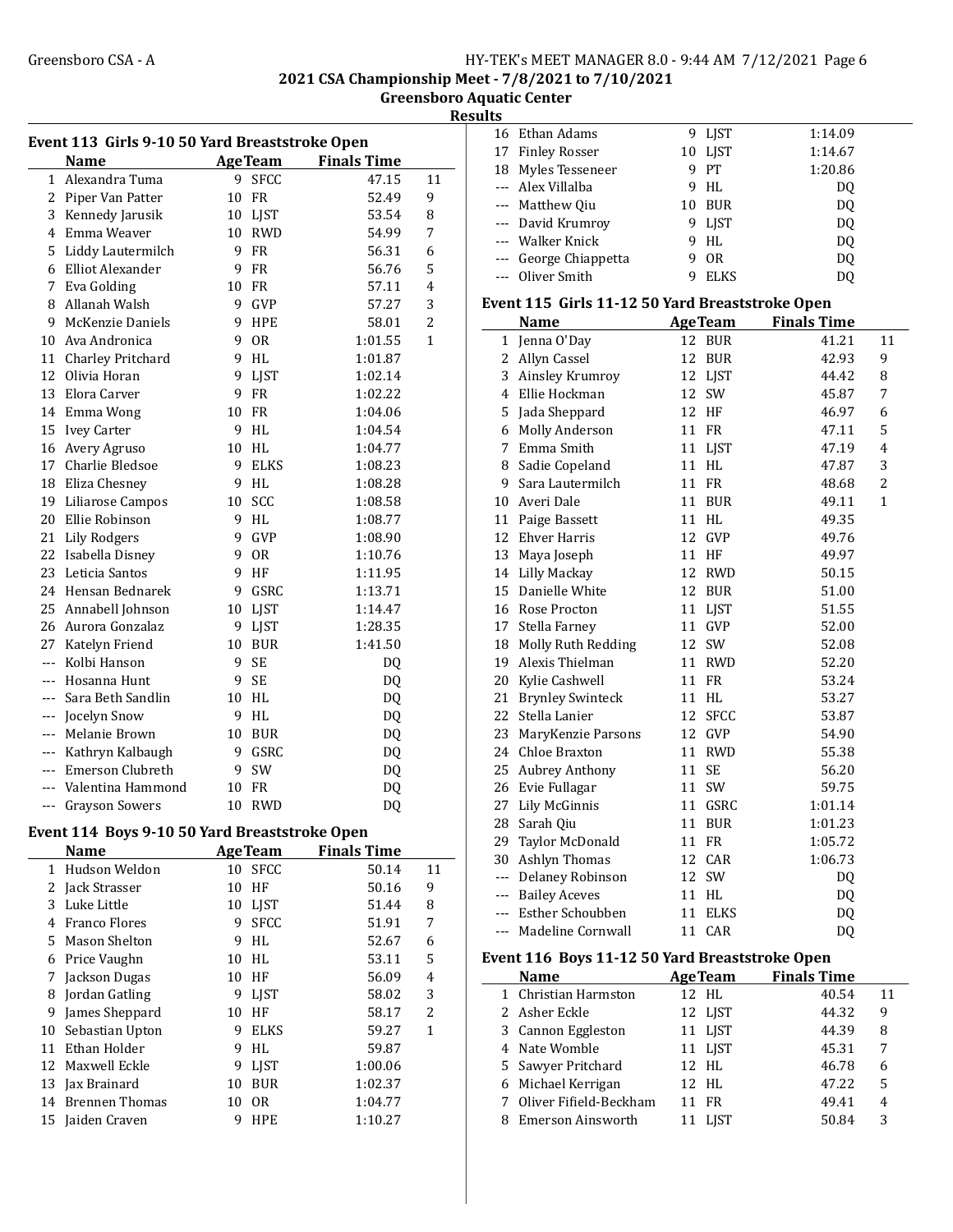2021 CSA Championship Meet - 7/8/2021 to 7/10/2021

 $\overline{a}$ 

Greensboro Aquatic Center **Results** 

| (Event 116 Boys 11-12 50 Yard Breaststroke Open) |                      |    |                |                    |   |  |
|--------------------------------------------------|----------------------|----|----------------|--------------------|---|--|
|                                                  | <b>Name</b>          |    | <b>AgeTeam</b> | <b>Finals Time</b> |   |  |
| 9                                                | Jax Grubb            |    | 12 GVP         | 51.01              | 2 |  |
| 10                                               | <b>Wyatt Lester</b>  |    | 12 FR          | 51.18              | 1 |  |
| 11                                               | Miller Hagie         |    | 12 HF          | 52.06              |   |  |
| 12                                               | Hank Phillips        | 11 | <b>GVP</b>     | 52.93              |   |  |
| 13                                               | <b>Grant Terrell</b> |    | 12 LIST        | 54.20              |   |  |
| 14                                               | Jackson Quesinberry  | 12 | <b>RWD</b>     | 54.26              |   |  |
| 15                                               | <b>Riley Cates</b>   | 11 | <b>ELKS</b>    | 56.04              |   |  |
| 16                                               | AJ Harvell           |    | 12 HF          | 56.24              |   |  |
| 17                                               | Charlie Jenkins      | 12 | <b>RWD</b>     | 56.35              |   |  |
| 18                                               | Owen Perkins         | 11 | <b>BUR</b>     | 57.17              |   |  |
| 19                                               | Cam Morris           | 11 | HF             | 57.44              |   |  |
| 20                                               | Seth Edeh            | 11 | HF             | 58.70              |   |  |
| 21                                               | <b>Bryce Bassett</b> | 11 | HL             | 58.80              |   |  |
|                                                  | 22 Jack Kohut        | 11 | HI.            | 1:02.74            |   |  |
| ---                                              | Joon Cho             | 12 | <b>BUR</b>     | DO                 |   |  |
|                                                  | Alex Caza            | 12 | HL             | DQ                 |   |  |

## Event 117 Girls 13-14 50 Yard Breaststroke Open

|    | Name               |    | <b>AgeTeam</b> | <b>Finals Time</b> |    |
|----|--------------------|----|----------------|--------------------|----|
| 1  | Allie Kinlaw       |    | 14 FR          | 37.60              | 11 |
| 2  | AnnaGrace Reynolds | 14 | GVP            | 39.17              | 9  |
| 3  | Rachael Skipper    | 13 | FR             | 40.65              | 8  |
| 4  | Olivia Hoots       |    | 14 FR          | 40.92              | 7  |
| 5  | Jensen Huitsing    | 14 | GVP            | 41.09              | 6  |
| 6  | Marlee Hull        | 13 | GVP            | 42.57              | 5  |
| 7  | Isabella Aceves    | 13 | HL             | 43.24              | 4  |
| 8  | Margo Kemp         | 13 | LIST           | 43.88              | 3  |
| 9  | Heather Wong       | 13 | <b>FR</b>      | 44.09              | 2  |
| 10 | Sydney Bassett     | 13 | HL             | 44.26              | 1  |
| 11 | Ellie Thoma        | 14 | 0R             | 44.96              |    |
| 12 | Alexia Dancausse   |    | 13 LJST        | 45.02              |    |
| 13 | Journey Winke      | 13 | <b>RWD</b>     | 45.07              |    |
| 14 | Maeve Kornatz      | 13 | FR             | 45.52              |    |
| 15 | Ellie Heinzelmann  | 13 | SW             | 45.89              |    |
| 16 | Molly McShea       | 13 | <b>GVP</b>     | 48.26              |    |
| 17 | Maddi Knick        | 13 | HL             | 48.42              |    |
| 18 | Bethany Terrell    | 13 | <b>FR</b>      | 52.62              |    |
| 19 | Sara Bissell       | 13 | <b>RWD</b>     | 53.00              |    |
|    | Grace Corkhill     | 14 | <b>BUR</b>     | DQ                 |    |
|    | Alivia Grennan     | 13 | HPE            | DQ                 |    |

#### Event 117 Girls 15-19 50 Yard Breaststroke Open

|      | <b>Name</b>          |    | <b>AgeTeam</b> | <b>Finals Time</b> |     |
|------|----------------------|----|----------------|--------------------|-----|
|      | 1 Tatum Church       |    | 18 HL          | 37.29              | 11  |
|      | 2 Mackenzie Spofford |    | 18 SE          | 37.35              | 9   |
| 3    | Isabella Romine      | 18 | FR.            | 40.18              | 8   |
|      | 4 Lillie O'Neill     |    | 16 ELKS        | 41.09              | 7   |
|      | 5 Carlisle Shore     | 17 | FR             | 41.18              | 6   |
| 6    | Audrey Wrinkle       |    | 15 RWD         | 41.42              | 5   |
| $*7$ | Kate Abernathy       |    | 16 FR          | 42.86              | 3.5 |
| $*7$ | Claire Holland       |    | 16 FR          | 42.86              | 3.5 |
| 9    | Caroline Hertweck    |    | 18 FR          | 42.90              | 2   |
| 10   | Virginia Hufschmitt  |    | 17 SE          | 43.26              | 1   |
| 11   | Rachel Clendinen     | 17 | <b>BUR</b>     | 45.29              |     |
|      | 12 Abby Roley        | 15 | GVP            | 45.54              |     |

| 13 Merritt Brewer   | 15 SCC  | 47.14 |
|---------------------|---------|-------|
| 14 Cadence Powell   | 16 OR   | 47.72 |
| 15 Julia Duvall     | 17 GVP  | 48.20 |
| 16 Macy Bowles      | 16 OR   | 49.19 |
| 17 Kamryn Dickenson | 15 HPE  | 49.83 |
| --- Megan Bourgeois | 18 LJST | DU    |

#### Event 118 Boys 13-14 50 Yard Breaststroke Open

|   | Name                | <b>AgeTeam</b> | <b>Finals Time</b> |    |
|---|---------------------|----------------|--------------------|----|
|   | 1 Nathan Copeland   | 13 HL          | 34.13              | 11 |
|   | 2 Evan Pfeifer      | 14 HL          | 35.61              | 9  |
| 3 | Mac Mills           | 13 FR          | 37.53              | 8  |
|   | 4 Finn Mahony       | 14 FR          | 40.04              | 7  |
|   | 5 Eli Stewart       | 13 LIST        | 40.79              | 6  |
|   | 6 Ben Smith         | 14 LJST        | 43.77              | 5  |
|   | 7 Jackson Gillispie | 14 SFCC        | 46.22              | 4  |
| 8 | Luke Abraham        | 13 SW          | 46.24              | 3  |
| 9 | Shaffer Shelton     | 13 HL          | 47.79              | 2  |
|   | --- Alex Duvall     | GVP<br>13      |                    |    |

#### Event 118 Boys 15-19 50 Yard Breaststroke Open

|    | Name                 |    | <b>AgeTeam</b> | <b>Finals Time</b> |              |
|----|----------------------|----|----------------|--------------------|--------------|
| 1  | Carter Warrick       |    | 15 RWD         | 31.15              | 11           |
| 2  | Jay Brennan          | 18 | <b>RWD</b>     | 33.08              | 9            |
| 3  | Ian McCallister      |    | 15 OR          | 33.56              | 8            |
| 4  | Nathan Clendinen     | 16 | <b>BUR</b>     | 33.72              | 7            |
| 5  | Alexander Fink       | 16 | FR             | 34.13              | 6            |
| 6  | Michael Harding      | 15 | LJST           | 34.32              | 5            |
| 7  | <b>Isaac Stewart</b> |    | 15 LJST        | 36.10              | 4            |
| 8  | Richmond Parris      | 15 | <b>LIST</b>    | 37.00              | 3            |
| 9  | Liam Baldwin         | 15 | <b>PT</b>      | 37.60              | 2            |
| 10 | James Haviland       | 15 | PТ             | 37.96              | $\mathbf{1}$ |
| 11 | Jack Auer            | 15 | <b>FR</b>      | 38.70              |              |
| 12 | Asher Wilson         | 15 | <b>HPE</b>     | 38.83              |              |
| 13 | Bill Clark           | 15 | FR             | 39.24              |              |
|    | 14 Mason Spofford    | 16 | SE             | 39.57              |              |
| 15 | Charlie Kemp         |    | 15 LJST        | 39.67              |              |
| 16 | Zachary Wells        | 15 | <b>SE</b>      | 39.93              |              |
| 17 | Wyatt Bland          | 15 | <b>GVP</b>     | 40.08              |              |
| 18 | Patrick Smith        |    | 15 LJST        | 40.87              |              |
| 19 | Nico Gennero         | 17 | 0R             | 40.94              |              |
| 20 | James Kerrigan       | 16 | HL             | 44.42              |              |
| 21 | Logan Monday         |    | 17 OR          | 45.69              |              |

#### Event 121 Girls 8 & Under 25 Yard Butterfly Open

|     | <b>Name</b>    |   | <b>AgeTeam</b> | <b>Finals Time</b> |    |  |  |
|-----|----------------|---|----------------|--------------------|----|--|--|
|     | 1 Wren Cleaver | 8 | LJST           | 20.45              | 11 |  |  |
|     | Anna Beuhring  | 8 | HL             | 22.72              | 9  |  |  |
| 3   | Hunter Morgan  | 8 | CAR            | 23.29              | 8  |  |  |
| 4   | Mira Johnson   |   | GVP            | 27.00              | 7  |  |  |
| 5.  | Emma Early     | 8 | HL             | 27.32              | 6  |  |  |
| 6   | Reagan Bowen   |   | 0 <sub>R</sub> | 27.67              | 5  |  |  |
|     | Lyla Whitworth | 7 | GVP            | 28.41              | 4  |  |  |
| 8   | Jordan Winslow | 6 | <b>HPE</b>     | 28.58              | 3  |  |  |
| 9   | Erin Golding   | 8 | <b>FR</b>      | 28.64              | 2  |  |  |
| 10  | Harper Tipton  | 8 | <b>SFCC</b>    | 29.77              |    |  |  |
| 11  | Carson Lowder  | 8 | <b>SFCC</b>    | 33.65              |    |  |  |
| 12. | Ameila Saslow  |   | <b>ELKS</b>    | 33.93              |    |  |  |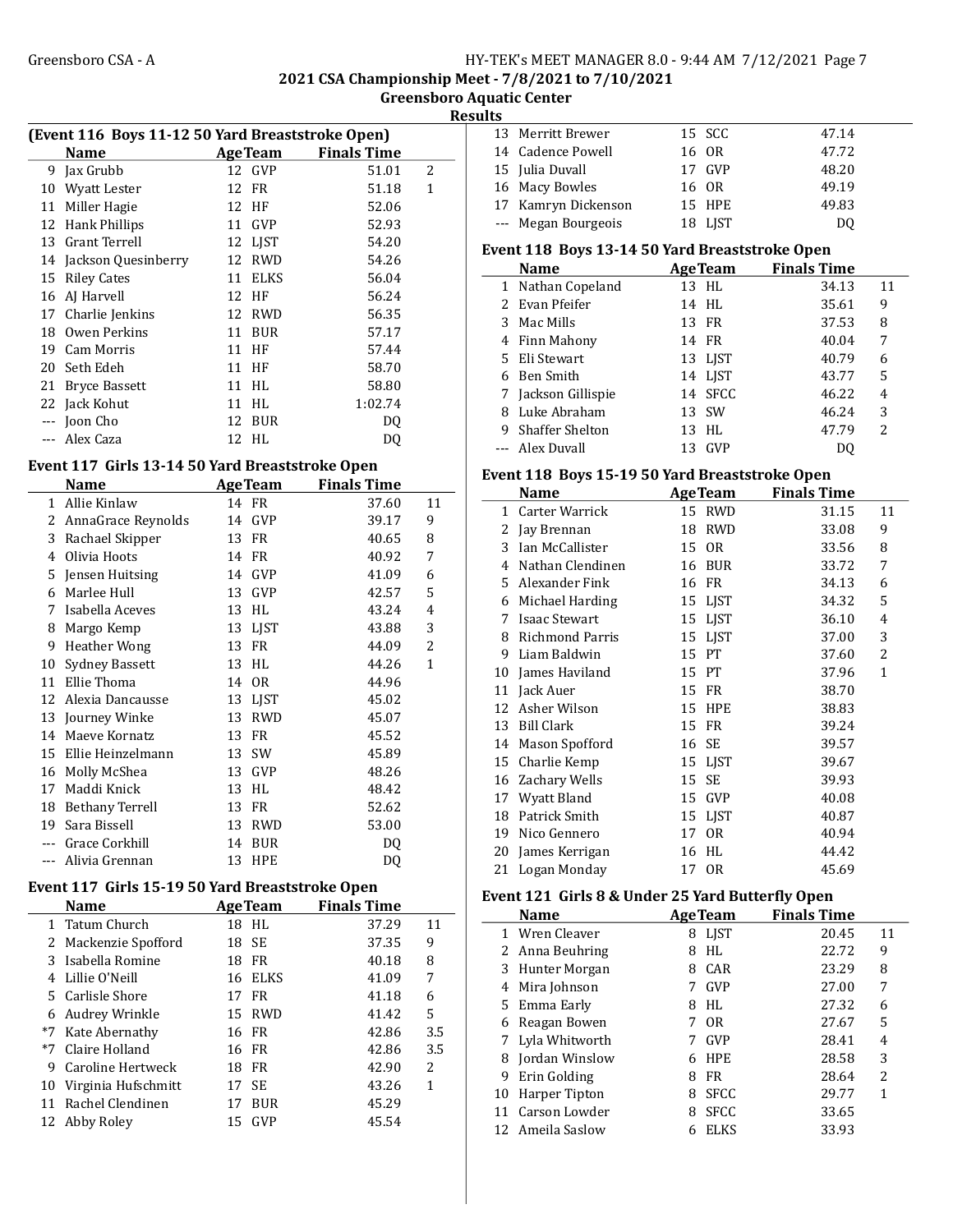2021 CSA Championship Meet - 7/8/2021 to 7/10/2021

Greensboro Aquatic Center

Results

|        | (Event 121 Girls 8 & Under 25 Yard Butterfly Open) |                       |                            |         |
|--------|----------------------------------------------------|-----------------------|----------------------------|---------|
|        | <b>Name</b>                                        |                       | <b>AgeTeam</b> Finals Time |         |
| 13     | <b>Lilly Price</b>                                 | HPE<br>7              | 34.21                      |         |
|        | 14 Ellie Raynor                                    | HPE<br>7              | 35.87                      |         |
|        | 15 Caroline Condrasky                              | <b>SFCC</b><br>6      | 37.73                      |         |
|        | --- Carson Turner                                  | <b>OR</b><br>6        | DQ                         |         |
|        | --- Mia Moore                                      | 8<br>HL               | DQ                         |         |
|        | --- Lillian Anderson                               | 8<br>SFCC             | DQ                         |         |
| $---$  | Millie Hall                                        | SFCC<br>6             | DQ                         |         |
|        | Event 122 Boys 8 & Under 25 Yard Butterfly Open    |                       |                            |         |
|        | <b>Name</b>                                        |                       | <b>AgeTeam</b> Finals Time |         |
| 1      | <b>Charlie Anders</b>                              | FR<br>8               | 26.94                      | 11      |
|        | 2 Carter Boswell                                   | 7<br><b>SFCC</b>      | 31.96                      | 9       |
|        | 3 Kemp Holtzman                                    | 7 SFCC                | 33.43                      | 8       |
|        | 4 Connor Seamon                                    | 7<br>HPE              | 41.82                      | 7       |
|        | --- Arlo Kurtts                                    | FR<br>8               | DQ                         |         |
|        | --- Gabe Von der Lippe                             | <b>FR</b><br>6        | DQ                         |         |
|        | --- Henry Disney                                   | <b>SFCC</b><br>8      | DQ                         |         |
|        | William Boone                                      | <b>HPE</b><br>6       | DQ                         |         |
| ---    | Jace Shoaf                                         | 8<br>HPE              | DQ                         |         |
| ---    | Gray Lomax                                         | 8<br><b>ELKS</b>      | DQ                         |         |
| ---    | Beau Miller                                        | <b>RWD</b><br>8       | DQ                         |         |
|        |                                                    |                       |                            |         |
|        | Event 123 Girls 9-10 50 Yard Butterfly Open        |                       |                            |         |
|        | <b>Name</b>                                        |                       | <b>AgeTeam</b> Finals Time |         |
| 1      | Aoibhin Colleran                                   | GVP<br>9              | 42.27                      | 11      |
|        | 2 Kyla Goddard                                     | 9<br>HF               | 43.34                      | 9       |
|        | 3 Ella Abernathy                                   | 9<br>FR               | 46.10                      | 8       |
|        | 4 Alexandra Olalere                                | 9<br>LJST             | 47.17                      | 7       |
|        | 5 Ella Disney                                      | 10<br><b>SFCC</b>     | 50.34                      | 6       |
|        | --- Elora Carver                                   | 9<br>FR.              | DQ                         |         |
| ---    | Abby Pallaci                                       | 9<br><b>HPE</b>       | DQ                         |         |
|        | Event 124 Boys 9-10 50 Yard Butterfly Open         |                       |                            |         |
|        | <b>Name</b>                                        | <b>AgeTeam</b>        | <b>Finals Time</b>         |         |
| 1      | Trevor Gill                                        | 10<br><b>SFCC</b>     | 47.55                      | 11      |
| 2      | Avery Boswell                                      | 9<br><b>SFCC</b>      | 52.84                      | 9       |
| 3      | Hudson McCall                                      | 10<br>LJST            | 53.06                      | 8       |
| 4      | <b>Bates Boger</b>                                 | SFCC<br>10            | 1:06.11                    | 7       |
| ---    | Hiatt Hagie                                        | 10 HF                 | DQ                         |         |
|        |                                                    |                       |                            |         |
|        | Event 125 Girls 11-12 50 Yard Butterfly Open       |                       | <b>Finals Time</b>         |         |
|        | <b>Name</b>                                        | <b>AgeTeam</b>        |                            |         |
| 2      | 1 Beatrice Woods<br>Molly Ruth Redding             | 12<br>BUR<br>12<br>SW | 34.97<br>37.61             | 11<br>9 |
| 3      |                                                    | 11                    |                            |         |
| 4      | Katie Auer<br>Laila Grant                          | FR<br>GVP<br>12       | 38.88                      | 8       |
|        |                                                    |                       | 39.74                      | 7       |
| 5<br>6 | <b>Emery Sorrell</b><br>Ellie Hockman              | FR<br>12<br>12<br>SW  | 40.60<br>40.73             | 6       |
|        |                                                    |                       |                            | 5       |
| 7      | Audrey Faucher                                     | 11<br>SW              | 41.61                      | 4       |
| 8      | Molly Anderson                                     | 11<br>FR              | 42.43                      | 3       |
| 9      | Emma Smith                                         | 11<br>LJST            | 46.02                      | 2       |
| 10     | Ella Stimpson                                      | 12<br>GVP             | 50.32                      | 1       |
| 11     | Stella Lanier                                      | 12<br><b>SFCC</b>     | 50.50                      |         |
| 12     | <b>Brynley Swinteck</b>                            | 11<br>HL              | 50.82                      |         |
| 13     | Emmy Wallace                                       | 11<br>HPE             | 52.19                      |         |

| Event 126 Boys 11-12 50 Yard Butterfly Open  |                                              |    |                 |                    |              |  |  |  |
|----------------------------------------------|----------------------------------------------|----|-----------------|--------------------|--------------|--|--|--|
|                                              | <b>Name</b>                                  |    | <b>AgeTeam</b>  | <b>Finals Time</b> |              |  |  |  |
|                                              | 1 Julian Seamon                              |    | 12 HPE          | 42.12              | 11           |  |  |  |
| $\mathcal{L}$                                | Thomas Hammond                               | 12 | <b>FR</b>       | 43.27              | 9            |  |  |  |
|                                              | 3 Cannon Eggleston                           |    | 11 LJST         | 43.73              | 8            |  |  |  |
|                                              | 4 Sawyer Pritchard                           |    | 12 HL           | 46.41              | 7            |  |  |  |
| 5.                                           | Peter Leone                                  |    | 11 LJST         | 47.63              | 6            |  |  |  |
| 6                                            | Bryce Bassett                                | 11 | HL              | 51.21              | 5            |  |  |  |
|                                              | 7 Gabriel Garcia                             | 11 | <b>HPE</b>      | 57.13              | 4            |  |  |  |
| 8                                            | Andrew Hardee                                |    | <b>11 HPE</b>   | 1:14.26            | 3            |  |  |  |
| Event 127 Girls 13-14 50 Yard Butterfly Open |                                              |    |                 |                    |              |  |  |  |
|                                              | <b>Name</b>                                  |    | <b>Age Team</b> | <b>Finals Time</b> |              |  |  |  |
| 1                                            | Anna Davidson                                |    | 13 GVP          | 32.10              | 11           |  |  |  |
|                                              | 2 Landry Gray                                |    | 13 GVP          | 32.86              | 9            |  |  |  |
|                                              | 3 Julia Shelton                              | 13 | <b>FR</b>       | 35.09              | 8            |  |  |  |
| 4                                            | Kylie Amidon                                 | 13 | <b>HL</b>       | 36.27              | 7            |  |  |  |
|                                              | 5 Kaitlyn Fisher                             |    | 14 HL           | 37.01              | 6            |  |  |  |
| 6                                            | Ella Willse                                  |    | 14 FR           | 37.11              | 5            |  |  |  |
| 7                                            | Rachael Skipper                              | 13 | <b>FR</b>       | 37.81              | 4            |  |  |  |
|                                              | 8 Grace Kohl                                 |    | 14 FR           | 38.15              | 3            |  |  |  |
| 9                                            | Mary Katherine Faucher                       |    | 14 SW           | 40.42              | 2            |  |  |  |
| 10                                           | Isabella Aceves                              | 13 | <b>HL</b>       | 40.81              | $\mathbf{1}$ |  |  |  |
|                                              | 11 Charlie Beuchler                          |    | 13 SW           | 40.86              |              |  |  |  |
|                                              | Event 127 Girls 15-19 50 Yard Butterfly Open |    |                 |                    |              |  |  |  |
|                                              | <b>Name</b>                                  |    | <b>AgeTeam</b>  | <b>Finals Time</b> |              |  |  |  |
| 1                                            | Amelia Moore                                 | 18 | <b>GVP</b>      | 31.84              | 11           |  |  |  |
|                                              | 2 Gretchen Cimino                            | 15 | HI.             | 32.89              | 9            |  |  |  |
|                                              | 3 Paige Evans                                | 18 | FR              | 32.94              | 8            |  |  |  |
|                                              | 4 Marianna Mejia                             | 15 | <b>BUR</b>      | 33.07              | 7            |  |  |  |
|                                              | 5 Halle Reynolds                             | 17 | HF              | 33.26              | 6            |  |  |  |
|                                              | $C$ Hamma $M$ altana                         |    | $4F$ ED         | 227                | п            |  |  |  |

| 5. | Halle Reynolds       |    | 17 HF       | 33.26 | 6 |
|----|----------------------|----|-------------|-------|---|
| 6  | Hanna Walters        | 15 | <b>FR</b>   | 33.67 | 5 |
| 7  | Megan Bourgeois      | 18 | LJST        | 34.00 | 4 |
| 8  | Alex White           | 17 | <b>BUR</b>  | 34.33 | 3 |
| 9  | Arden Yates          | 15 | <b>HPE</b>  | 34.68 | 2 |
|    | 10 Caroline Hertweck | 18 | FR.         | 35.37 | 1 |
| 11 | Zoe Auld             |    | 16 SW       | 35.49 |   |
|    | 12 Jaclyn Russo      | 16 | PT          | 35.65 |   |
|    | 13 Lainey Albright   |    | 17 FR       | 36.28 |   |
|    | 14 Mallory Cavanaugh |    | 16 HL       | 36.45 |   |
|    | 15 Sofia Mitchell    | 16 | <b>FR</b>   | 37.07 |   |
|    | 16 Kate Abernathy    | 16 | FR          | 37.08 |   |
| 17 | Page Moton           |    | 18 LJST     | 37.72 |   |
| 18 | Macey Walkingstick   | 16 | <b>ELKS</b> | 38.28 |   |
| 19 | Kathleen Woodruff    | 15 | <b>ELKS</b> | 39.40 |   |
| 20 | Sophia Lindley       | 17 | PТ          | 41.54 |   |
| 21 | Kamryn Dickenson     | 15 | <b>HPE</b>  | 41.55 |   |
|    | 22 Alaura Crowder    | 17 | <b>BUR</b>  | 49.08 |   |

# Event 128 Boys 13-14 50 Yard Butterfly Open

| <b>Name</b>       | <b>AgeTeam</b> | <b>Finals Time</b> |    |
|-------------------|----------------|--------------------|----|
| 1 Jacob Villalba  | 14 HL          | 30.13              | 11 |
| 2 Ethan Alexander | 13 FR          | 34.10              |    |
| 3 Ryan Wells      | 14 FR          | 35.36              | 8  |
| 4 Greyson Swagler | 13 HPE         | 40.22              |    |
| 5 Colt Wallace    | 13 HPE         | 44.09              |    |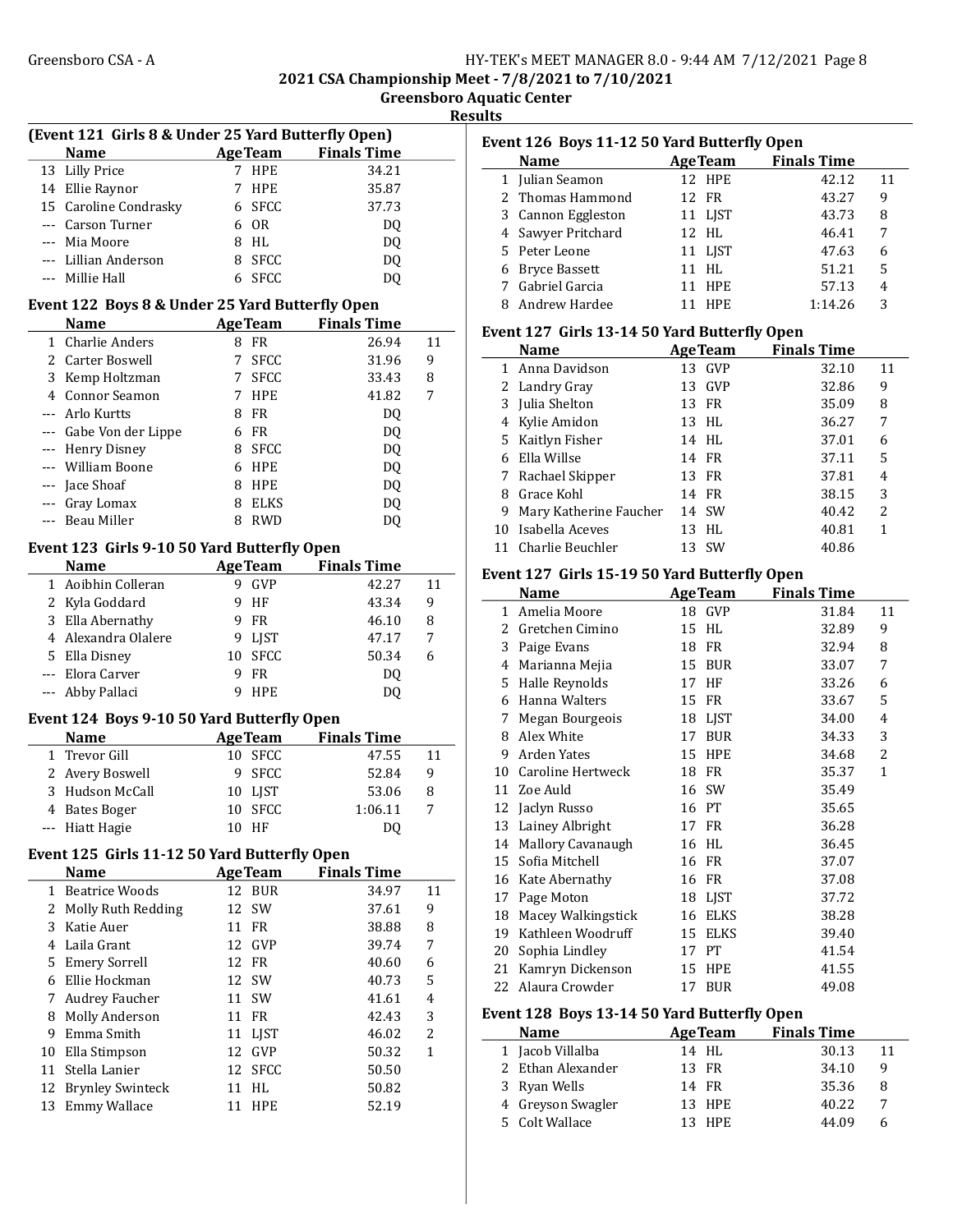2021 CSA Championship Meet - 7/8/2021 to 7/10/2021 Greensboro Aquatic Center

**Results** 

|              | (Event 128 Boys 13-14 50 Yard Butterfly Open)    |                  |                            |                |  |  |  |  |
|--------------|--------------------------------------------------|------------------|----------------------------|----------------|--|--|--|--|
|              | Name                                             |                  | <b>AgeTeam</b> Finals Time |                |  |  |  |  |
| 6            | Christopher Long                                 | 14 HF            | 45.72                      | 5              |  |  |  |  |
| 7            | Luke Abraham                                     | SW<br>13         | 49.78                      | 4              |  |  |  |  |
|              | Event 128 Boys 15-19 50 Yard Butterfly Open      |                  |                            |                |  |  |  |  |
|              | Name                                             | <b>AgeTeam</b>   | <b>Finals Time</b>         |                |  |  |  |  |
| 1            | Owen Rock                                        | 18 HL            | 26.19                      | 11             |  |  |  |  |
| 2            | Jonathan Reynolds                                | 16 GVP           | 27.08                      | 9              |  |  |  |  |
| 3            | Nikolai Teague                                   | 17 HF            | 27.84                      | 8              |  |  |  |  |
|              | 4 Michael Harding                                | 15 LJST          | 28.42                      | 7              |  |  |  |  |
| 5.           | Nathan Clendinen                                 | 16 BUR           | 28.69                      | 6              |  |  |  |  |
| 6            | Nathan Kyser                                     | 15 PT            | 28.97                      | 5              |  |  |  |  |
| 7            | Eli Magrini                                      | 16 LJST          | 29.10                      | 4              |  |  |  |  |
| 8            | <b>Elliott Boyland</b>                           | 15 GVP           | 30.37                      | 3              |  |  |  |  |
| 9            | Liam Baldwin                                     | 15 PT            | 31.13                      | 2              |  |  |  |  |
| 10           | Ben Steele                                       | 16 OR            | 31.14                      | 1              |  |  |  |  |
| 11           | Taha Haveliwala                                  | 18<br>HF         | 32.04                      |                |  |  |  |  |
|              | 12 Will Stickler                                 | 16 OR            | 32.08                      |                |  |  |  |  |
| 13           | <b>Isaac Stewart</b>                             | 15 LJST          | 32.37                      |                |  |  |  |  |
| 14           | Jayden Joseph                                    | 16 HF            | 32.97                      |                |  |  |  |  |
| 15           | <b>Richmond Parris</b>                           | 15 LJST          | 34.44                      |                |  |  |  |  |
|              | 16 Charlie Kemp                                  | 15<br>LJST       | 35.55                      |                |  |  |  |  |
|              | --- James Haviland                               | 15 PT            | DQ                         |                |  |  |  |  |
|              |                                                  |                  |                            |                |  |  |  |  |
|              | Event 131 Girls 6 & Under 25 Yard Freestyle Open |                  |                            |                |  |  |  |  |
|              | Name                                             | <b>AgeTeam</b>   | <b>Finals Time</b>         |                |  |  |  |  |
| $\mathbf{1}$ | Peyton Gann                                      | 6 CAR            | 20.17                      | 11             |  |  |  |  |
| 2            | Olivia Champion                                  | 6 GSRC           | 20.31                      | 9              |  |  |  |  |
| 3            | Scarlett Teague                                  | 5 BUR            | 20.75                      | 8              |  |  |  |  |
| 4            | Carson Turner                                    | 6 OR             | 22.71                      | 7              |  |  |  |  |
| 5.           | Ella Kirby                                       | 6 ELKS           | 24.12                      | 6              |  |  |  |  |
| 6            | Katherine Moreton                                | 6 CAR            | 24.89                      | 5              |  |  |  |  |
| 7            | Madison Hilliard                                 | 6 RWD            | 25.19                      | 4              |  |  |  |  |
| 8            | Robyn Cleaver                                    | 5 LJST           | 25.41                      | 3              |  |  |  |  |
| 9            | Claire Strickland                                | 6 GCC            | 25.99                      | $\overline{c}$ |  |  |  |  |
| 10           | Mia Wiese                                        | 6 HPE            | 26.68                      | $\mathbf{1}$   |  |  |  |  |
| 11           | Taylor Welch                                     | 6 OR             | 26.94                      |                |  |  |  |  |
|              | 12 Ferra Lasala                                  | 6 GCC            | 27.12                      |                |  |  |  |  |
|              | 13 Harper Lee Netherton                          | 6 SW             | 27.44                      |                |  |  |  |  |
|              | 14 Ameila Saslow                                 | 6 ELKS           | 27.52                      |                |  |  |  |  |
| 15           | Stewart Montana                                  | 5 SW             | 27.97                      |                |  |  |  |  |
|              | 16 Jordan Winslow                                | 6 HPE            | 28.57                      |                |  |  |  |  |
| 17           | Genevieve Krumroy                                | 6 LJST           | 28.63                      |                |  |  |  |  |
|              | 18 Wren Moore                                    | 6 HL             | 28.67                      |                |  |  |  |  |
| 19           | Millie Hall                                      | 6<br><b>SFCC</b> | 28.71                      |                |  |  |  |  |
| 20           | Aurora Bray                                      | 6 HL             | 28.92                      |                |  |  |  |  |
|              | 21 Caroline Condrasky                            | 6 SFCC           | 29.11                      |                |  |  |  |  |
|              | 22 Alex Brainard                                 | 6 BUR            | 29.54                      |                |  |  |  |  |
| 23           | Winni Klein                                      | 6 SW             | 29.74                      |                |  |  |  |  |
| 24           | Gigi-Lynn Grubb                                  | 6 GVP            | 30.23                      |                |  |  |  |  |
| 25           | Sydney Swaringen                                 | 6 HL             | 30.56                      |                |  |  |  |  |
| 26           | Ginny Cox                                        | 6 GVP            | 30.92                      |                |  |  |  |  |
| 27           | Lily Inscore                                     | 6 CAR            | 31.44                      |                |  |  |  |  |
|              | 28 Alice Haynes                                  | 6 GCC            | 32.47                      |                |  |  |  |  |
| 29           | Janie Blaire Petriskie                           | 5 SFCC           | 32.63                      |                |  |  |  |  |
| 30           | Olivia Wallace                                   | 5<br>HPE         | 33.04                      |                |  |  |  |  |

| 31             | Elsa Field                                      | 6  | PТ             | 33.28                                  |    |
|----------------|-------------------------------------------------|----|----------------|----------------------------------------|----|
|                | 32 Rose Harlow                                  | 6  | FR             | 33.36                                  |    |
|                | 33 Wilhelmina Leerkes                           | 5  | <b>ELKS</b>    | 33.43                                  |    |
|                | 34 Abigail Disney                               | 5  | 0 <sub>R</sub> | 33.85                                  |    |
|                | 35 Eliza Grace Keen                             | 6  | HL             | 34.01                                  |    |
|                | 36 Genevieve Rossato                            | 6  | <b>LJST</b>    | 34.02                                  |    |
|                | 37 Lily Ettefagh                                | 6  | SW             | 34.26                                  |    |
|                | 38 Leighton Valentine                           | 6  | F <sub>O</sub> | 34.90                                  |    |
|                | 39 Mary Dean                                    | 5  | <b>BUR</b>     | 35.62                                  |    |
|                | 40 Maria Hammond                                | 5  | FR             | 35.79                                  |    |
|                | 41 Lily Harwell                                 | 5  | GVP            | 35.87                                  |    |
|                | 42 Rylan Gray                                   | 5  | CAR            | 35.90                                  |    |
|                | 43 Susannah Markey                              | 6  | RWD            | 36.06                                  |    |
|                | 44 Ella Coffrin                                 | 5  | <b>LJST</b>    | 36.60                                  |    |
|                | 45 Katelyn Talbot                               | 5  | SW             | 36.92                                  |    |
|                | 46 Emma Epperson                                | 5  | ELKS           | 37.15                                  |    |
| 47             | Sophia Kim                                      | 6  | ELKS           | 37.33                                  |    |
| 48             | Piper Corriher                                  | 5  | SE             | 37.49                                  |    |
| 49             | Karys Greer                                     | 6  | GVP            | 38.13                                  |    |
|                | 50 Lucy Culbreth                                | 6  | SW             | 39.01                                  |    |
|                | 51 Liddy Anders                                 | 6  | FR             | 41.45                                  |    |
|                | 52 Sophie Stearns                               | 6  | PT             | 43.77                                  |    |
|                | 53 Calla Bachman                                | 5. | HF             | 43.94                                  |    |
|                | 54 Lucy Strickland                              | 6  | F <sub>0</sub> | 43.95                                  |    |
|                | 55 Waverly Wright                               | 4  | RWD            | 44.45                                  |    |
|                | 56 Paisley Snider                               | 6  | SE             | 44.95                                  |    |
|                | 57 Sarah Edeh                                   | 6  | HF             | 44.98                                  |    |
|                | 58 Vivian Blong                                 | 5  | <b>SFCC</b>    | 45.32                                  |    |
|                | 59 Vivienne Maleski                             | 6  | HL             | 47.49                                  |    |
|                | 60 Harper Jones                                 | 6  | <b>FR</b>      | 47.63                                  |    |
|                | 61 Aubry Ferries                                | 6  | HF             | 48.43                                  |    |
|                | 62 Serena Daly                                  | 6  | GCC            | 50.41                                  |    |
|                | 63 Caroline Marshall                            | 5  | <b>SFCC</b>    | 51.66                                  |    |
|                | 64 Mallory Casey                                | 6  | SFCC           | 51.78                                  |    |
|                | 65 Alice Shoffner                               | 6  | GVP            | 1:08.88                                |    |
|                | 66 Ryland Beaston                               | 4  | HPE            | 1:27.89                                |    |
| $\overline{a}$ | Clara Coffrin                                   | 6  | <b>LJST</b>    | DQ                                     |    |
|                | Event 132 Boys 6 & Under 25 Yard Freestyle Open |    |                |                                        |    |
|                | <b>Name</b>                                     |    |                | <b>Example 21 Age Team</b> Finals Time |    |
| 1              | Campbell Wilhelm                                | 5  | HPE            | 22.84                                  | 11 |
|                | 2 Graham Parsons                                | 5  | GVP            | 24.07                                  | 9  |
|                | 3 Landon Haderlie                               | 6  | <b>BUR</b>     | 24.33                                  | 8  |
|                | 4 Johnny Duggins                                | 6  | HL             | 24.45                                  | 7  |
|                | 5 Massimo Cirigliano                            | 6  | SW             | 24.64                                  | 6  |
| 6              | Anderson Xu                                     | 6  | <b>LJST</b>    | 24.99                                  | 5  |
| 7.             | Gabe Von der Lippe                              | 6  | <b>FR</b>      | 25.37                                  | 4  |
| 8              | Jonas Noe                                       | 6  | <b>LJST</b>    | 25.47                                  | 3  |
| 9              | <b>Edison Clark</b>                             | 6  | 0 <sub>R</sub> | 25.48                                  | 2  |
| 10             | Nolan Roach                                     | 6  | SE             | 26.20                                  | 1  |
|                | 11 Jacob Gnaster                                | 6  | <b>SFCC</b>    | 26.37                                  |    |
|                | 12 Davis Jones                                  | 6  | <b>RWD</b>     | 26.38                                  |    |
|                | 13 William Boone                                |    | 6 HPE          | 26.92                                  |    |

14 Scott Karnosky 6 SCC 27.66 15 Max Buniva 6 GSRC 28.18 16 Adam McCall 6 GVP 28.37 17 29.20 Eli Dildy 6 HL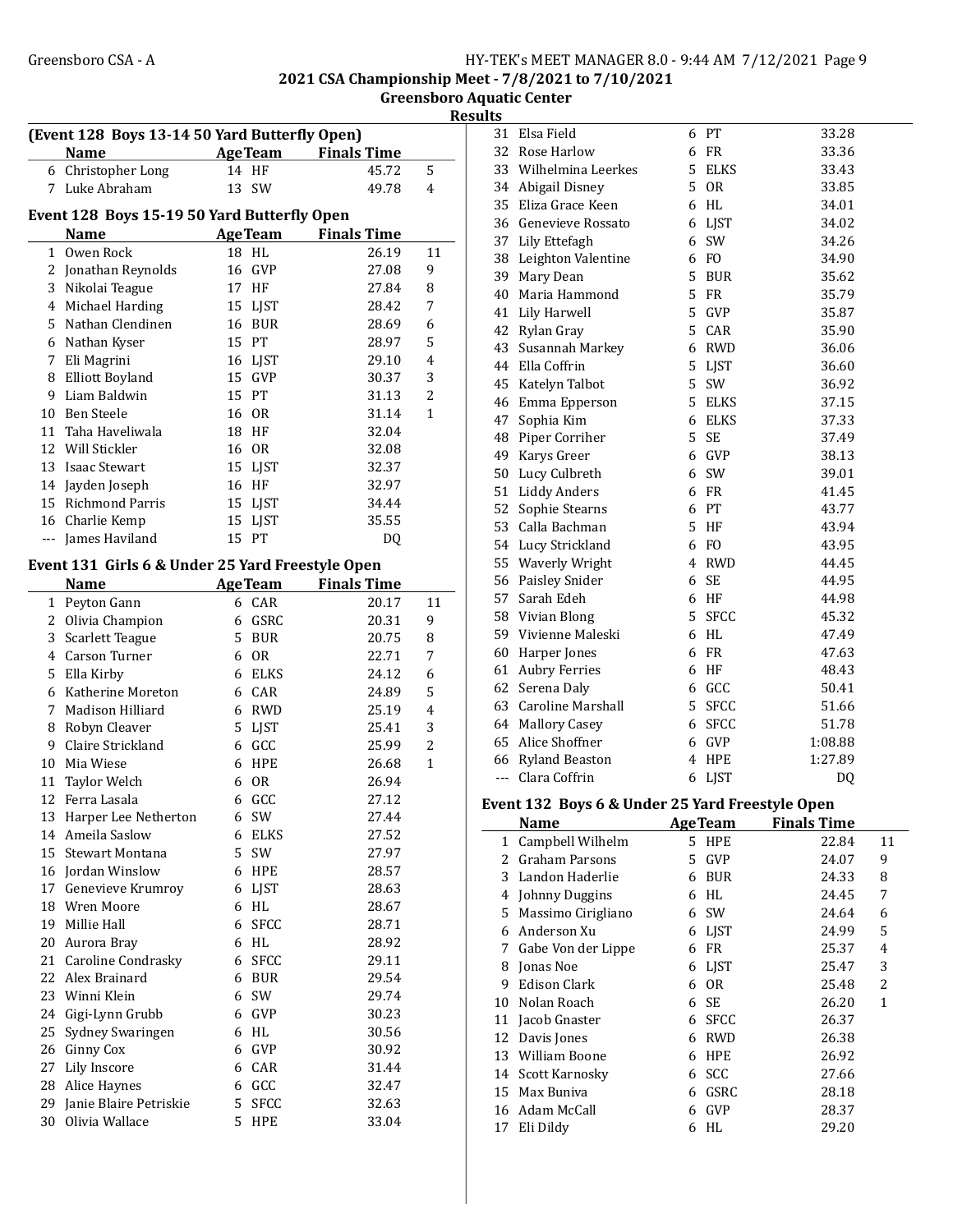2021 CSA Championship Meet - 7/8/2021 to 7/10/2021 Greensboro Aquatic Center

**Results** 

| (Event 132 Boys 6 & Under 25 Yard Freestyle Open) |                         |                |                |                    |  |  |  |
|---------------------------------------------------|-------------------------|----------------|----------------|--------------------|--|--|--|
|                                                   | Name AgeTeam            |                |                | <b>Finals Time</b> |  |  |  |
| 18                                                | Cross Johnson           | 5              | GCC            | 29.21              |  |  |  |
| 19                                                | Charlie Armbruster      | 5              | GCC            | 29.57              |  |  |  |
| 20                                                | Henry Pugh              | 6              | GCC            | 29.62              |  |  |  |
| 21                                                | Hendrik Leerkes         | 5              | <b>ELKS</b>    | 30.04              |  |  |  |
| 22                                                | <b>Brock Starcevich</b> | 6              | GCC            | 30.40              |  |  |  |
| 23                                                | Angus Mahony            | 6              | <b>FR</b>      | 31.05              |  |  |  |
| 24                                                | Kempton Atwood          | 6              | <b>HPE</b>     | 31.24              |  |  |  |
| 25                                                | Benjamin Brewer         | 5              | PT             | 31.43              |  |  |  |
| 26                                                | <b>Ricky Gunther</b>    | 5              | <b>SFCC</b>    | 31.78              |  |  |  |
| 27                                                | McKay Merrell           |                | 6 CAR          | 32.01              |  |  |  |
| 28                                                | Lucas Sanabria          | 6              | CAR            | 32.15              |  |  |  |
| 29                                                | Graham Duncan           | 6              | GVP            | 32.55              |  |  |  |
| 30                                                | Mather Allred           | 6              | GVP            | 32.68              |  |  |  |
| 31                                                | Charlie Thacker         | 6              | GCC            | 32.77              |  |  |  |
| 32                                                | Wade Williams           | 5              | GCC            | 33.06              |  |  |  |
| 33                                                | Christopher Keiner      | 6              | SW             | 33.82              |  |  |  |
| 34                                                | Lincoln Harrell         | 6              | GCC            | 33.91              |  |  |  |
| 35                                                | Maddox Key              | 6              | 0 <sub>R</sub> | 34.08              |  |  |  |
| 36                                                | Landon Morton           |                | 5 CAR          | 36.49              |  |  |  |
| 37                                                | Nicholas Feder          | 6              | <b>LJST</b>    | 36.60              |  |  |  |
| 38                                                | Ronan Forman            | 6              | <b>ELKS</b>    | 36.95              |  |  |  |
| 39                                                | Ryan Inscore            |                | 6 CAR          | 37.57              |  |  |  |
| 40                                                | Kolter Atwood           | 6              | <b>HPE</b>     | 37.64              |  |  |  |
| 41                                                | Graeme Cashwell         | 6              | <b>FR</b>      | 38.81              |  |  |  |
| 42                                                | <b>Austin Arnett</b>    | 6              | GVP            | 39.72              |  |  |  |
| 43                                                | Nate Peters             | 6              | GVP            | 40.54              |  |  |  |
| 44                                                | <b>Cathal Colleran</b>  | 6              | GVP            | 41.15              |  |  |  |
| 45                                                | Sampson Clancy          | 5              | PT             | 41.51              |  |  |  |
| 46                                                | Quinn Gonzalez          | 6              | <b>LJST</b>    | 41.70              |  |  |  |
| 47                                                | Liam Stecker            | 6              | GVP            | 42.31              |  |  |  |
| 48                                                | Andrew Lanier           | 5              | <b>SFCC</b>    | 42.45              |  |  |  |
| 49                                                | Jack Ramsey             | 5              | <b>SFCC</b>    | 42.57              |  |  |  |
| 50                                                | William Holoman         | 5              | HF             | 42.72              |  |  |  |
| 51                                                | Aaron Detinger          | 5              | <b>BUR</b>     | 44.24              |  |  |  |
| 52                                                | <b>Ethan Davis</b>      | 6              | PT             | 48.43              |  |  |  |
| 53                                                | Case Miller             | 5              | RWD            | 48.51              |  |  |  |
| 54                                                | Corbin Borden           | $\overline{4}$ | ELKS           | 48.86              |  |  |  |
| 55                                                | William Hammond         | $\overline{4}$ | FR             | 50.09              |  |  |  |
| 56                                                | Tyler Knesel            | 5              | <b>OR</b>      | 51.65              |  |  |  |
| 57                                                | Cameron Shipwash        | 6              | ELKS           | 54.98              |  |  |  |
| 58                                                | Waylon Valentine        | 5              | F <sub>O</sub> | 57.97              |  |  |  |
| 59                                                | Jake Gill               | 4              | <b>SFCC</b>    | 59.68              |  |  |  |

## Event 133 Girls 8 & Under 25 Yard Freestyle Open

|    | <b>Name</b>          | <b>AgeTeam</b> |                | <b>Finals Time</b> |       |     |
|----|----------------------|----------------|----------------|--------------------|-------|-----|
|    | 1 Anna Beuhring      | 8              | HL.            |                    | 19.19 | 11  |
|    | 2 Keller Pearce      | 8              | HL             |                    | 20.61 | 9   |
| 3  | Mia Moore            | 8              | HL             |                    | 21.17 | 8   |
|    | 4 Emily Simpson      | 8              | CAR            |                    | 21.65 | 7   |
|    | *5 Sophia Cirigliano | 8              | <b>SW</b>      |                    | 22.05 | 5.5 |
|    | *5 Julia Farney      | 8              | <b>GVP</b>     |                    | 22.05 | 5.5 |
|    | 7 Zoe Grant          | 8              | <b>GVP</b>     |                    | 22.17 | 4   |
| 8  | Harper Reid          |                | 0 <sub>R</sub> |                    | 22.34 | 3   |
| 9  | Cece O'Connor        | 8              | HI.            |                    | 22.46 | 2   |
| 10 | <b>Emily Cox</b>     | 8              | GVP            |                    | 22.47 |     |
|    |                      |                |                |                    |       |     |

| 11    | Raina Gould             | 8           | FR            | 22.48 |
|-------|-------------------------|-------------|---------------|-------|
| 12    | Harper Tipton           | 8           | <b>SFCC</b>   | 22.51 |
| 13    | Molly Vaughn            | 8           | HL            | 23.40 |
| 14    | Anne Merrell            |             | 8 CAR         | 23.41 |
| 15    | Lyla Whitworth          |             | 7 GVP         | 23.48 |
| 16    | Ava Morton              |             | 8 CAR         | 23.66 |
| $*17$ | Kirby Cox               |             | 8 GVP         | 23.74 |
| $*17$ | Abigail Partridge       |             |               | 23.74 |
|       |                         |             | 8 LJST        |       |
| 19    | Samantha Cope           |             | 8 ELKS        | 23.85 |
| 20    | Saoirse Colleran        | 7           | GVP           | 23.88 |
| 21    | <b>Emily Terrell</b>    | 8           | <b>FR</b>     | 23.96 |
| 22    | Lillian Anderson        | 8           | <b>SFCC</b>   | 24.16 |
| 23    | Mira Johnson            | $7^{\circ}$ | GVP           | 24.20 |
| 24    | Julianna Gilet          | 7           | <b>RWD</b>    | 24.66 |
| 25    | Adaline Pallaci         | 8           | HPE           | 24.68 |
| 26    | Cara Edwards            |             | 8 LJST        | 24.72 |
| 27    | Sara Serrano            |             | 8 CAR         | 24.79 |
| 28    | <b>Finley Ainsworth</b> |             | 8 LJST        | 25.12 |
| 29    | Reagan Bowen            |             | 7 OR          | 25.16 |
| 30    | Brooklyn Harwell        |             | 8 GVP         | 25.24 |
| 31    | Lauren Kyser            | 8           | PT            | 25.28 |
| 32    | Ellie Stecker           |             | 7 GVP         | 25.33 |
| $*33$ | <b>Riley Bledsoe</b>    | 7           | <b>ELKS</b>   | 25.38 |
| $*33$ | Savannah Davis          | 8           | LJST          | 25.38 |
| 35    | Ana Lucia Paredes       | 7           | <b>ELKS</b>   | 25.52 |
| 36    | Kate McCain             |             | 8 CAR         | 26.00 |
|       |                         |             |               |       |
| 37    | Vivienne Carter         | 7           | HL            | 26.01 |
| 38    | Piper Rierson           | $7^{\circ}$ | <b>LJST</b>   | 26.32 |
| 39    | Anna Quintana           | 8           | RWD           | 26.42 |
| 40    | Emma Early              |             | 8 HL          | 26.48 |
| 41    | <b>Bailey Robinson</b>  | $7^{\circ}$ | SW            | 26.66 |
| 42    | Sally Cooke             | $7^{\circ}$ | SW            | 26.99 |
| 43    | Brynn Kerr              |             | 7 CAR         | 27.08 |
| 44    | Lydia Deaver            | 8           | LJST          | 27.09 |
| *45   | Ellie Raynor            | 7           | HPE           | 27.13 |
| $*45$ | Carson Lowder           | 8           | <b>SFCC</b>   | 27.13 |
| 47    | Annie Sheppard          | 7           | SW            | 27.38 |
| 48    | Ellie Rosser            | 7           | <b>LJST</b>   | 27.48 |
| 49    | Faith Theismann         | 7           | GCC           | 27.56 |
| 50    | <b>Bailey Stearns</b>   | 8           | GCC           | 27.63 |
| 51    | Ada Flores              |             | 8 CAR         | 27.76 |
| 52    | Mary Kuebert            | 7           | HL            | 27.81 |
| 53    | Mattea Steiner          |             | 8 SCC         | 28.09 |
| 54    | Logan Hindson           | 7           | LJST          | 28.15 |
| 55    | <b>Lucy Perkins</b>     | 8           | <b>BUR</b>    | 28.25 |
| 56    | Amelia Berney           | 8           | PT            | 28.75 |
| 57    | Victoria Murray         | 8           | LJST          | 28.88 |
| 58    | Josie Brown             | 7           | LJST          | 29.05 |
| 59    | Lana Parrish            | 7           | SCC           | 29.08 |
| 60    | Peyton Petriskie        | 7           | <b>SFCC</b>   | 29.24 |
|       |                         |             |               |       |
| 61    | Abigail Cook            | 7           | <b>SE</b>     | 29.37 |
| 62    | Kathleen Johnson        | 7           | 0R            | 29.59 |
| 63    | Kate Stimpson           | 7           | GVP           | 30.04 |
| 64    | Vivienne Caza           | 8           | HL            | 30.25 |
| 65    | Katie McGovern          | 7           | LJST          | 31.39 |
| 66    | Corinne Tesseneer       | 7           | $\mathsf{PT}$ | 31.75 |
| 67    | Maddie Cosgrove         |             | 7 CAR         | 31.77 |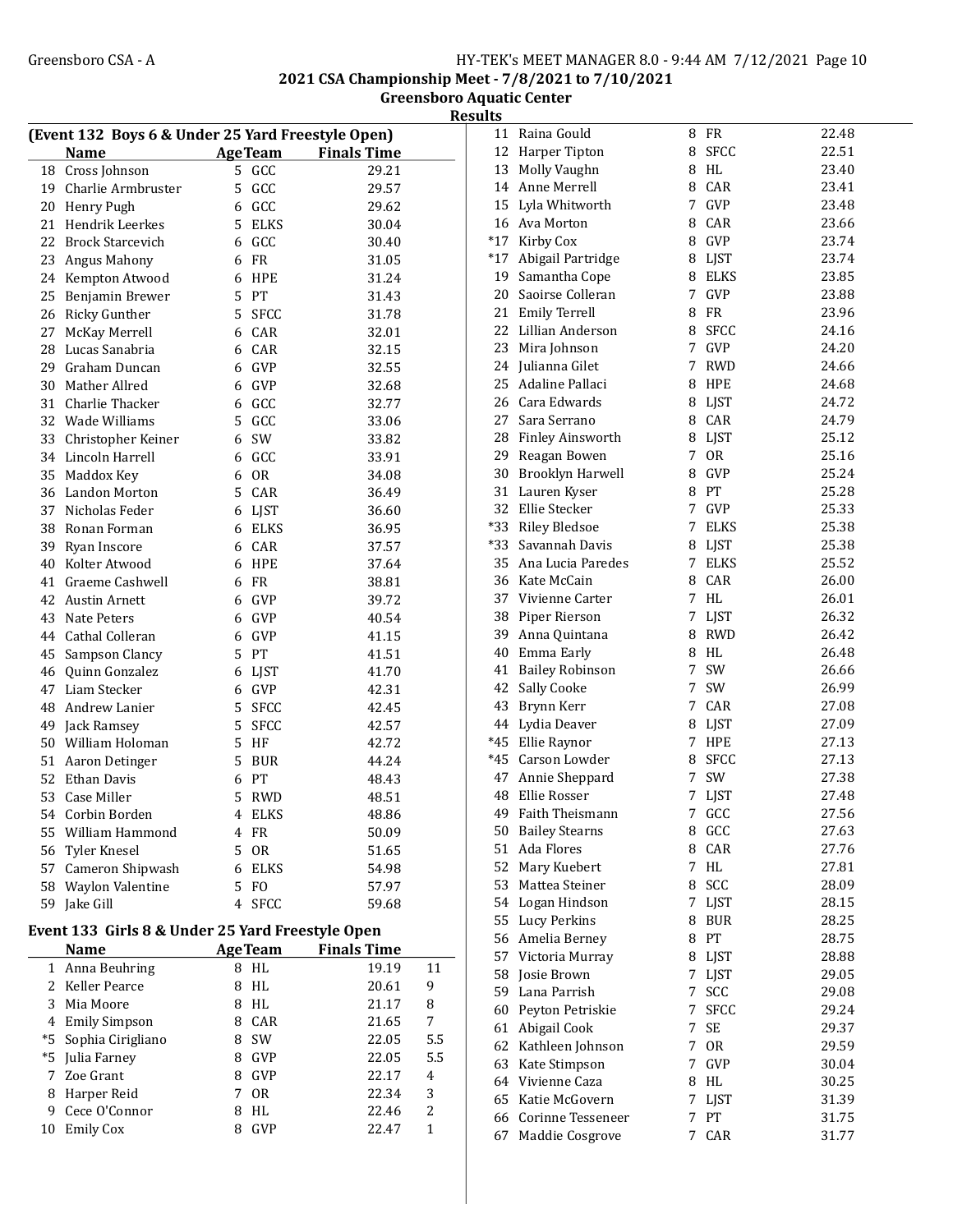2021 CSA Championship Meet - 7/8/2021 to 7/10/2021

Greensboro Aquatic Center

| Ш<br>×. |  |
|---------|--|
|         |  |

| (Event 133 Girls 8 & Under 25 Yard Freestyle Open) |                      |  |                |                    |  |  |  |
|----------------------------------------------------|----------------------|--|----------------|--------------------|--|--|--|
|                                                    | <b>Name</b>          |  | <b>AgeTeam</b> | <b>Finals Time</b> |  |  |  |
|                                                    | 68 Ella Campbell     |  | 8 OR           | 32.01              |  |  |  |
|                                                    | 69 Lauren Bridgeford |  | 7 PT           | 33.11              |  |  |  |
|                                                    | 70 Lucy Stay         |  | BUR            | 34.60              |  |  |  |
|                                                    | 71 Ellie Mitcham     |  | 8 SE           | 35.86              |  |  |  |
|                                                    | 72 Avis Campbell     |  | 8 HL           | 38.68              |  |  |  |
|                                                    | 73 Maelyn Goodman    |  | - SE           | 39.26              |  |  |  |

#### Event 134 Boys 8 & Under 25 Yard Freestyle Open

|    | <b>Name</b>              |   | <b>AgeTeam</b> | <b>Finals Time</b> |    |  |
|----|--------------------------|---|----------------|--------------------|----|--|
|    | 1 Aiden Hu               |   | 8 HF           | 17.52              | 11 |  |
|    | 2 Davis Riddle           | 8 | HL             | 18.57              | 9  |  |
| 3  | Sam Adams                | 7 | <b>SFCC</b>    | 20.02              | 8  |  |
|    | 4 Ethan Clark            | 8 | <b>OR</b>      | 20.75              | 7  |  |
|    | 5 Coover Paul            | 8 | SW             | 21.13              | 6  |  |
|    | 6 Henry Eggleston        | 7 | LJST           | 21.41              | 5  |  |
|    | 7 Carter Boswell         | 7 | <b>SFCC</b>    | 21.55              | 4  |  |
|    | 8 Jace Shoaf             |   | 8 HPE          | 21.72              | 3  |  |
|    | 9 Colin Schwab           |   | 7 LJST         | 21.87              | 2  |  |
|    | 10 Liam Wyatt            |   | 8 FR           | 21.93              | 1  |  |
|    | 11 Jonny Stay            |   | 8 BUR          | 21.96              |    |  |
|    | 12 Beau Miller           |   | 8 RWD          | 22.04              |    |  |
|    | 13 Emerson Xu            |   | 8 LJST         | 22.18              |    |  |
|    | 14 Chandler Pitts        |   | 8 HL           | 22.26              |    |  |
|    | 15 Luke McCall           | 8 | <b>LJST</b>    | 22.82              |    |  |
|    | 16 Griffin Kesler        | 8 | <b>SFCC</b>    | 23.79              |    |  |
|    | 17 George Beaston        | 7 | HPE            | 23.89              |    |  |
|    | 18 Josh Townsend         | 7 | <b>FR</b>      | 25.18              |    |  |
|    | 19 Emmitt Rosser         | 7 | LJST           | 25.30              |    |  |
|    | 20 Tucker Chesney        | 7 | HL             | 25.33              |    |  |
|    | 21 Oliver Nelson         |   | 8 HL           | 25.41              |    |  |
|    | 22 Noah Kohut            | 7 | <b>HL</b>      | 25.48              |    |  |
|    | 23 Luke Pike             | 8 | <b>SE</b>      | 25.69              |    |  |
|    | 24 Mason Casey           | 8 | <b>SFCC</b>    | 25.70              |    |  |
|    | 25 Coulter Nash          |   | 8 FR           | 25.71              |    |  |
| 26 | Charlie Mendenhall       | 7 | <b>HPE</b>     | 26.12              |    |  |
| 27 | Kemp Holtzman            | 7 | <b>SFCC</b>    | 26.25              |    |  |
| 28 | Gideon (Watts) Van Patte |   | 8 FR           | 26.33              |    |  |
| 29 | Wesley Lanier            | 7 | <b>SFCC</b>    | 26.43              |    |  |
| 30 | Noah Sappey              | 7 | <b>FR</b>      | 26.55              |    |  |
| 31 | Ethan Monosoff           | 8 | PT             | 26.76              |    |  |
|    | 32 Rob Brown             |   | 8 CAR          | 26.91              |    |  |
|    | 33 Christopher Craven    |   | 8 HPE          | 26.96              |    |  |
|    | 34 Hudson Riddle         | 7 | HL             | 27.42              |    |  |
|    | 35 Lucas Kilby           | 7 | <b>SFCC</b>    | 27.57              |    |  |
|    | 36 Steele Williams       | 7 | GCC            | 27.89              |    |  |
| 37 | Cole Thompson            | 7 | <b>SFCC</b>    | 28.04              |    |  |
| 38 | <b>Fulton Terrell</b>    | 7 | FR             | 28.36              |    |  |
| 39 | Gray Lomax               | 8 | <b>ELKS</b>    | 28.39              |    |  |
| 40 | Arlo Kurtts              | 8 | FR             | 28.64              |    |  |
| 41 | <b>Blake Swinteck</b>    | 7 | HL             | 28.98              |    |  |
| 42 | Teague Wilder            | 7 | FR             | 29.01              |    |  |
| 43 | <b>Emory Hill</b>        | 7 | <b>SFCC</b>    | 29.12              |    |  |
| 44 | <b>Ward Payonk</b>       | 7 | GCC            | 29.33              |    |  |
| 45 | John Medendorp           | 7 | HL             | 29.70              |    |  |
| 46 | Connor Seamon            | 7 | HPE            | 30.73              |    |  |

| 47 Jordan Redgate   |   | 7 PT        | 30.76 |
|---------------------|---|-------------|-------|
| 48 Leo Mattocks     |   | <b>BUR</b>  | 31.21 |
| Will Herr<br>49     |   | 7 LIST      | 31.62 |
| 50 Cohen Koesters   | 8 | PТ          | 31.97 |
| 51 Dixon Harris     |   | 7 SE        | 32.05 |
| 52 Foster Jones     |   | 8 SW        | 32.38 |
| 53 Elliott Shoffner |   | 7 SE        | 32.86 |
| 54 Tripp Blong      | 8 | SFCC        | 33.78 |
| 55 Cameron Johnson  | 8 | ELKS        | 34.38 |
| Eli Epperson<br>56  |   | <b>ELKS</b> | 35.48 |

#### Event 135 Girls 9-10 50 Yard Freestyle Open

|       | <b>Name</b>             |    | AgeTeam     | <b>Finals Time</b> |                |
|-------|-------------------------|----|-------------|--------------------|----------------|
| 1     | Sadie Ross              | 9  | HF          | 33.45              | 11             |
| 2     | Eve Morgan              | 10 | HF          | 37.42              | 9              |
| 3     | Eva Golding             | 10 | <b>FR</b>   | 38.37              | 8              |
| 4     | Kennedy Jarusik         | 10 | LJST        | 38.57              | 7              |
| 5     | Olivia Horan            | 9  | <b>LJST</b> | 38.99              | 6              |
| 6     | Aoibhin Colleran        | 9  | <b>GVP</b>  | 39.91              | 5              |
| 7     | Kyla Goddard            | 9  | HF          | 40.01              | $\overline{4}$ |
| 8     | <b>Annalise Parsons</b> | 10 | GVP         | 40.14              | 3              |
| 9     | Piper Van Patter        | 10 | <b>FR</b>   | 40.35              | 2              |
|       | 10 Alayna Deaver        | 10 | LIST        | 40.59              | 1              |
| 11    | Valentina Hammond       | 10 | FR          | 40.92              |                |
| 12    | Avery Mendenhall        | 10 | <b>HPE</b>  | 40.94              |                |
|       | 13 Alexandra Olalere    | 9  | LJST        | 41.16              |                |
| 14    | Emma Weaver             | 10 | <b>RWD</b>  | 41.26              |                |
| 15    | Juliana Rossato         | 10 | <b>LIST</b> | 41.54              |                |
| 16    | McKenzie Daniels        | 9  | <b>HPE</b>  | 41.64              |                |
| 17    | Jocelyn Snow            | 9  | HL          | 42.21              |                |
|       | 18 Caroline Metz        | 9  | <b>RWD</b>  | 42.51              |                |
| 19    | Allanah Walsh           | 9  | <b>GVP</b>  | 42.58              |                |
| 20    | Elora Carver            | 9  | <b>FR</b>   | 42.73              |                |
|       | 21 Grayson Sowers       | 10 | <b>RWD</b>  | 42.86              |                |
|       | 22 Avery Agruso         | 10 | HL          | 43.45              |                |
|       | 23 Olive Beard          | 10 | HL          | 43.50              |                |
| 24    | <b>Adelyn Cummings</b>  | 9  | <b>GVP</b>  | 43.65              |                |
| 25    | Charlie Bledsoe         | 9  | <b>ELKS</b> | 43.72              |                |
|       | 26 Harper Bray          | 9  | SCC         | 43.93              |                |
| 27    | <b>Ivey Carter</b>      | 9  | <b>HL</b>   | 44.01              |                |
| 28    | Ellie Robinson          | 9  | <b>HL</b>   | 44.10              |                |
| 29    | Holden Brewer           | 10 | SCC         | 44.18              |                |
| $*30$ | <b>JJ</b> Bryant        | 9  | <b>ELKS</b> | 44.37              |                |
| $*30$ | Maddie Howard           | 10 | <b>OR</b>   | 44.37              |                |
| 32    | Katie Mae Ussery        | 9  | GVP         | 44.40              |                |
| 33    | Ella Disney             | 10 | <b>SFCC</b> | 44.63              |                |
| 34    | Brooke Lenyon           | 10 | HF          | 45.63              |                |
| 35    | Charlotte Wichman       | 9  | <b>HPE</b>  | 46.03              |                |
|       | 36 Charley Pritchard    | 9  | HL          | 46.07              |                |
| 37    | Rylee Jones             | 10 | <b>HPE</b>  | 46.45              |                |
| 38    | Sophie Grace Jenkins    | 10 | ELKS        | 46.82              |                |
| 39    | Danielle Terrell        | 10 | <b>FR</b>   | 46.85              |                |
| 40    | Audrey Steelman         | 9  | CAR         | 47.66              |                |
| 41    | Maddie McGovern         | 9  | <b>LIST</b> | 48.08              |                |
| *42   | Abby Binder             | 9  | SW          | 48.52              |                |
| $*42$ | Liddy Lautermilch       | 9  | FR          | 48.52              |                |
| 44    | Hensan Bednarek         | 9  | GSRC        | 48.54              |                |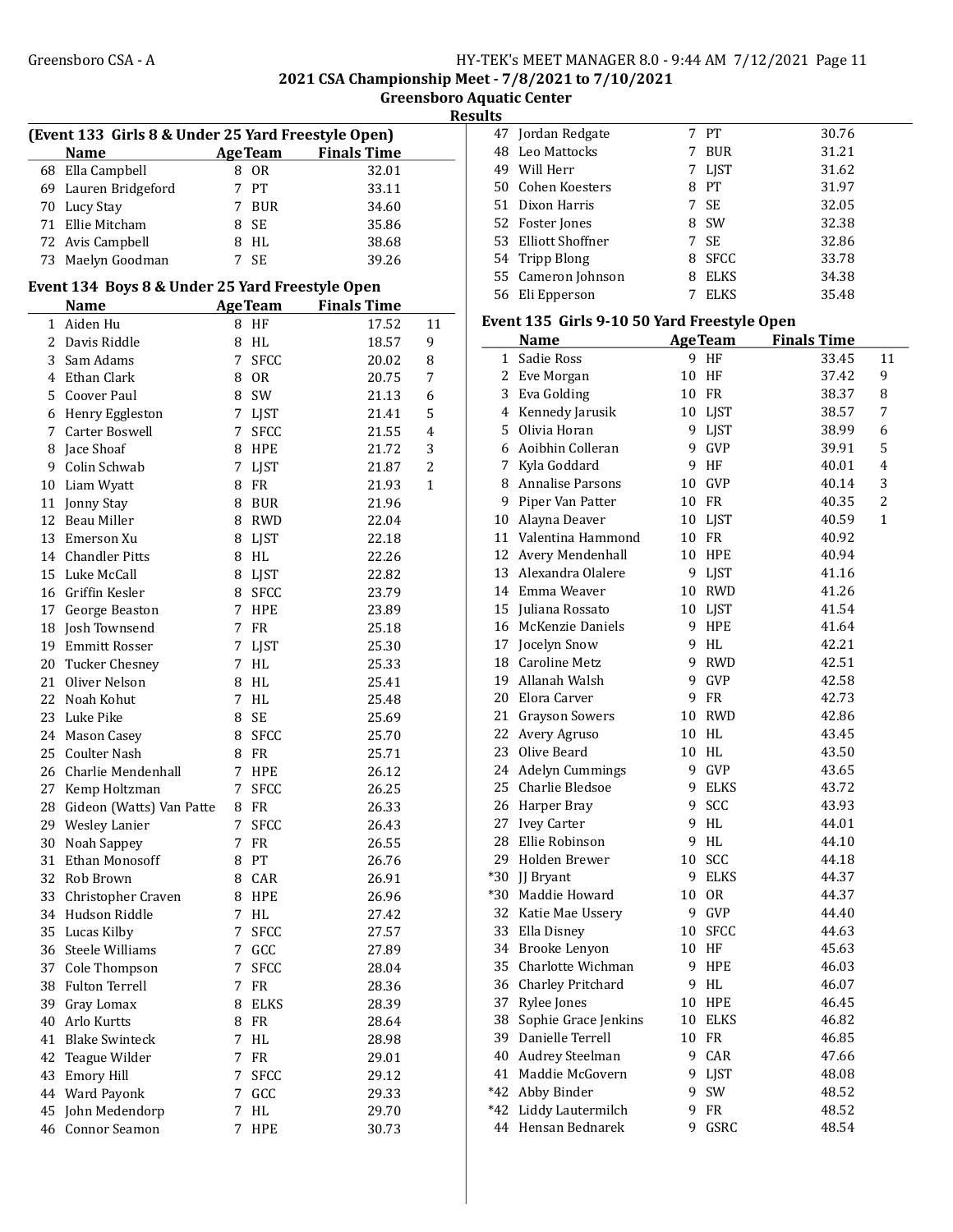## Greensboro CSA - A <br>
HY-TEK's MEET MANAGER 8.0 - 9:44 AM 7/12/2021 Page 12 2021 CSA Championship Meet - 7/8/2021 to 7/10/2021

Greensboro Aquatic Center

Results

| (Event 135 Girls 9-10 50 Yard Freestyle Open) |                                            |                 |                |                            |                |
|-----------------------------------------------|--------------------------------------------|-----------------|----------------|----------------------------|----------------|
|                                               | <b>Name</b>                                |                 |                | <b>AgeTeam</b> Finals Time |                |
| 45                                            | Leticia Santos                             | 9.              | HF             | 48.55                      |                |
| 46                                            | Sara Beth Sandlin                          | 10              | HL             | 48.83                      |                |
| 47                                            | Natalie Pate                               |                 | 10 GVP         | 50.03                      |                |
| 48                                            | Brynn Herring                              |                 | 9 GSRC         | 50.23                      |                |
|                                               | 49 Rachel Winstead                         |                 | 10 ELKS        | 50.25                      |                |
| 50                                            | Aubrey Perryman                            |                 | 10 HPE         | 50.35                      |                |
| 51                                            | Ava Andronica                              |                 | 9 OR           | 51.21                      |                |
|                                               | 52 Abby Pallaci                            |                 | 9 HPE          | 51.68                      |                |
| 53                                            | Melanie Brown                              |                 | 10 BUR         | 51.84                      |                |
|                                               | 54 Katherine Kerrigan                      |                 | 10 HL          | 52.84                      |                |
| 55                                            | Lorelei Jackson                            | 9               | <b>SE</b>      | 54.17                      |                |
| 56                                            | Ava Allred                                 |                 | 9 GVP          | 54.86                      |                |
| 57                                            | Emma Long                                  |                 | 9 HF           | 54.96                      |                |
| 58                                            | <b>Bailey Harrelson</b>                    |                 | 9 ELKS         | 55.18                      |                |
| 59                                            | Lily Rodgers                               |                 | 9 GVP          | 55.74                      |                |
| 60                                            | Teresa Garcia                              |                 | 10 HPE         | 55.89                      |                |
| 61                                            | Eliza Chesney                              |                 | 9 HL           | 56.86                      |                |
|                                               | 62 Ryleigh Phelps                          |                 | 9 OR           | 1:00.73                    |                |
|                                               | 63 Emerson Clubreth                        |                 | 9 SW           | 1:01.21                    |                |
|                                               | 64 Aurora Gonzalaz                         |                 | 9 LJST         | 1:03.80                    |                |
|                                               | 65 Sophia Chen                             | 9               | <b>BUR</b>     | 1:04.43                    |                |
|                                               | 66 Elizabeth Shea                          | 9               | <b>ELKS</b>    | 1:45.86                    |                |
| ---                                           | Lilly Day                                  |                 | 10 FR          | DQ                         |                |
|                                               |                                            |                 |                |                            |                |
|                                               | Event 136 Boys 9-10 50 Yard Freestyle Open |                 |                |                            |                |
|                                               | <b>Name</b>                                |                 | <b>AgeTeam</b> | <b>Finals Time</b>         |                |
| 1                                             | Jack Strasser                              | 10              | HF             | 35.21                      | 11             |
| 2                                             | <b>Brantley Johnson</b>                    | 10              | HPE            | 35.58                      | 9              |
| 3                                             | Keith Main                                 |                 | 10 LJST        | 35.76                      | 8              |
| 4                                             | George Job                                 |                 | 10 FR          | 37.33                      | 7              |
| 5                                             | Avery Boswell                              |                 | 9 SFCC         | 37.69                      | 6              |
|                                               | 6 Ramsey Hampton                           |                 | 10 HF          | 37.82                      | 5              |
| 7                                             | Hudson Weldon                              |                 | 10 SFCC        | 38.07                      | 4              |
| 8                                             | Luke Little                                |                 | 10 LJST        | 38.40                      | 3              |
| 9                                             | Jack McGovern                              |                 | 10 LJST        | 38.49                      | $\overline{c}$ |
| 10                                            | Trevor Gill                                | 10              | SFCC           | 39.10                      | $\mathbf{1}$   |
| 11                                            | William Adams                              | 10              | <b>SFCC</b>    | 39.72                      |                |
| 12                                            | Eli Moore                                  | 10              | <b>HPE</b>     | 40.90                      |                |
| 13                                            | Hudson McCall                              | 10              | <b>LJST</b>    | 41.18                      |                |
| 14                                            | Jordan Gatling                             | 9               | <b>LJST</b>    | 41.70                      |                |
| 15                                            | <b>Franco Flores</b>                       | 9               | <b>SFCC</b>    | 41.85                      |                |
| 16                                            | Charlie Dowtin                             |                 | 10 FR          | 42.41                      |                |
| 17                                            | Joaquin Mimms                              | 10              | CAR            | 42.64                      |                |
| 18                                            | Price Vaughn                               | 10              | HL             | 42.73                      |                |
| 19                                            | George Chiappetta                          | 9               | <b>OR</b>      | 42.81                      |                |
| 20                                            | <b>Finley Rosser</b>                       |                 | 10 LJST        | 42.94                      |                |
| 21                                            | Will Searls                                | 10 <sup>°</sup> | HL             | 43.41                      |                |
| 22                                            | Maxwell Eckle                              | 9               | <b>LJST</b>    | 43.47                      |                |
| 23                                            | Harry Albert                               | 9               | SW             | 43.62                      |                |
| 24                                            | Walker Knick                               | 9               | HL             | 43.93                      |                |
| 25                                            | Tommy Testa                                | 9               | ${\rm FR}$     | 44.28                      |                |
| 26                                            | Oscar Mattocks                             | 10              | <b>BUR</b>     | 44.42                      |                |
| 27                                            | Myles Tesseneer                            | 9               | PT             | 44.46                      |                |
| 28                                            | James Sheppard                             | 10              | HF             | 44.85                      |                |
| 29                                            | Elijah Harris                              | 10              | GVP            | 45.33                      |                |

| 30  | Liam Price            | 9  | GVP            | 45.69   |
|-----|-----------------------|----|----------------|---------|
| 31  | Jax Brainard          | 10 | <b>BUR</b>     | 46.64   |
| 32  | Mason Nelson          | 9  | CAR            | 46.99   |
| 33  | Ray Phelps            | 10 | 0 <sub>R</sub> | 47.20   |
| 34  | Ethan Holder          | 9  | <b>HL</b>      | 47.64   |
| 35  | <b>Bates Boger</b>    | 10 | <b>SFCC</b>    | 47.91   |
| 36  | Jeffery Cook          | 9  | SE             | 48.73   |
| 37  | Garrett Quesinberry   | 10 | <b>RWD</b>     | 48.82   |
| 38  | Ethan Adams           | 9  | LJST           | 49.25   |
| *39 | Nate Shoffner         | 10 | <b>SE</b>      | 49.47   |
| *39 | Davis Wolfe           | 9  | <b>ELKS</b>    | 49.47   |
| 41  | Charlie Wyrick        |    | 10 ELKS        | 49.65   |
| 42  | Oliver Smith          | 9  | ELKS           | 49.68   |
| 43  | Rylan Marks           | 9  | HPE            | 49.76   |
| 44  | <b>Hiatt Hagie</b>    | 10 | HF             | 49.81   |
| 45  | Drew Koesters         | 10 | PT             | 49.93   |
|     | 46 Weston Borden      | 9  | <b>ELKS</b>    | 50.01   |
| 47  | <b>Brennen Thomas</b> | 10 | <b>OR</b>      | 50.34   |
|     | 48 Jackson Dugas      | 10 | HF             | 51.00   |
| 49  | David Krumroy         | 9  | LJST           | 51.14   |
| 50  | Joshua Johnson        | 10 | 0R             | 52.13   |
| 51  | Joey Pike             | 10 | SE             | 52.17   |
| 52  | Elisha Shepherd       | 10 | HPE            | 52.94   |
| 53  | James Smyth           | 10 | <b>RWD</b>     | 53.35   |
|     | 54 Peter Domachwski   | 9  | <b>ELKS</b>    | 55.40   |
| 55  | Gavin Solomon         | 9  | SE             | 56.64   |
|     | 56 Rhodes Williams    | 9  | CAR            | 57.09   |
| 57  | Samuel Shaw           | 9  | <b>FR</b>      | 57.37   |
| 58  | Xavier Baker          | 10 | <b>SE</b>      | 58.21   |
|     | 59 Michael Shea       |    | 10 ELKS        | 59.72   |
|     | 60 Noah Cain          | 9  | SE             | 1:03.47 |
| 61  | Eli Galvan            | 9  | F <sub>0</sub> | 1:03.95 |
|     | 62 Jacob Winstead     | 10 | ELKS           | 1:05.94 |
| 63  | Matthew Qiu           | 10 | BUR            | 1:08.06 |
| 64  | Landen Harrison       | 9  | <b>ELKS</b>    | 1:19.35 |
| --- | Alex Villalba         | 9  | HL             | DQ      |
|     |                       |    |                |         |

#### Event 137 Girls 11-12 50 Yard Freestyle Open

|    | <b>Name</b>           | <b>AgeTeam</b>    | <b>Finals Time</b> |    |
|----|-----------------------|-------------------|--------------------|----|
| 1  | <b>Audrey Faucher</b> | 11 SW             | 32.93              | 11 |
| 2  | <b>Molly Anderson</b> | FR<br>11          | 33.38              | 9  |
| 3  | Ainsley Krumroy       | 12 LJST           | 33.42              | 8  |
| 4  | Kylie Cashwell        | FR<br>11          | 34.07              | 7  |
| 5. | Jenna O'Day           | <b>BUR</b><br>12  | 34.09              | 6  |
| 6  | Jada Sheppard         | 12<br>HF          | 34.87              | 5  |
| 7  | Sara Lautermilch      | FR<br>11          | 35.07              | 4  |
| 8  | Paige Bassett         | HL.<br>11         | 35.08              | 3  |
| 9  | Ava Gardner           | CAR<br>11         | 35.23              | 2  |
| 10 | Anna Main             | <b>LIST</b><br>11 | 35.54              | 1  |
| 11 | Ella Stimpson         | GVP<br>12         | 36.15              |    |
| 12 | Lauren Dowtin         | FR<br>12          | 36.23              |    |
| 13 | Katie Auer            | FR<br>11          | 36.44              |    |
| 14 | Danielle White        | <b>BUR</b><br>12  | 36.73              |    |
| 15 | Rose Procton          | LJST<br>11        | 37.01              |    |
| 16 | Averi Dale            | <b>BUR</b><br>11  | 37.05              |    |
| 17 | Delaney Robinson      | <b>SW</b><br>12   | 37.21              |    |
| 18 | Emma Smith            | LJST<br>11        | 37.42              |    |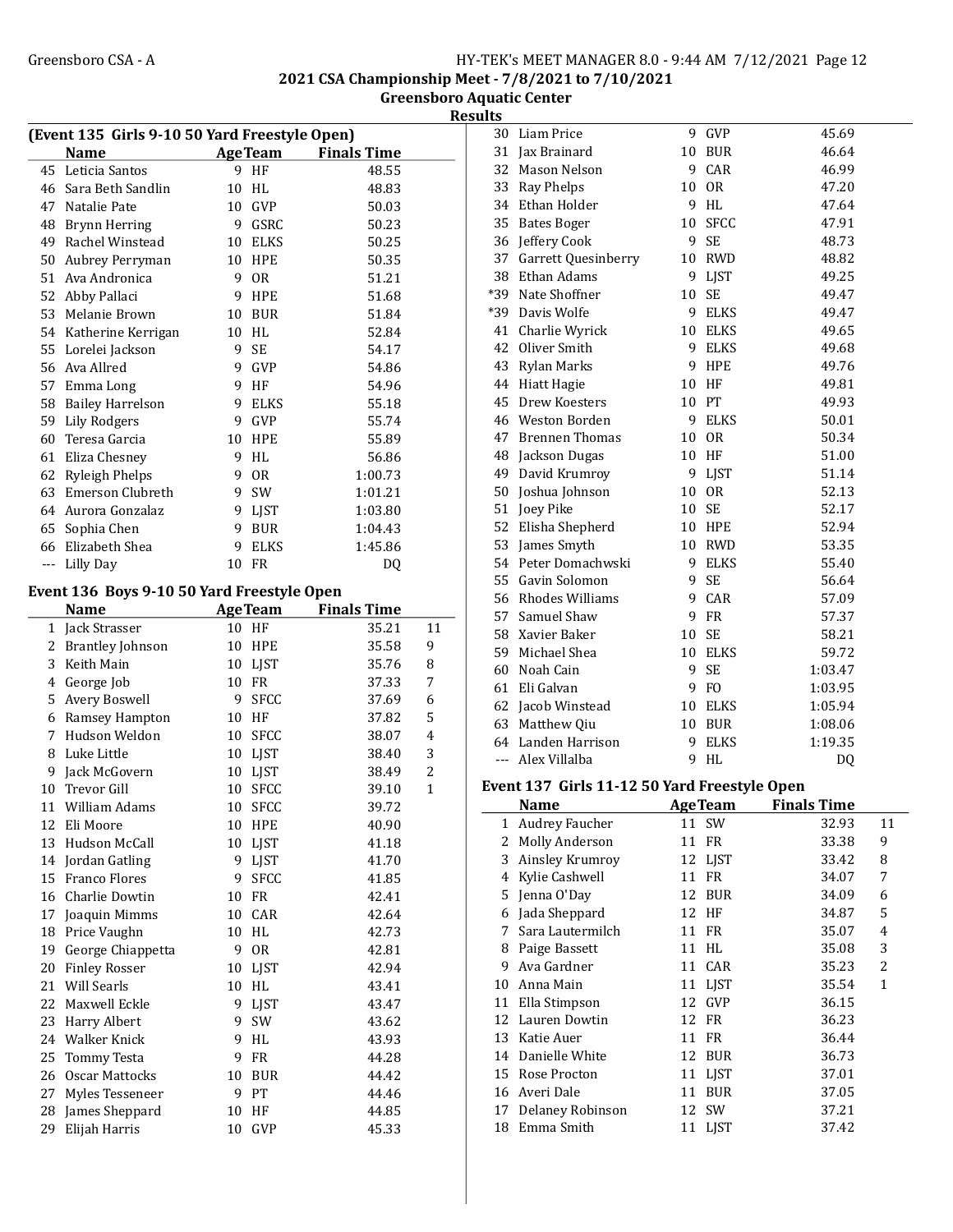2021 CSA Championship Meet - 7/8/2021 to 7/10/2021

Greensboro Aquatic Center Results

| (Event 137 Girls 11-12 50 Yard Freestyle Open) |                                             |    |                |                    |                |
|------------------------------------------------|---------------------------------------------|----|----------------|--------------------|----------------|
|                                                | <b>Name</b>                                 |    | <b>AgeTeam</b> | <b>Finals Time</b> |                |
| 19                                             | Evie Fullagar                               | 11 | SW             | 37.57              |                |
| 20                                             | Maya Joseph                                 | 11 | HF             | 37.65              |                |
| 21                                             | Claudia Brewer                              | 12 | SCC            | 37.99              |                |
| 22                                             | Stella Farney                               |    | 11 GVP         | 38.07              |                |
| 23                                             | Aubrey Gupta                                |    | 11 HL          | 38.08              |                |
| 24                                             | Julia Powell                                |    | 11 FR          | 38.15              |                |
| 25                                             | <b>Brynley Swinteck</b>                     |    | 11 HL          | 38.62              |                |
| 26                                             | Shiloh Edeh                                 |    | 12 HF          | 38.68              |                |
| 27                                             | Zoe Winke                                   |    | 11 RWD         | 38.79              |                |
| 28                                             | Ehver Harris                                |    | 12 GVP         | 38.84              |                |
| 29                                             | Ashlyn Thomas                               |    | 12 CAR         | 38.88              |                |
| 30                                             | Lily McGinnis                               | 11 | GSRC           | 39.10              |                |
| 31                                             | Madeline Cornwall                           | 11 | CAR            | 39.89              |                |
| 32                                             | Sarah Qiu                                   | 11 | <b>BUR</b>     | 40.48              |                |
| 33                                             | Millie Ronan                                |    | 11 HL          | 41.09              |                |
| 34                                             | MaryKenzie Parsons                          |    | 12 GVP         | 41.26              |                |
|                                                |                                             |    |                |                    |                |
| 35                                             | Avery Hoch                                  |    | 11 OR          | 41.80              |                |
|                                                | 36 Chloe Braxton                            |    | 11 RWD         | 44.23              |                |
| 37                                             | Lydia Easley                                |    | 12 RWD         | 44.30              |                |
| 38                                             | Gracie Johnson                              |    | 12 HPE         | 44.88              |                |
| 39                                             | <b>Aubrey Anthony</b>                       |    | 11 SE          | 45.10              |                |
| 40                                             | Taylor McDonald                             |    | 11 FR          | 45.89              |                |
| 41                                             | Esther Schoubben                            |    | 11 ELKS        | 47.78              |                |
| 42                                             | Catherine Terrell                           | 12 | FR             | 49.55              |                |
| 43                                             | Cate Thornton Reynolds                      |    | 11 PT          | 50.12              |                |
| 44                                             | <b>Bailey Aceves</b>                        |    | 11 HL          | 50.69              |                |
| 45                                             | <b>Trudy Sheppard</b>                       |    | 11 SW          | 51.68              |                |
|                                                | 46 Kennedy Garner                           |    | 11 PT          | 55.95              |                |
| 47                                             | Rachael Anne Bowden                         | 11 | PT             | 1:04.58            |                |
| 48                                             | Leslie Rudd                                 |    | 11 ELKS        | 1:07.24            |                |
|                                                | Event 138 Boys 11-12 50 Yard Freestyle Open |    |                |                    |                |
|                                                | <b>Name</b>                                 |    | <b>AgeTeam</b> | <b>Finals Time</b> |                |
| $\mathbf{1}$                                   | <b>Landon Duggins</b>                       |    | 11 HL          | 32.38              | 11             |
| 2                                              | <b>Henry Scott</b>                          | 11 | SW             | 33.33              | 9              |
| 3                                              | Porter Zeigler                              |    | 11 HL          | 34.05              | 8              |
| *4                                             | Sai Samtani                                 | 11 | LJST           | 34.11              | 6.5            |
| *4                                             | Christian Harmston                          | 12 | HL             | 34.11              | 6.5            |
| 6                                              | Alex Wichman                                | 12 | HPE            | 34.13              | 5              |
| 7                                              | <b>Grant Terrell</b>                        | 12 | <b>LJST</b>    | 34.26              | 4              |
| 8                                              | Miller Hagie                                | 12 | HF             | 34.32              | 3              |
| 9                                              | Michael Kerrigan                            | 12 | HL             | 34.33              | $\overline{c}$ |
| 10                                             | Thomas Hammond                              | 12 | ${\rm FR}$     |                    | $\mathbf{1}$   |
|                                                |                                             | 11 |                | 34.56              |                |
| 11                                             | Cannon Eggleston<br>Ben Holbrook            |    | LJST           | 34.72              |                |
| 12                                             |                                             | 11 | HPE            | 35.05              |                |
| 13                                             | Asher Eckle                                 |    | 12 LJST        | 35.93              |                |
| 14                                             | Sawyer Pritchard                            | 12 | HL             | 36.25              |                |
| 15                                             | Evan Lipowski                               | 11 | HPE            | 36.49              |                |
| 16                                             | Alex Caza                                   | 12 | HL             | 36.97              |                |
| 17                                             | Owen Carson                                 | 11 | SW             | 37.06              |                |
| 18                                             | Peter Leone                                 | 11 | LJST           | 37.46              |                |
| 19                                             | Julius Hurley                               | 11 | GSRC           | 37.97              |                |
| 20                                             | Parker Yates                                | 11 | <b>HPE</b>     | 39.02              |                |
| 21                                             | Jack Kohut                                  | 11 | HL             | 39.06              |                |
| 22                                             | AJ Harvell                                  | 12 | $\rm HF$       | 39.48              |                |

| -- |                                               |    |                |                    |    |  |  |
|----|-----------------------------------------------|----|----------------|--------------------|----|--|--|
|    | 23 Griffin Entsminger                         |    | 12 HPE         | 39.63              |    |  |  |
| 24 | Emerson Ainsworth                             | 11 | <b>LIST</b>    | 39.64              |    |  |  |
| 25 | Wyatt Lester                                  | 12 | FR             | 39.65              |    |  |  |
| 26 | <b>Bryce Bassett</b>                          | 11 | HL             | 39.80              |    |  |  |
| 27 | Matthew Sheperd                               | 12 | <b>HPE</b>     | 40.43              |    |  |  |
| 28 | Ashton Perryman                               | 11 | <b>HPE</b>     | 40.81              |    |  |  |
| 29 | <b>Bentley Lanier</b>                         | 11 | <b>SFCC</b>    | 40.86              |    |  |  |
| 30 | Owen Perkins                                  | 11 | <b>BUR</b>     | 43.22              |    |  |  |
| 31 | Jackson Shaw                                  | 12 | FR             | 44.17              |    |  |  |
| 32 | <b>Riley Cates</b>                            | 11 | <b>ELKS</b>    | 44.47              |    |  |  |
| 33 | Cam Morris                                    | 11 | HF             | 44.60              |    |  |  |
| 34 | Gabriel Garcia                                | 11 | <b>HPE</b>     | 45.87              |    |  |  |
| 35 | Nathan Bowden                                 | 11 | <b>PT</b>      | 48.60              |    |  |  |
| 36 | Nico Ryker                                    | 11 | <b>HPE</b>     | 49.06              |    |  |  |
| 37 | Andrew Hardee                                 | 11 | <b>HPE</b>     | 49.14              |    |  |  |
| 38 | Luke Dilger                                   | 11 | CAR            | 53.13              |    |  |  |
| 39 | Seth Edeh                                     | 11 | HF             | 59.41              |    |  |  |
|    | Event 139  Girls 13-14 50 Yard Freestyle Open |    |                |                    |    |  |  |
|    | <b>Name</b>                                   |    | <b>AgeTeam</b> | <b>Finals Time</b> |    |  |  |
| 1  | Julia Shelton                                 | 13 | FR             | 28.63              | 11 |  |  |
|    |                                               |    |                |                    |    |  |  |

|              | Name                      |    | дее геаш    | гшать гипе |              |
|--------------|---------------------------|----|-------------|------------|--------------|
| $\mathbf{1}$ | Julia Shelton             |    | 13 FR       | 28.63      | 11           |
|              | 2 Samantha Cavanaugh      |    | 13 HL       | 28.91      | 9            |
|              | 3 AnnaGrace Reynolds      |    | 14 GVP      | 28.92      | 8            |
|              | 4 Jensen Huitsing         |    | 14 GVP      | 29.57      | 7            |
|              | 5 Anna Davidson           | 13 | <b>GVP</b>  | 29.63      | 6            |
|              | *6 Landry Gray            |    | 13 GVP      | 30.13      | 4.5          |
|              | *6 Sydney Bassett         |    | 13 HL       | 30.13      | 4.5          |
|              | 8 Allie Kinlaw            |    | 14 FR       | 30.60      | 3            |
| 9            | Maddi Knick               |    | 13 HL       | 30.90      | 2            |
|              | 10 Rachael Skipper        |    | 13 FR       | 31.57      | $\mathbf{1}$ |
|              | 11 Kylie Amidon           |    | 13 HL       | 31.83      |              |
|              | 12 Olivia Hoots           |    | 14 FR       | 32.06      |              |
|              | 13 Cammie Caviness        |    | 14 HL       | 32.07      |              |
|              | 14 Molly McShea           |    | 13 GVP      | 32.25      |              |
|              | 15 Kate Sechrist          |    | 13 OR       | 32.33      |              |
|              | 16 Marlee Hull            |    | 13 GVP      | 32.34      |              |
| 17           | Journey Winke             | 13 | <b>RWD</b>  | 32.46      |              |
|              | 18 Anna Amidon            |    | 14 HL       | 32.57      |              |
|              | 19 Kaitlyn Fisher         |    | 14 HL       | 32.88      |              |
|              | 20 Alexia Dancausse       | 13 | <b>LJST</b> | 33.20      |              |
|              | 21 Alivia Grennan         |    | 13 HPE      | 33.38      |              |
|              | 22 Mary Katherine Faucher |    | 14 SW       | 33.81      |              |
|              | 23 Ellie Heinzelmann      |    | 13 SW       | 34.02      |              |
|              | 24 Charlie Beuchler       | 13 | SW          | 34.08      |              |
| 25           | Ella Willse               |    | 14 FR       | 34.15      |              |
| 26           | Maeve Kornatz             |    | 13 FR       | 34.66      |              |
|              | 27 Grace Kohl             |    | 14 FR       | 36.25      |              |
|              | 28 Melea Lynch            |    | 14 PT       | 37.75      |              |
| 29           | Bethany Terrell           |    | 13 FR       | 39.01      |              |
|              | 30 Sara Bissell           |    | 13 RWD      | 39.28      |              |
|              | 31 Sarah Quintana         |    | 13 RWD      | 42.63      |              |
| 32           | Libby Auer                | 14 | FR          | 44.32      |              |
|              |                           |    |             |            |              |

## Event 139 Girls 15-19 50 Yard Freestyle Open

| <b>Name</b>   | <b>AgeTeam</b> | <b>Finals Time</b> |  |
|---------------|----------------|--------------------|--|
| 1 Orli Cooper | 15 SE          | 28.73              |  |
| 2 Grace Drane | 15 ELKS        | 29.02              |  |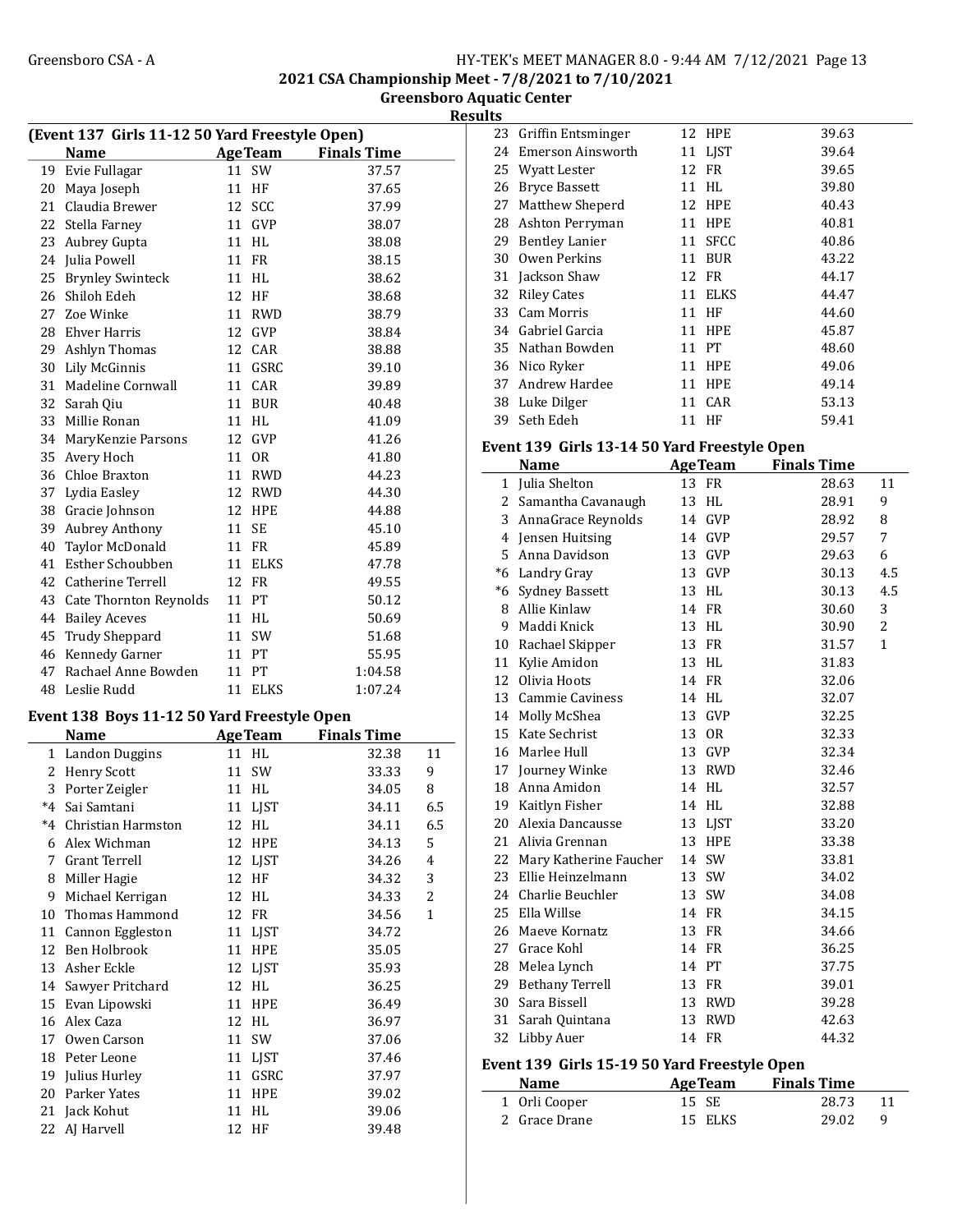2021 CSA Championship Meet - 7/8/2021 to 7/10/2021

## Greensboro Aquatic Center Results

| (Event 139 Girls 15-19 50 Yard Freestyle Open)<br><b>AgeTeam</b> Finals Time |                                             |                      |                    |                |    |
|------------------------------------------------------------------------------|---------------------------------------------|----------------------|--------------------|----------------|----|
|                                                                              | <b>Name</b>                                 |                      |                    |                |    |
| $*3$                                                                         | Laurel Holland                              | 17 FR                | 29.13              | 7.5            | Ev |
| *3                                                                           | Tatum Church                                | 18<br>HL             | 29.13              | 7.5            |    |
|                                                                              | 5 Alex White                                | 17<br><b>BUR</b>     | 29.28              | 6              |    |
|                                                                              | 6 Isabella Romine                           | 18 FR                | 29.52              | 5              |    |
|                                                                              | 7 Kenzie Mann                               | 16 HL                | 29.56              | 4              |    |
|                                                                              | 8 Caroline Hertweck                         | 18 FR                | 30.03              | 3              |    |
|                                                                              | 9 Marianna Mejia                            | 15 BUR               | 30.04              | $\overline{2}$ |    |
|                                                                              | 10 Sage Siler                               | 17<br>0 <sub>R</sub> | 30.29              | 1              |    |
|                                                                              | 11 Hanna Walters                            | 15 FR                | 30.36              |                |    |
|                                                                              | 12 Lucy Sprange                             | 15 SFCC              | 30.41              |                |    |
|                                                                              | 13 Mallory Cavanaugh                        | 16 HL                | 30.61              |                |    |
|                                                                              | 14 Abby Oldt                                | 18 RWD               | 30.69              |                |    |
| 15                                                                           | Abby Roley                                  | 15 GVP               | 30.85              |                |    |
|                                                                              | 16 Jenna Lake                               | 16 LJST              | 30.94              |                |    |
| 17                                                                           | Gretchen Cimino                             | 15 HL                | 31.08              |                |    |
|                                                                              | 18 Kate Abernathy                           | 16 FR                | 31.24              |                |    |
|                                                                              | 19 Macey Walkingstick                       | 16 ELKS              | 31.61              |                |    |
|                                                                              | 20 Carlisle Shore                           | 17 FR                | 31.96              |                |    |
|                                                                              | 21 Jaclyn Russo                             | 16 PT                | 32.01              |                |    |
|                                                                              | 22 Page Moton                               | 18 LJST              | 32.43              |                |    |
|                                                                              | 23 Sofia Mitchell                           | 16 FR                | 32.60              |                |    |
|                                                                              | 24 Kate Holland                             | 15 PT                | 32.97              |                |    |
|                                                                              | 25 Peapod Caviness                          | 18 HL                | 33.27              |                |    |
|                                                                              | 26 Macy Bowles                              | 16 OR                | 33.34              |                |    |
| 27                                                                           | Rachel Clendinen                            | 17 BUR               | 33.66              |                |    |
|                                                                              | 28 Kathleen Woodruff                        | 15<br><b>ELKS</b>    | 34.32              |                |    |
| 29                                                                           | Sophia Lindley                              | 17 PT                | 34.45              |                |    |
|                                                                              | 30 Virginia Hufschmitt                      | 17<br><b>SE</b>      | 34.64              |                |    |
|                                                                              | 31 Audrey Wrinkle                           | 15 RWD               | 34.98              |                |    |
|                                                                              | 32 Kamryn Dickenson                         | <b>15 HPE</b>        | 35.97              |                |    |
|                                                                              | 33 Julia Duvall                             | 17<br><b>GVP</b>     | 36.89              |                |    |
|                                                                              | 34 Abby Martin                              | 17<br><b>SE</b>      | 37.31              |                |    |
|                                                                              | 35 Alaura Crowder                           | 17 BUR               | 42.83              |                | Ev |
|                                                                              |                                             |                      |                    |                |    |
|                                                                              | Event 140 Boys 13-14 50 Yard Freestyle Open |                      |                    |                |    |
|                                                                              | Name                                        | <b>AgeTeam</b>       | <b>Finals Time</b> |                |    |
|                                                                              | 1 Hudson Cooper                             | 13 HL                | 26.34              | 11             |    |
|                                                                              | 2 Jack Higgins                              | 14 HL                | 26.49              | 9              |    |
| 3                                                                            | Clark Wahlberg                              | FR<br>13             | 26.75              | 8              |    |
|                                                                              | 4 Jacob Villalba                            | HL<br>14             | 27.14              | 7              |    |
|                                                                              | 5 Mac Mills                                 | 13 FR                | 28.45              | 6              |    |
|                                                                              | 6 Jack Evans                                | 13 HL                | 28.62              | 5              |    |
|                                                                              | 7 Frank Sangimino                           | 14 HL                | 28.71              | 4              |    |
|                                                                              | 8 Adam Stephany                             | 13 FR                | 29.21              | 3              |    |
|                                                                              | 9 Ryan Wells                                | 14 FR                | 29.97              | 2              |    |
|                                                                              | 10 Adrian Dancausse                         | 13 LJST              | 30.07              | 1              |    |
|                                                                              | 11 Jackson Gillispie                        | 14 SFCC              | 30.83              |                |    |
|                                                                              | 12 Bruno Rivas                              | 13<br><b>RWD</b>     | 30.85              |                |    |
|                                                                              | 13 Ethan Alexander                          | 13<br>FR             | 31.13              |                |    |
|                                                                              | 14 Eli Stewart                              | 13 LJST              | 31.34              |                |    |
|                                                                              | 15 Ben Smith                                | 14 LJST              | 31.68              |                |    |
|                                                                              | 16 Dean Setser                              | 13<br>GVP            | 33.61              |                |    |
| 17                                                                           | Christopher Long                            | 14 HF                | 34.66              |                |    |
| 18                                                                           | Drew Marks                                  | 13<br>HPE            | 35.90              |                |    |
| 19                                                                           | Tommy Conahan                               | 13<br>CAR            | 36.35              |                |    |

| 20             | Luke Abraham                                | 13 | <b>SW</b>      | 41.07              |                |
|----------------|---------------------------------------------|----|----------------|--------------------|----------------|
| ---            | Alex Jones                                  | 13 | <b>RWD</b>     | DQ                 |                |
|                | Event 140 Boys 15-19 50 Yard Freestyle Open |    |                |                    |                |
|                | <b>Name</b>                                 |    | <b>AgeTeam</b> | <b>Finals Time</b> |                |
| $\mathbf{1}$   | Owen Rock                                   | 18 | <b>HL</b>      | 24.19              | 11             |
| $\overline{2}$ | Nikolai Teague                              | 17 | HF             | 24.74              | 9              |
| 3              | Luke Messer                                 | 15 | <b>RWD</b>     | 25.38              | 8              |
|                | 4 Eli Magrini                               |    | 16 LJST        | 25.61              | 7              |
| 5              | Ian McCallister                             | 15 | <b>OR</b>      | 26.83              | 6              |
| 6              | Nathan Kyser                                |    | 15 PT          | 26.88              | 5              |
| 7              | Jay Brennan                                 | 18 | <b>RWD</b>     | 26.95              | $\overline{4}$ |
| 8              | <b>Elliott Boyland</b>                      | 15 | <b>GVP</b>     | 27.02              | 3              |
| 9              | Nathan Clendinen                            | 16 | <b>BUR</b>     | 27.03              | $\overline{c}$ |
| 10             | Ethan Chiappetta                            | 15 | <b>OR</b>      | 27.20              | $\mathbf{1}$   |
| 11             | <b>Charlie Mills</b>                        | 15 | <b>FR</b>      | 27.42              |                |
|                | 12 Derik Mirts                              | 15 | <b>OR</b>      | 27.43              |                |
| 13             | Ben Steele                                  | 16 | <b>OR</b>      | 27.70              |                |
| 14             | Sam Uhrlass                                 | 17 | <b>OR</b>      | 27.74              |                |
|                | 15 Zachary Wells                            | 15 | <b>SE</b>      | 27.78              |                |
|                | 16 Isaac Stewart                            |    | 15 LJST        | 28.13              |                |
|                | 17 Jack Auer                                | 15 | <b>FR</b>      | 28.14              |                |
| 18             | James Haviland                              |    | 15 PT          | 28.24              |                |
| 19             | Charlie Kemp                                | 15 | LJST           | 28.55              |                |
| 20             | Taha Haveliwala                             | 18 | HF             | 28.59              |                |
| 21             | <b>Bill Clark</b>                           | 15 | <b>FR</b>      | 28.61              |                |
| 22             | Liam Baldwin                                |    | 15 PT          | 28.66              |                |
|                | 23 Richmond Parris                          | 15 | LJST           | 28.73              |                |
| 24             | Logan Monday                                | 17 | <b>OR</b>      | 28.77              |                |
| 25             | Patrick Smith                               | 15 | LJST           | 28.82              |                |
| 26             | James Kerrigan                              | 16 | HL             | 29.54              |                |
| 27             | Mason Spofford                              | 16 | <b>SE</b>      | 29.57              |                |
| 28             | Nico Gennero                                | 17 | <b>OR</b>      | 29.78              |                |
| 29             | Kadence Taylor                              | 16 | <b>SE</b>      | 32.20              |                |
|                |                                             |    |                |                    |                |

#### vent 141 Girls 6 & Under 100 Yard Freestyle Relay Open

|    | Team                    | Relav             | <b>Finals Time</b>        |    |
|----|-------------------------|-------------------|---------------------------|----|
|    | 1 SW                    | А                 | 1:50.23                   | 22 |
|    | 1) Winni Klein 6        |                   | 2) Stewart Montana 5      |    |
|    | 3) Lily Ettefagh 6      |                   | 4) Harper Lee Netherton 6 |    |
|    | 55.32<br>1:50.23        |                   |                           |    |
|    | 2 HL                    | A                 | 2:02.24                   | 18 |
|    | 1) Sydney Swaringen 6   | 2) Wren Moore 6   |                           |    |
|    | 3) Eliza Grace Keen 6   | 4) Aurora Bray 6  |                           |    |
| 3  | <b>ELKS</b>             | A                 | 2:10.79                   | 16 |
|    | 1) Sophia Kim 6         |                   | 2) Emma Epperson 5        |    |
|    | 3) Wilhelmina Leerkes 5 |                   | 4) Ameila Saslow 6        |    |
| 4  | <b>GVP</b>              | A                 | 2:14.77                   | 14 |
|    | 1) Karys Greer 6        | 2) Lily Harwell 5 |                           |    |
|    | 3) Gigi-Lynn Grubb 6    | 4) Ginny Cox 6    |                           |    |
|    | 1:17.45<br>2:14.77      |                   |                           |    |
| 5. | GCC.                    | A                 | 2:15.44                   | 12 |
|    | 1) Ferra Lasala 6       | 2) Serena Daly 6  |                           |    |
|    | 3) Alice Haynes 6       |                   | 4) Claire Strickland 6    |    |
| 6  | <b>LIST</b>             | A                 | 2:15.55                   | 10 |
|    | 1) Robyn Cleaver 5      | 2) Ella Coffrin 5 |                           |    |
|    | 3) Genevieve Rossato 6  |                   | 4) Genevieve Krumroy 6    |    |
|    | 1:07.65<br>2:15.55      |                   |                           |    |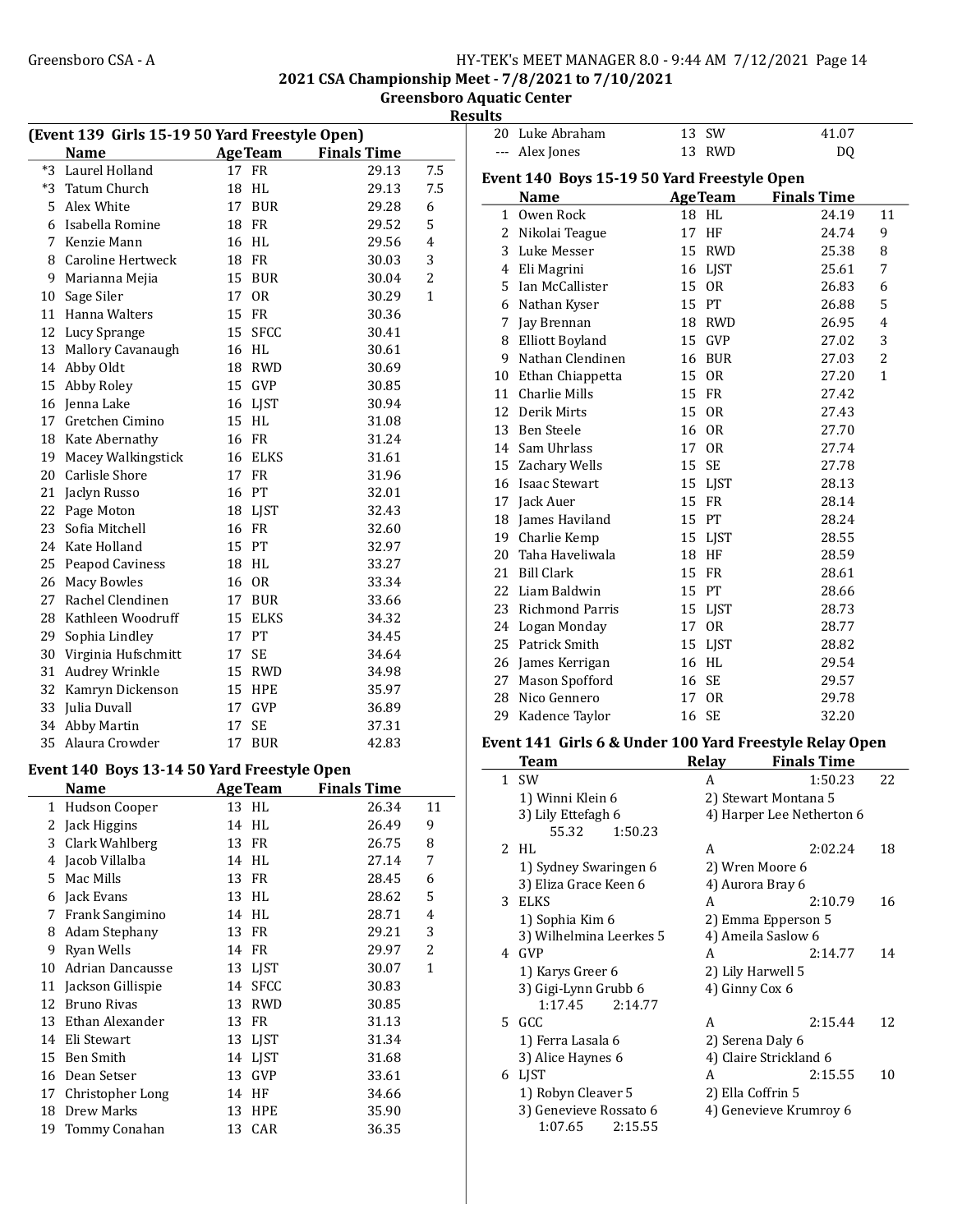2021 CSA Championship Meet - 7/8/2021 to 7/10/2021

| <b>Greensboro Aquatic Center</b> |  |  |
|----------------------------------|--|--|
|                                  |  |  |

| Results |
|---------|
|---------|

|              | (Event 141 Girls 6 & Under 100 Yard Freestyle Relay Open)<br><b>Team</b> |                 | Relay Finals Time       |    |
|--------------|--------------------------------------------------------------------------|-----------------|-------------------------|----|
| 7            | <b>SFCC</b>                                                              | A               | 2:16.61                 | 8  |
|              | 1) Millie Hall 6                                                         |                 | 2) Caroline Condrasky 6 |    |
|              | 3) Janie Blaire Petriskie 5                                              |                 | 4) Caroline Marshall 5  |    |
|              | 2:16.61<br>1:04.62                                                       |                 |                         |    |
| 8            | <b>FR</b>                                                                | A               | 2:47.55                 | 6  |
|              | 1) Harper Jones 6                                                        |                 | 2) Liddy Anders 6       |    |
|              | 3) Maria Hammond 5                                                       |                 | 4) Rose Harlow 6        |    |
| $---$        | CAR                                                                      | A               | DQ                      |    |
|              | 1) Peyton Gann 6                                                         | 2) Rylan Gray 5 |                         |    |
|              | 3) Lily Inscore 6                                                        |                 | 4) Katherine Moreton 6  |    |
|              |                                                                          |                 |                         |    |
|              | Event 142 Boys 6 & Under 100 Yard Freestyle Relay Open<br><b>Team</b>    | Relay           | <b>Finals Time</b>      |    |
| $\mathbf{1}$ | GCC                                                                      | A               | 1:56.29                 | 22 |
|              |                                                                          |                 |                         |    |
|              | 1) Hatcher Fields 6                                                      |                 | 2) Charlie Thacker 6    |    |
|              | 3) Henry Pugh 6                                                          |                 | 4) Charlie Armbruster 5 |    |
|              | 2 HPE                                                                    | A               | 1:58.01                 | 18 |
|              | 1) William Boone 6                                                       |                 | 2) Kolter Atwood 6      |    |
|              | 3) Kempton Atwood 6                                                      |                 | 4) Campbell Wilhelm 5   |    |
| 3            | GVP                                                                      | A               | 2:10.13                 | 16 |
|              | 1) Cathal Colleran 6                                                     |                 | 2) Mather Allred 6      |    |
|              | 3) Graham Duncan 6                                                       |                 | 4) Adam McCall 6        |    |
|              | 4 CAR                                                                    | A               | 2:12.59                 | 14 |
|              | 1) McKay Merrell 6                                                       |                 | 2) Landon Morton 5      |    |
|              | 3) Lucas Sanabria 6                                                      |                 | 4) Ryan Inscore 6       |    |
|              | 1:05.47<br>2:12.59                                                       |                 |                         |    |
|              | 5 LJST                                                                   | A               | 2:13.99                 | 12 |
|              | 1) Anderson Xu 6                                                         |                 | 2) Nicholas Feder 6     |    |
|              | 3) Quinn Gonzalez 6                                                      | 4) Jonas Noe 6  |                         |    |
|              | 6 FR                                                                     | A               | 2:17.44                 | 10 |
|              | 1) William Hammond 4                                                     |                 | 2) Graeme Cashwell 6    |    |
|              | 3) Angus Mahony 6                                                        |                 | 4) Gabe Von der Lippe 6 |    |
| 7            | <b>SFCC</b>                                                              | A               | 2:42.63                 | 8  |
|              | 1) Ricky Gunther 5                                                       | 2) Jake Gill 4  |                         |    |
|              | 3) Jack Ramsey 5                                                         |                 | 4) Jacob Gnaster 6      |    |
| 8            | ELKS                                                                     | A               | 2:58.75                 | 6  |
|              | 1) Ronan Forman 6                                                        |                 | 2) Cameron Shipwash 6   |    |
|              | 3) Corbin Borden 4                                                       |                 | 4) Hendrik Leerkes 5    |    |
|              | 1:25.89<br>2:58.75                                                       |                 |                         |    |

#### Event 143 Girls 8 & Under 100 Yard Freestyle Relay Open Team Relay Finals Time

|    | теаш               | лсіау             | гшатэ гипе             |    |
|----|--------------------|-------------------|------------------------|----|
| 1. | FR                 | A                 | 1:25.36                | 22 |
|    | 1) Emily Terrell 8 | 2) Raina Gould 8  |                        |    |
|    | 3) Lily Rusch 8    | 4) Erin Golding 8 |                        |    |
| 2. | <b>GVP</b>         | A                 | 1:29.54                | 18 |
|    | 1) Emily Cox 8     |                   | 2) Saoirse Colleran 7  |    |
|    | 3) Zoe Grant 8     | 4) Kirby Cox 8    |                        |    |
| 3. | HL.                | B                 | 1:33.70                | 16 |
|    | 1) Molly Vaughn 8  |                   | 2) Cece O'Connor 8     |    |
|    | 3) Emma Early 8    |                   | 4) Vivienne Carter 7   |    |
| 4  | LIST               | A                 | 1:34.39                | 14 |
|    | 1) Wren Cleaver 8  |                   | 2) Abigail Partridge 8 |    |
|    | 3) Cara Edwards 8  |                   | 4) Piper Rierson 7     |    |
|    | 5 CAR              | A                 | 1:35.89                | 12 |
|    | 1) Anne Merrell 8  | 2) Brynn Kerr 7   |                        |    |
|    | 3) Ava Morton 8    |                   | 4) Emily Simpson 8     |    |
|    |                    |                   |                        |    |

| 6        | <b>SW</b>              | B                      | 1:38.46 | 10 |
|----------|------------------------|------------------------|---------|----|
|          | 1) Sophia Cirigliano 8 | 2) Riley Moss 8        |         |    |
|          | 3) Bailey Robinson 7   | 4) Ella Jorgenson 7    |         |    |
| 7        | <b>LIST</b>            | B                      | 1:42.70 | 8  |
|          | 1) Finley Ainsworth 8  | 2) Victoria Murray 8   |         |    |
|          | 3) Lydia Deaver 8      | 4) Katie McGovern 7    |         |    |
| 8        | <b>OR</b>              | A                      | 1:43.27 | 6  |
|          | 1) Harper Reid 7       | 2) Kathleen Johnson 7  |         |    |
|          | 3) Ella Campbell 8     | 4) Reagan Bowen 7      |         |    |
| 9        | <b>HPE</b>             | A                      | 1:44.22 | 4  |
|          | 1) Ellie Raynor 7      | 2) Mia Wiese 6         |         |    |
|          | 3) Adaline Pallaci 8   | 4) Addison Lipowski 8  |         |    |
| 10       | LJST                   | C                      | 1:49.18 | 2  |
|          | 1) Ellie Rosser 7      | 2) Logan Hindson 7     |         |    |
|          | 3) Savannah Davis 8    | 4) Josie Brown 7       |         |    |
| 11       | CAR                    | B                      | 1:53.00 |    |
|          | 1) Sara Serrano 8      | 2) Maddie Cosgrove 7   |         |    |
|          | 3) Ada Flores 8        | 4) Kate McCain 8       |         |    |
| 12       | <b>BUR</b>             | А                      | 1:56.36 |    |
|          | 1) Lucy Perkins 8      | 2) Mary Dean 5         |         |    |
|          | 3) Alex Brainard 6     | 4) Sadie Dettinger 8   |         |    |
| 13       | PT                     | A                      | 2:09.63 |    |
|          | 1) Amelia Berney 8     | 2) Corinne Tesseneer 7 |         |    |
|          | 3) Lauren Bridgeford 7 | 4) Elsa Field 6        |         |    |
| 14       | <b>SE</b>              | А                      | 2:31.04 |    |
|          | 1) Piper Corriher 5    | 2) Maelyn Goodman 7    |         |    |
|          | 3) Paisley Snider 6    | 4) Abigail Cook 7      |         |    |
| ---      | HL                     | А                      | DQ      |    |
|          | 1) Marie Leubuscher 8  | 2) Mia Moore 8         |         |    |
|          | 3) Keller Pearce 8     | 4) Anna Beuhring 8     |         |    |
| ---      | RWD                    | A                      | DQ      |    |
|          | 1) Susannah Markey 6   | 2) Waverly Wright 4    |         |    |
|          | 3) Madison Hilliard 6  | 4) Julianna Gilet 7    |         |    |
| $\cdots$ | <b>SFCC</b>            | A                      | DNF     |    |
|          | 1) Lillian Anderson 8  | 2) Carson Lowder 8     |         |    |
|          | 3) Peyton Petriskie 7  | 4) Vivian Blong 5      |         |    |

#### Event 144 Boys 8 & Under 100 Yard Freestyle Relay Open

| Team                    | Relay | <b>Finals Time</b>      |    |
|-------------------------|-------|-------------------------|----|
| 1 SFCC                  | A     | 1:28.32                 | 22 |
| 1) Thomas Weldon 8      |       | 2) Henry Disney 8       |    |
| 3) Carter Boswell 7     |       | 4) Griffin Kesler 8     |    |
| 2 LJST                  | A     | 1:32.30                 | 18 |
| 1) Luke McCall 8        |       | 2) Emmitt Rosser 7      |    |
| 3) Colin Schwab 7       |       | 4) Emerson Xu 8         |    |
| 3 HL                    | A     | 1:32.67                 | 16 |
| 1) Xavier Balfour 8     |       | 2) Tucker Chesney 7     |    |
| 3) Chandler Pitts 8     |       | 4) Hudson Riddle 7      |    |
| 4 SFCC                  | B     | 1:43.54                 | 14 |
| 1) Kemp Holtzman 7      |       | 2) Cole Thompson 7      |    |
| 3) Emory Hill 7         |       | 4) Mason Casey 8        |    |
| 5 HPE                   | A     | 1:46.73                 | 12 |
| 1) George Beaston 7     |       | 2) Christopher Craven 8 |    |
| 3) Charlie Mendenhall 7 |       | 4) Connor Seamon 7      |    |
| HL<br>6                 | B     | 1:46.89                 | 10 |
| 1) Johnny Duggins 6     |       | 2) Oliver Nelson 8      |    |
| 3) John Medendorp 7     |       | 4) Blake Swinteck 7     |    |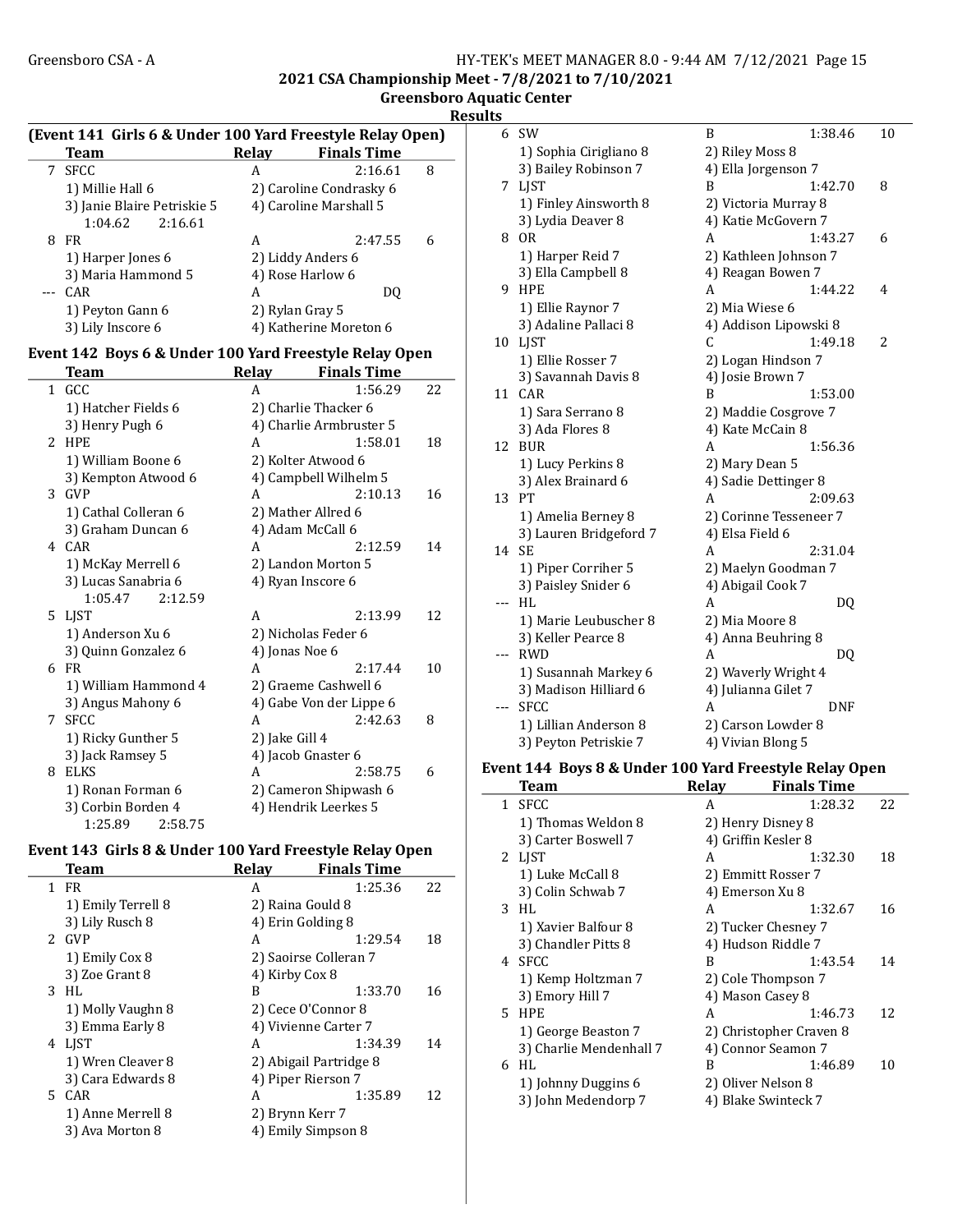#### Greensboro CSA - A <br>HY-TEK's MEET MANAGER 8.0 - 9:44 AM 7/12/2021 Page 16 2021 CSA Championship Meet - 7/8/2021 to 7/10/2021

Greensboro Aquatic Center **Results** 

|  |  | (Event 144 Boys 8 & Under 100 Yard Freestyle Relay Open) |  |
|--|--|----------------------------------------------------------|--|
|  |  |                                                          |  |
|  |  |                                                          |  |

| <b>Team</b>          | Relay | <b>Finals Time</b>           |                                                                                                                                                                                                                |
|----------------------|-------|------------------------------|----------------------------------------------------------------------------------------------------------------------------------------------------------------------------------------------------------------|
| FR                   | A     | 1:54.69                      | 8                                                                                                                                                                                                              |
| 1) Coulter Nash 8    |       |                              |                                                                                                                                                                                                                |
|                      |       |                              |                                                                                                                                                                                                                |
| PТ                   | A     | 1:58.22                      | 6                                                                                                                                                                                                              |
| 1) Benjamin Brewer 5 |       |                              |                                                                                                                                                                                                                |
| 3) Ethan Monosoff 8  |       |                              |                                                                                                                                                                                                                |
| ELKS                 | A     | 2:03.71                      | 4                                                                                                                                                                                                              |
| 1) Cameron Transou 8 |       |                              |                                                                                                                                                                                                                |
| 3) Cameron Johnson 8 |       |                              |                                                                                                                                                                                                                |
| <b>BUR</b>           | A     | 2:07.30                      | $\overline{\mathcal{L}}$                                                                                                                                                                                       |
| 1) Landon Haderlie 6 |       |                              |                                                                                                                                                                                                                |
| 3) Aaron Detinger 5  |       |                              |                                                                                                                                                                                                                |
| SFCC                 |       | 2:20.14                      |                                                                                                                                                                                                                |
| 1) Lucas Kilby 7     |       |                              |                                                                                                                                                                                                                |
| 3) Wesley Lanier 7   |       |                              |                                                                                                                                                                                                                |
|                      |       | 3) Gideon (Watts) Van Patter | 2) Teague Wilder 7<br>4) Noah Sappey 7<br>2) Jordan Redgate 7<br>4) Cohen Koesters 8<br>2) Eli Epperson 7<br>4) Gray Lomax 8<br>2) Leo Mattocks 7<br>4) Jonny Stay 8<br>2) Tripp Blong 8<br>4) Andrew Lanier 5 |

# Event 145 Girls 9-10 200 Yard Freestyle Relay Open

|    | Team                       | Relay           | <b>Finals Time</b>      |    |
|----|----------------------------|-----------------|-------------------------|----|
|    | $1$ HF                     | A               | 2:35.90                 | 22 |
|    | 1) Emily Tabori 10         |                 | 2) Eve Morgan 10        |    |
|    | 3) Kyla Goddard 9          |                 | 4) Brooke Lenyon 10     |    |
|    | 34.74<br>1:12.64           | 1:50.33         | 2:35.90                 |    |
| 2  | <b>FR</b>                  | A               | 2:40.58                 | 18 |
|    | 1) Lilly Day 10            |                 | 2) Eva Golding 10       |    |
|    | 3) Mady Ballenger 10       |                 | 4) Joslyn Fontanella 10 |    |
|    | 40.46<br>1:20.58           | 2:01.35         | 2:40.58                 |    |
| 3  | FR                         | R               | 2:48.80                 | 16 |
|    | 1) Elora Carver 9          |                 | 2) Valentina Hammond 10 |    |
|    | 3) Piper Van Patter 10     |                 | 4) Ella Abernathy 9     |    |
|    | 1:24.66                    | 2:03.60         | 2:48.80                 |    |
|    | 4 GVP                      | A               | 2:49.95                 | 14 |
|    | 1) Allanah Walsh 9         |                 | 2) Sallie Davidson 10   |    |
|    | 3) Aoibhin Colleran 9      |                 | 4) Annalise Parsons 10  |    |
|    | 42.87<br>1:28.44           | 2:49.95         |                         |    |
| 5. | LIST                       | A               | 2:53.96                 | 12 |
|    | 1) Juliana Rossato 10      |                 | 2) Maddie McGovern 9    |    |
|    | 3) Alayna Deaver 10        |                 | 4) Alexandra Olalere 9  |    |
|    | 47.22<br>2:53.96           |                 |                         |    |
| 6  | HL                         | B               | 3:00.55                 | 10 |
|    | 1) Ellie Robinson 9        |                 | 2) Olive Beard 10       |    |
|    | 3) Sara Beth Sandlin 10    |                 | 4) Jocelyn Snow 9       |    |
|    | 44.36<br>2:16.32           | 3:00.55         |                         |    |
| 7  | GVP                        | R               | 3:12.27                 | 8  |
|    | 1) Natalie Pate 10         | 2) Ava Allred 9 |                         |    |
|    | 3) Katie Mae Ussery 9      |                 | 4) Adelyn Cummings 9    |    |
| 8  | <b>HPE</b>                 | A               | 3:17.02                 | 6  |
|    | 1) Teresa Garcia 10        |                 | 2) Aubrey Perryman 10   |    |
|    | 3) Salem Raynor 10         |                 | 4) McKenzie Daniels 9   |    |
|    | 1:39.77                    | 2:38.68         | 3:17.02                 |    |
| 9  | <b>ELKS</b>                | A               | 3:22.86                 | 4  |
|    | 1) Sophie Grace Jenkins 10 |                 | 2) Bailey Harrelson 9   |    |
|    | 3) Rachel Winstead 10      | 4) JJ Bryant 9  |                         |    |
|    | 2:41.25                    | 3:22.86         |                         |    |

| 10 | 0 <sub>R</sub>         | А       | 3:28.57                  | 2 |
|----|------------------------|---------|--------------------------|---|
|    | 1) Maddie Howard 10    |         | 2) Ryleigh Phelps 9      |   |
|    | 3) Harper Key 9        |         | 4) Ava Andronica 9       |   |
|    | 44.18                  | 2:41.41 | 3:28.57                  |   |
|    | HL                     | А       | DO                       |   |
|    | 1) Charley Pritchard 9 |         | 2) Avery Agruso 10       |   |
|    | 3) Ivey Carter 9       |         | 4) Mary Sellers Payne 10 |   |
|    | 48.41                  | DΟ      |                          |   |
|    | <b>RWD</b>             | А       | DΟ                       |   |
|    | 1) Henley Barksdale 9  |         | 2) Emma Weaver 10        |   |
|    | 3) Grayson Sowers 10   |         | 4) Caroline Metz 9       |   |
|    | 1:26.52                | 2:11.92 | DΟ                       |   |
|    |                        |         |                          |   |

## Event 146 Boys 9-10 200 Yard Freestyle Relay Open

|   | <b>Team</b>            |         | Relay   | <b>Finals Time</b>    |    |
|---|------------------------|---------|---------|-----------------------|----|
|   | 1 LJST                 |         | A       | 2:38.27               | 22 |
|   | 1) Keith Main 10       |         |         | 2) Luke Little 10     |    |
|   | 3) Jack McGovern 10    |         |         | 4) Hudson McCall 10   |    |
|   | 38.31                  | 1:17.98 | 1:41.25 | 2:38.27               |    |
| 2 | HF                     |         | A       | 2:43.60               | 18 |
|   | 1) Jack Strasser 10    |         |         | 2) James Sheppard 10  |    |
|   | 3) Jackson Dugas 10    |         |         | 4) Ramsey Hampton 10  |    |
|   | 36.12                  | 1:21.05 | 2:07.35 | 2:43.60               |    |
|   | 3 SFCC                 |         | A       | 2:48.70               | 16 |
|   | 1) Trevor Gill 10      |         |         | 2) William Adams 10   |    |
|   | 3) Bates Boger 10      |         |         | 4) Franco Flores 9    |    |
|   | 44.11                  | 1:21.59 | 2:07.88 | 2:48.70               |    |
|   | 4 LJST                 |         | B       | 2:57.53               | 14 |
|   | 1) Maxwell Eckle 9     |         |         | 2) Finley Rosser 10   |    |
|   | 3) David Krumroy 9     |         |         | 4) Jordan Gatling 9   |    |
|   | 44.80                  | 1:34.28 | 2:17.88 | 2:57.53               |    |
|   | 5 HL                   |         | A       | 2:57.69               | 12 |
|   | 1) Mason Shelton 9     |         |         | 2) Will Searls 10     |    |
|   | 3) Walker Knick 9      |         |         | 4) Ellis Moody 10     |    |
|   | 48.18                  |         | 2:21.54 | 2:57.69               |    |
| 6 | FR                     |         | A       | 3:01.59               | 10 |
|   | 1) Samuel Shaw 9       |         |         | 2) Tommy Testa 9      |    |
|   | 3) Charlie Dowtin 10   |         |         | 4) J. P. Hammond 9    |    |
|   | 57.08                  | 1:41.43 | 2:24.88 | 3:01.59               |    |
| 7 | <b>ELKS</b>            |         | A       | 3:58.31               | 8  |
|   | 1) Peter Domachwski 9  |         |         | 2) Jacob Winstead 10  |    |
|   | 3) Landen Harrison 9   |         |         | 4) Charlie Wyrick 10  |    |
|   | 54.61                  | 2:01.84 | 3:58.31 |                       |    |
|   | 0 <sub>R</sub>         |         | A       | D <sub>0</sub>        |    |
|   | 1) George Chiappetta 9 |         |         | 2) Ray Phelps 10      |    |
|   | 3) Joshua Johnson 10   |         |         | 4) Foster Slaughter 9 |    |
|   |                        | 1:30.69 | 1:48.25 | DQ                    |    |

## Event 147 Girls 11-12 200 Yard Freestyle Relay Open

| <b>Team</b>          |         | <b>Relav</b>      | <b>Finals Time</b>   |    |
|----------------------|---------|-------------------|----------------------|----|
| <b>SW</b>            |         | B                 | 2:10.70              | 22 |
| 1) Samantha Maley 12 |         |                   | 2) Audrey Faucher 11 |    |
| 3) Ellie Hockman 12  |         | 4) Lily Binder 11 |                      |    |
| 33.78                | 1:06.69 | 1:40.85           | 2:10.70              |    |
| 2 FR                 |         | А                 | 2:14.88              | 18 |
| 1) Emery Sorrell 12  |         | 2) Katie Auer 11  |                      |    |
| 3) Molly Anderson 11 |         |                   | 4) Aurelia Wilder 11 |    |
| 35.12                | 1:10.60 | 1:41.99           | 2:14.88              |    |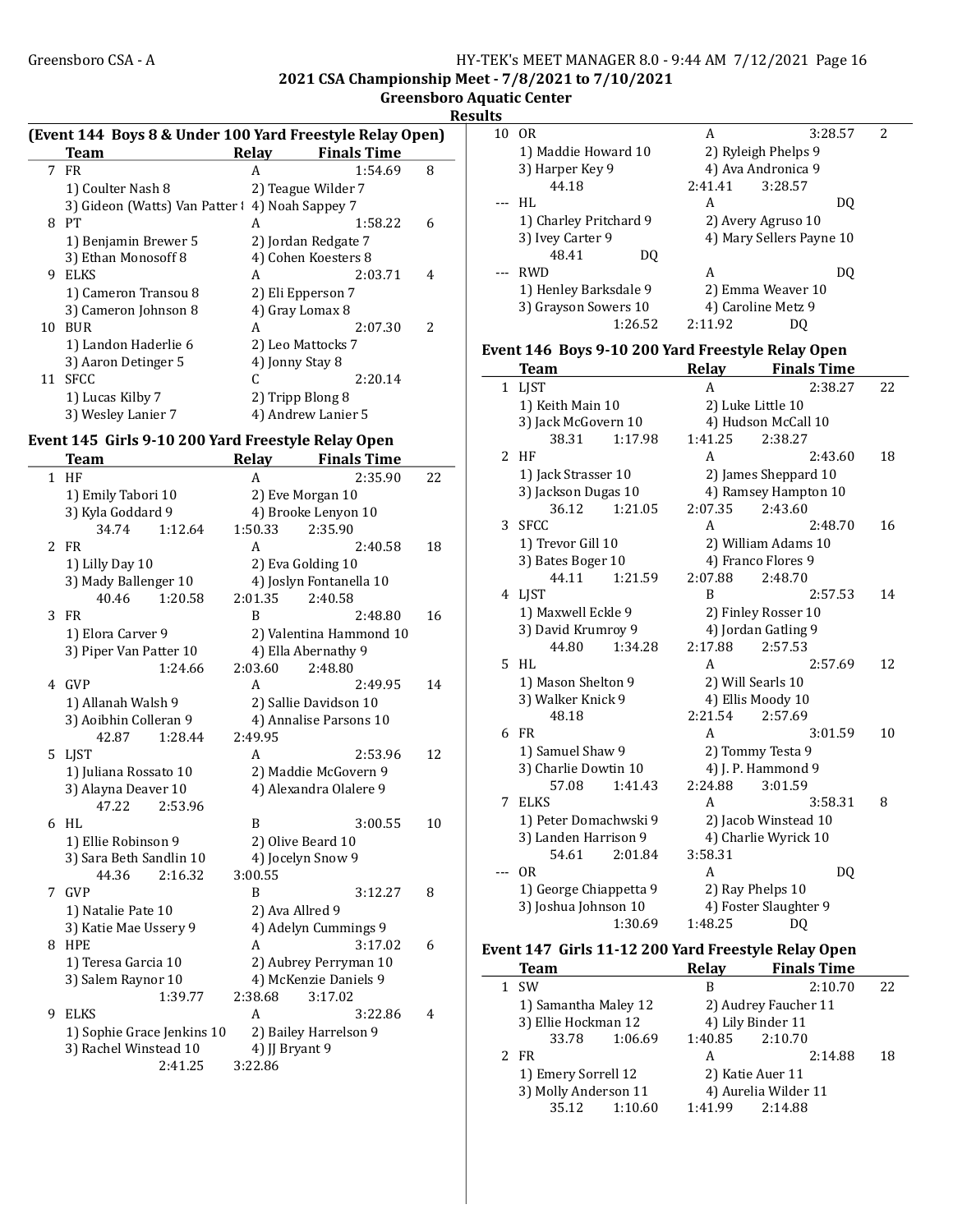#### Greensboro CSA - A <br>
HY-TEK's MEET MANAGER 8.0 - 9:44 AM 7/12/2021 Page 17 2021 CSA Championship Meet - 7/8/2021 to 7/10/2021 Greensboro Aquatic Center

Result

| (Event 147 Girls 11-12 200 Yard Freestyle Relay Open) |                                                  |                     |                          |    |  |  |
|-------------------------------------------------------|--------------------------------------------------|---------------------|--------------------------|----|--|--|
|                                                       | <b>Team</b>                                      | Relay               | <b>Finals Time</b>       |    |  |  |
| 3                                                     | HL                                               | A                   | 2:16.80                  | 16 |  |  |
|                                                       | 1) Sadie Copeland 11                             |                     | 2) Paige Bassett 11      |    |  |  |
|                                                       | 3) Marion Neff 12                                |                     | 4) McKay Payne 12        |    |  |  |
|                                                       | 34.52<br>1:09.24                                 | 1:42.86             | 2:16.80                  |    |  |  |
| 4                                                     | <b>FR</b>                                        | <sub>R</sub>        | 2:29.72                  | 14 |  |  |
|                                                       | 1) Julia Powell 11                               |                     | 2) Kylie Cashwell 11     |    |  |  |
|                                                       | 3) Lauren Dowtin 12                              |                     | 4) Sara Lautermilch 11   |    |  |  |
|                                                       | 40.73                                            | 1:52.45             | 2:29.72                  |    |  |  |
| 5                                                     | <b>BUR</b>                                       | A                   | 2:29.83                  | 12 |  |  |
|                                                       | 1) Jenna O'Day 12                                | 2) Averi Dale 11    |                          |    |  |  |
|                                                       | 3) Danielle White 12                             | 4) Sarah Qiu 11     |                          |    |  |  |
|                                                       | 35.19<br>1:13.78                                 | 1:50.26             | 2:29.83                  |    |  |  |
| 6                                                     | GVP                                              | A                   | 2:38.34                  | 10 |  |  |
|                                                       | 1) MaryKenzie Parsons 12                         | 2) Stella Farney 11 |                          |    |  |  |
|                                                       | 3) Quinn Finnegan 12                             | 4) Laila Grant 12   |                          |    |  |  |
|                                                       | 42.35<br>1:21.31                                 | 2:02.99             | 2:38.34                  |    |  |  |
| 7                                                     | ΗF                                               | A                   | 2:42.42                  | 8  |  |  |
|                                                       | 1) Jada Sheppard 12                              |                     | 2) Maya Joseph 11        |    |  |  |
|                                                       | 3) Shiloh Edeh 12                                | 4) Emma Long 9      |                          |    |  |  |
|                                                       | 34.30<br>1:09.59                                 | 1:50.43             | 2:42.42                  |    |  |  |
| 8                                                     | <b>SW</b>                                        | C                   | 2:47.21                  | 6  |  |  |
|                                                       | 1) Delaney Robinson 12                           |                     | 2) Trudy Sheppard 11     |    |  |  |
|                                                       | 3) Evie Fullagar 11                              |                     | 4) Molly Ruth Redding 12 |    |  |  |
|                                                       | 37.30                                            | 2:12.44             | 2:47.21                  |    |  |  |
| 9                                                     | <b>RWD</b>                                       | A                   | 2:51.96                  | 4  |  |  |
|                                                       | 1) Clara Watkins 12                              | 2) Lydia Easley 12  |                          |    |  |  |
|                                                       | 3) Chloe Braxton 11                              | 4) Lilly Mackay 12  |                          |    |  |  |
|                                                       | 43.11<br>1:30.44                                 | 2:14.34             | 2:51.96                  |    |  |  |
| 10                                                    | HL                                               | B                   | 2:55.27                  | 2  |  |  |
|                                                       | 1) Aubrey Gupta 11                               |                     | 2) Brynley Swinteck 11   |    |  |  |
|                                                       | 3) Millie Ronan 11                               |                     | 4) Bailey Aceves 11      |    |  |  |
|                                                       | 39.26<br>1:19.61                                 | 2:04.31             | 2:55.27                  |    |  |  |
| 11                                                    | PT                                               | A                   | 3:05.71                  |    |  |  |
|                                                       | 1) Morgan Osborne 9                              |                     | 2) Kennedy Garner 11     |    |  |  |
|                                                       | 3) Cate Thornton Reynolds 11 4) Sarah Whitman 10 |                     |                          |    |  |  |
|                                                       | 1:39.53<br>44.05                                 | 2:27.95             | 3:05.71                  |    |  |  |

# Event 148 Boys 11-12 200 Yard Freestyle Relay Open

 $\overline{\phantom{0}}$ 

|   | Team                         | <b>Relay</b>      | <b>Finals Time</b>       |    |
|---|------------------------------|-------------------|--------------------------|----|
|   | 1 HL                         | A                 | 2:12.05                  | 22 |
|   | 1) Michael Kerrigan 12       |                   | 2) Christian Harmston 12 |    |
|   | 3) Landon Duggins 11         |                   | 4) Rayne Amidon 11       |    |
|   | 34.94<br>1:07.66             | 1:40.17           | 2:12.05                  |    |
|   | 2 FR                         | A                 | 2:16.29                  | 18 |
|   | 1) Wyatt Lester 12           |                   | 2) Thomas Hammond 12     |    |
|   | 3) Oliver Fifield-Beckham 11 |                   | 4) Charlie Mahony 11     |    |
|   | 38.65<br>1:13.11             | 1:45.24           | 2:16.29                  |    |
| 3 | <b>LIST</b>                  | A                 | 2:17.08                  | 16 |
|   | 1) Grant Terrell 12          | 2) Sai Samtani 11 |                          |    |
|   | 3) Cannon Eggleston 11       |                   | 4) Chasen Coltrane 11    |    |
|   | 1:09.32                      | 1:42.80           | 2:17.08                  |    |
|   | 4 HPE                        | A                 | 2:20.01                  | 14 |
|   | 1) Alex Wichman 12           |                   | 2) Ben Holbrook 11       |    |
|   | 3) Evan Lipowski 11          |                   | 4) Julian Seamon 12      |    |
|   | 34.36<br>1:09.66             | 2:20.01           |                          |    |
|   |                              |                   |                          |    |

|  | 5 HL                                       |         | B                 | 2:27.55              | 12 |  |
|--|--------------------------------------------|---------|-------------------|----------------------|----|--|
|  | 1) Sawyer Pritchard 12                     |         |                   | 2) Alex Caza 12      |    |  |
|  | 3) Bryce Bassett 11                        |         |                   | 4) Porter Zeigler 11 |    |  |
|  | 36.54                                      | 1:14.23 | 1:54.33           | 2:27.55              |    |  |
|  | 6. SW                                      |         | В                 | 2:29.66              | 10 |  |
|  | 1) Owen Carson 11<br>3) Henry Scott 11     |         | 2) Harry Albert 9 |                      |    |  |
|  |                                            |         | 4) Hunter Lowe 12 |                      |    |  |
|  | 34.35                                      | 1:22.14 | 1:58.14           | 2:29.66              |    |  |
|  | <b>BUR</b>                                 |         | A                 | 3:14.36              | 8  |  |
|  | 1) Owen Perkins 11<br>3) Oscar Mattocks 10 |         |                   | 2) Jax Brainard 10   |    |  |
|  |                                            |         |                   | 4) Joon Cho 12       |    |  |
|  | 41.97                                      | 1:42.31 | 3:14.36           |                      |    |  |
|  |                                            |         |                   |                      |    |  |

## Event 149 Girls 13-19 200 Yard Freestyle Relay Open

|                     | <b>Team</b>              |                    | - 7 - 1<br>Relay Finals Time |    |  |
|---------------------|--------------------------|--------------------|------------------------------|----|--|
| $\mathbf{1}$        | <b>GVP</b>               | А                  | 1:53.47                      | 22 |  |
|                     | 1) Kayla Walsh 16        |                    | 2) Jensen Huitsing 14        |    |  |
|                     | 3) AnnaGrace Reynolds 14 | 4) Amelia Moore 18 |                              |    |  |
|                     | 57.26<br>27.68           | 1:25.46            | 1:53.47                      |    |  |
| 2                   | <b>FR</b>                | A                  | 1:54.72                      | 18 |  |
|                     | 1) Isabella Romine 18    |                    | 2) Laurel Holland 17         |    |  |
|                     | 3) Julia Shelton 13      |                    | 4) Daisy Small 14            |    |  |
|                     | 29.07<br>58.10           | 1:26.60            | 1:54.72                      |    |  |
| 3                   | HL                       | A                  | 1:58.26                      | 16 |  |
|                     | 1) Julia Nelson 15       |                    | 2) Samantha Cavanaugh 13     |    |  |
|                     | 3) Mallory Cavanaugh 16  |                    | 4) Sydney Bassett 13         |    |  |
|                     | 57.59<br>29.02           | 1:28.31            | 1:58.26                      |    |  |
| 4                   | FR                       | B                  | 1:59.68                      | 14 |  |
|                     | 1) Claire Holland 16     |                    | 2) Caroline Hertweck 18      |    |  |
|                     | 3) Florence Walton 15    |                    | 4) Maggie Seeber 18          |    |  |
|                     | 29.96<br>59.49           | 1:29.48            | 1:59.68                      |    |  |
| 5                   | <b>GVP</b>               | B                  | 2:00.34                      | 12 |  |
| 1) Anna Davidson 13 |                          |                    | 2) Abby Roley 15             |    |  |
|                     | 3) Ayden Walsh 14        |                    | 4) Landry Gray 13            |    |  |
|                     | 29.78<br>1:00.80         | 1:30.26            | 2:00.34                      |    |  |
| 6                   | HL                       | B                  | 2:00.43                      | 10 |  |
|                     | 1) Tatum Church 18       |                    | 2) Elly Martin 14            |    |  |
|                     | 3) Kenzie Mann 16        |                    | 4) Gretchen Cimino 15        |    |  |
|                     | 59.49<br>29.28           | 1:29.29            | 2:00.43                      |    |  |
| 7                   | <b>BUR</b>               | A                  | 2:01.12                      | 8  |  |
|                     | 1) Marianna Mejia 15     |                    | 2) Rachel Clendinen 17       |    |  |
|                     | 3) Alex White 17         |                    | 4) Emily Stevens 16          |    |  |
|                     | 1:03.09<br>30.07         | 1:33.17            | 2:01.12                      |    |  |
| 8                   | <b>ELKS</b>              | А                  | 2:01.96                      | 6  |  |
|                     | 1) Avery Dole 18         |                    | 2) Grace Drane 15            |    |  |
|                     | 3) Macey Walkingstick 16 |                    | 4) SaraKate Lowe 16          |    |  |
|                     | 58.70<br>29.83           | 1:29.84            | 2:01.96                      |    |  |
| 9                   | <b>FR</b>                | C                  | 2:03.52                      | 4  |  |
|                     | 1) Olivia Hoots 14       |                    | 2) Kate Abernathy 16         |    |  |
|                     | 3) Hanna Walters 15      |                    | 4) Allie Kinlaw 14           |    |  |
|                     | 32.15<br>1:02.91         | 1:33.23            | 2:03.52                      |    |  |
| 10                  | <b>LIST</b>              | A                  | 2:06.88                      | 2  |  |
|                     | 1) Jenna Lake 16         |                    | 2) Page Moton 18             |    |  |
|                     | 3) Alexia Dancausse 13   |                    | 4) Addison Farris 14         |    |  |
|                     | 31.30<br>1:02.90         | 1:35.79            | 2:06.88                      |    |  |